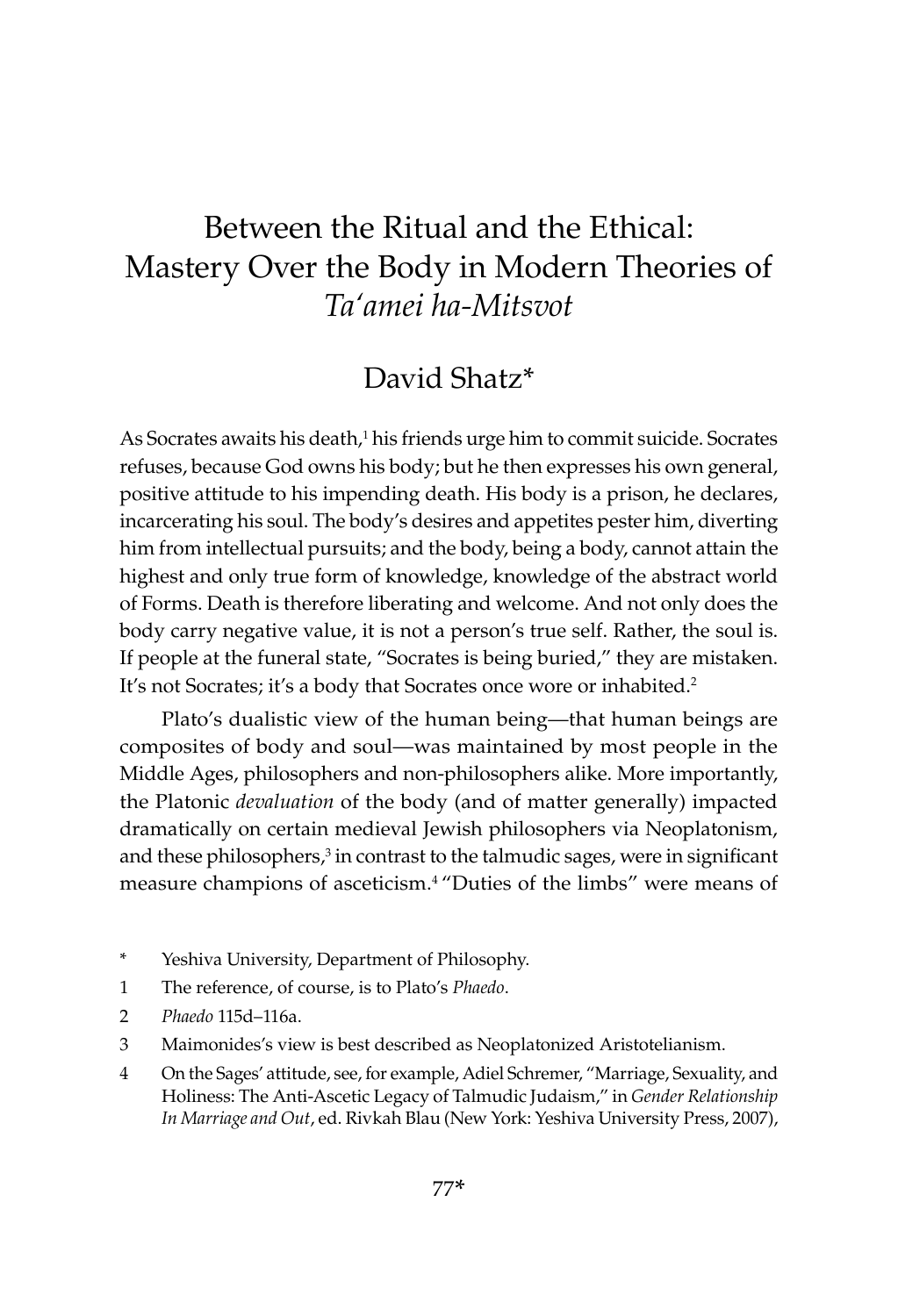curbing sensual desires and hence only instruments to fulfillment of "duties of the heart," especially cultivation of the intellect.<sup>5</sup> Maimonides declares that "the commandments and prohibitions of the Law are only intended to quell all the impulses of matter"—not simply to make people refrain from acting on the impulses of matter, but to be ashamed of them (and of physical acts) and to eradicate or at least severely diminish those impulses, with the aim of achieving an intellectual telos.6 All acts of disobedience are due to the human being's matter.7 Long before both Bahya and Maimonides, Philo—in his consideration of Jewish laws related to sexual regulations, *tsitsit*, *berit* 

35–63. That the medieval philosophers differed from the Sages in this regard is forthrightly acknowledged by at least one prominent Orthodox rabbinic leader, the late Rabbi Aharon Lichtenstein. See his "Of Marriage: Relationships and Relations," in *Gender Relationships*, ed. Blau, 1–34. For a broader account of asceticism in Jewish thought, see Moshe Z. Sokol, "Attitudes Toward Pleasure in Jewish Thought: A Typological Proposal," in his *Judaism Examined: Essays in Jewish Philosophy and Ethics* (New York: Touro College Press, 2013), 83–111. On Maimonides's conflicting statement concerning asceticism, see Howard Kreisel, *Maimonides' Political Thought* (Albany: SUNY Press, 1999), 175–82.

- 5 *Duties of the Heart*, III (*Sha 'ar Avodat Eloqim*), esp. III:2. There is, however, much more to Bahya's explanation of *mitsvot*.
- 6 See *Guide of the Perplexed*, trans. Shlomo Pines (Chicago: University of Chicago Press, 1963), III:8, pp. 433–34. Elsewhere, however, Maimonides, following a rabbinic statement (*Sifra* to Lev 20:26), proposes that with regard to "the ceremonial law," the person who conquers impulse is better than one who has no impulse to do wrong (*Eight Chapters*, chap. 6), which appears to validate having bodily impulses. For an extremely valuable analysis of the latter Maimonidean text, see Jed Lewinsohn, "Reasons for Keeping the Commandments: Maimonides and the Motive of Obedience," in *Jewish Philosophy Past and Present: Contemporary Responses to Classical Sources*, ed. Daniel Frank and Aaron Segal (New York: Routledge, 2017), 243–55.

Maimonides' overall views on matter and form are extremely complicated and exhibit considerable tension. As Charles Manekin noted in correspondence, Maimonides viewed the wellbeing of the body as necessary for wellbeing of the soul; as a physician Maimonides surely valued the body; and he recognized the role of the brain in intellectual achievement. For an extensive and robust exploration of the matter-form dichotomy in Maimonides, see Josef Stern, *The Matter and Form of Maimonides' Guide* (Cambridge, MA: Harvard University Press, 2013). On the prospects of escaping corporeality, see also my "Worship, Corporeality and Human Perfection: A Reading of *Guide of the Perplexed* III: 51-54," in my *Jewish Thought in Dialogue* (Boston: Academic Studies Press, 2009), 50-92.

7 *Guide*, Pines edition, 3:8, pp. 431, 434.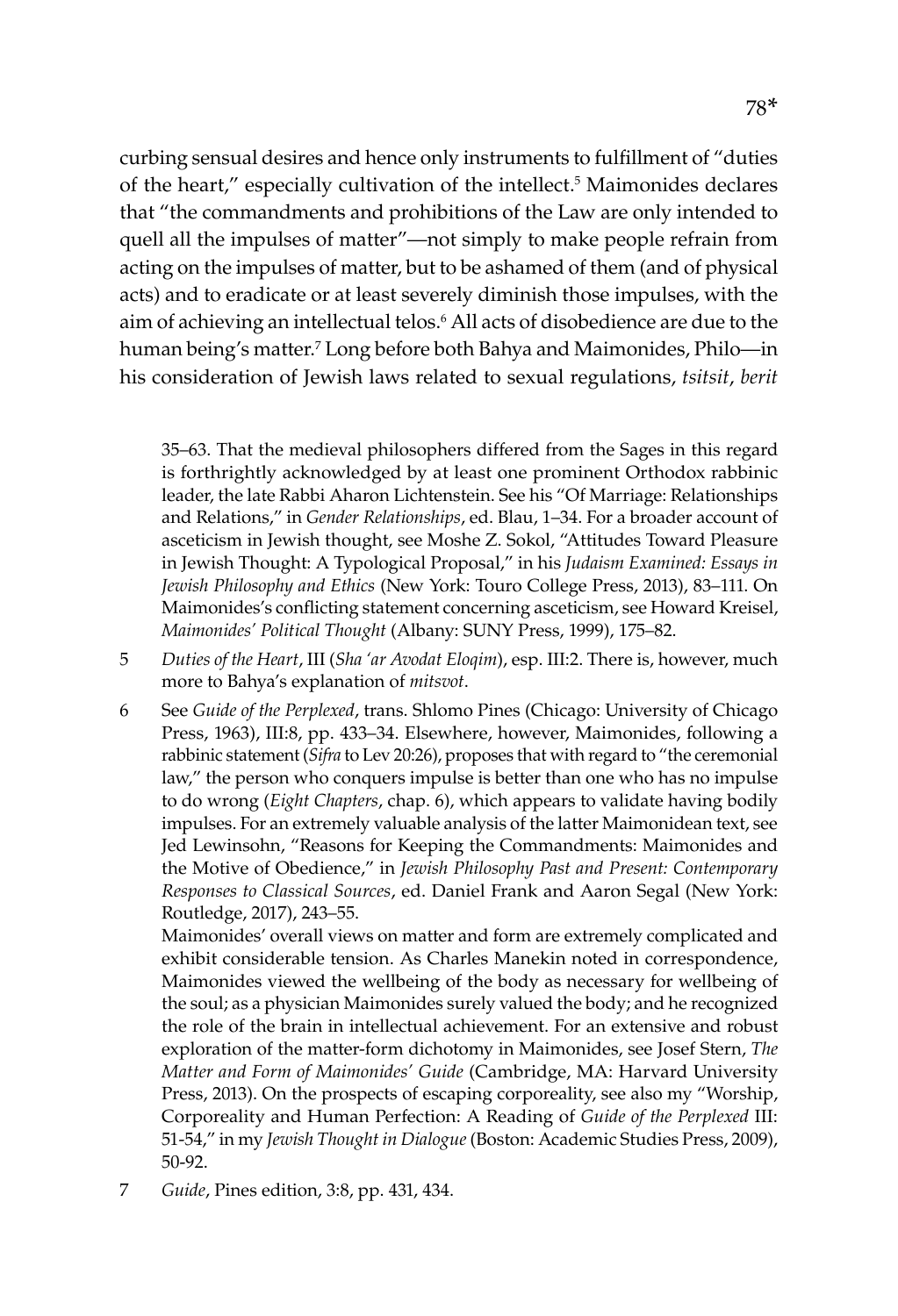*milah*, and *kashrut*— identifies one purpose of *mitsvot* as the distancing of oneself from bodily appetites.8

Like Socrates, Maimonides views death as liberating. For a Maimonidean, while the intellect exists in this life with the body, and while Maimonides insisted that he did not mean to deny bodily resurrection of the dead,<sup>9</sup> the world to come (*olam ha-ba*), the crucial sort of afterlife, is the survival of the intellect without a body.10 It is true that Sa'adyah Gaon emphasized that, because the human being is composed of both body and soul, the afterlife would include bodily existence,<sup>11</sup> and that critics of Maimonides who saw the resurrection of the body, as against mere immortality of the soul, as integral to the world to come, sometimes contended that the human being must be

- 8 I thank Sarah Pessin for helpful correspondence about Philo.
- 9 I refer to the *Essay on Resurrection*, which Maimonides wrote in response to charges that he did not believe in resurrection of the body. For an extensive and very important analysis of differing medieval models of the afterlife and messianic age, see Dov Schwartz, *Messianism in Medieval Jewish Thought*, trans. Batya Stein (Boston: Academic Studies Press, 2017). See, in addition, Baruch Brody, "Jewish Reflections on the Resurrection of the Dead," *Torah u-Madda Journal* 17 (2016–17): 93–122.
- 10 In Talmudic and midrashic texts, *olam ha-ba* is a period in history. Not so for Maimonides, who stresses at the end of *Hilkhot Teshuvah* 8 that *olam ha-ba* is attained by an individual after death. Maimonides's usage has become almost canonical in Jewish discourse.

I am assuming here a straightforward, non-esoteric reading of Maimonides. On some views, though, Maimonides, contrary to the impression left by *Mishneh Torah*, *Hilkhot Teshuvah*, chapter 8 and his introduction to *pereq Ḥeleq* (Mishnah *Sanhedrin* chap. 10), did not believe that disembodied existence is possible, since form never exists independently of matter (see *Guide* III:9). But even so, the intellect is for him of great value while the body is not, and in addition, it appears from some passages that the intellect is the true self (see *Guide* 1:1 and 3:54; the latter passage hints at immortality). True, some scholars identify Maimonidean immortality with collective rather than individual immortality, so that "true self," as Charles Manekin observed, is a misleading term: the perfection belongs to the human being qua human being, not qua individual X. At the bottom line, however, what matters in portraying medieval rationalist thought is not Maimonides's "true" position, but rather the dominant, non-esoteric reading of him, because that understanding is what influenced "Maimonideans."

11 See *Sefer Emunot ve-De'ot*, Treatises 6, 7. Naḥmanides's arguments in *Sha'ar ha-Gemul* in *Torat ha-Adam* is probably the best known medieval affirmation of a corporeal afterlife.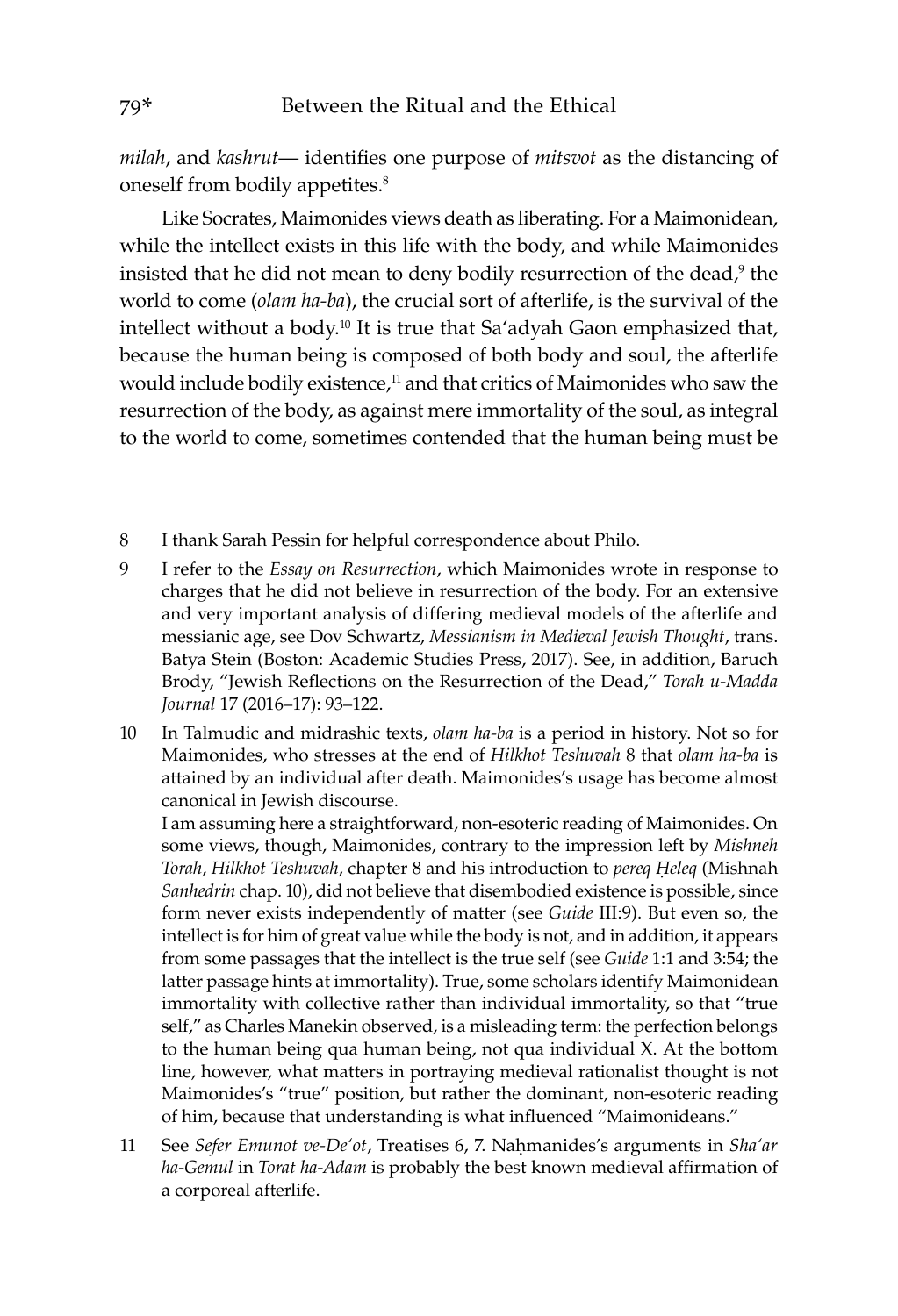rewarded and punished as a totality.12 Isaac Arama (fifteenth century) views the soul as the form of the body and says that disembodied souls could not have accepted the covenant since the individual obligated in *mitsvot* consists of both body and soul.13 These opinions reflect a view of self that does not denigrate or try to flee the body. Note, however, that the thesis of some medieval figures<sup>14</sup> that resurrection involves a type of body that does not have the physical needs our ordinary bodies do (e.g., eating), reflects a denigration of ordinary bodies. While sweeping generalizations should be shunned, medieval Jewish rationalists,<sup>15</sup> as opposed to both the philosophically unlearned and philosophical critics of rationalist philosophers, tended to devalue the body, separate it from the person, and regard *ḥovot he-evarim* as instruments to achievements of the intellect.

The twentieth century and onward is widely perceived as a very different age in regard to these motifs.<sup>16</sup> Celebration of the body pervades our culture. Philosophers now accept the perspective on the body that was endorsed by the philosophically *un*learned of the Middle Ages. What was once regarded (at least by Maimonideans) as popular and naïve doctrine, albeit supported also by Arama and others, is now the view of sophisticates.17 Early in the century phenomenologists like Maurice Merlau-Ponty and Max Scheler affirmed the body's primacy, and, most tellingly, even Catholic theologians came to assert its importance. Dietrich von Hildebrand, Emanuel Mounier, and Karol Wojtyla (Pope John Paul II) represent this trend in Catholicism. Drawing on material he had developed while still in Krakow, Wojtyla, as pope, published *Man and Woman He Created Them*, described by him (per the

- 12 See R. Meir Abulafia, *Yad Ramah*, *Sanhedrin* 90b. Nahmanides's views on this topic seem to be based on exegesis of the Sages rather than on philosophical arguments concerning personhood.
- 13 *Aqedat Yitsḥaq*, 6, 99.
- 14 See, e. g., Rabad to Maimonides, *Mishneh Torah*, *Hilkhot Teshuvah* 8.
- 15 I mean, before the decline of Maimonidean rationalism in the later part of the Middle Ages.
- 16 See also my "Body in Judaism," in *The Encyclopedia of Love in World Religions,* ed. Yudit Kornberg Greenberg (Santa Barbara, CA: ABC-CLIO, 2008), 98–99, and, much more fully, Yitzchak Blau, "Body and Soul: *Tehiyyat ha-Metim* and *Gilgulim* in Medieval and Modern Jewish Philosophy," *Torah u-Madda Journal* 10 (2001): 1–19.
- 17 The parallel is not perfect, since the masses believed in souls as well as bodies whereas today's philosophers generally deny the existence of souls. But the ironic role reversal is clear nonetheless.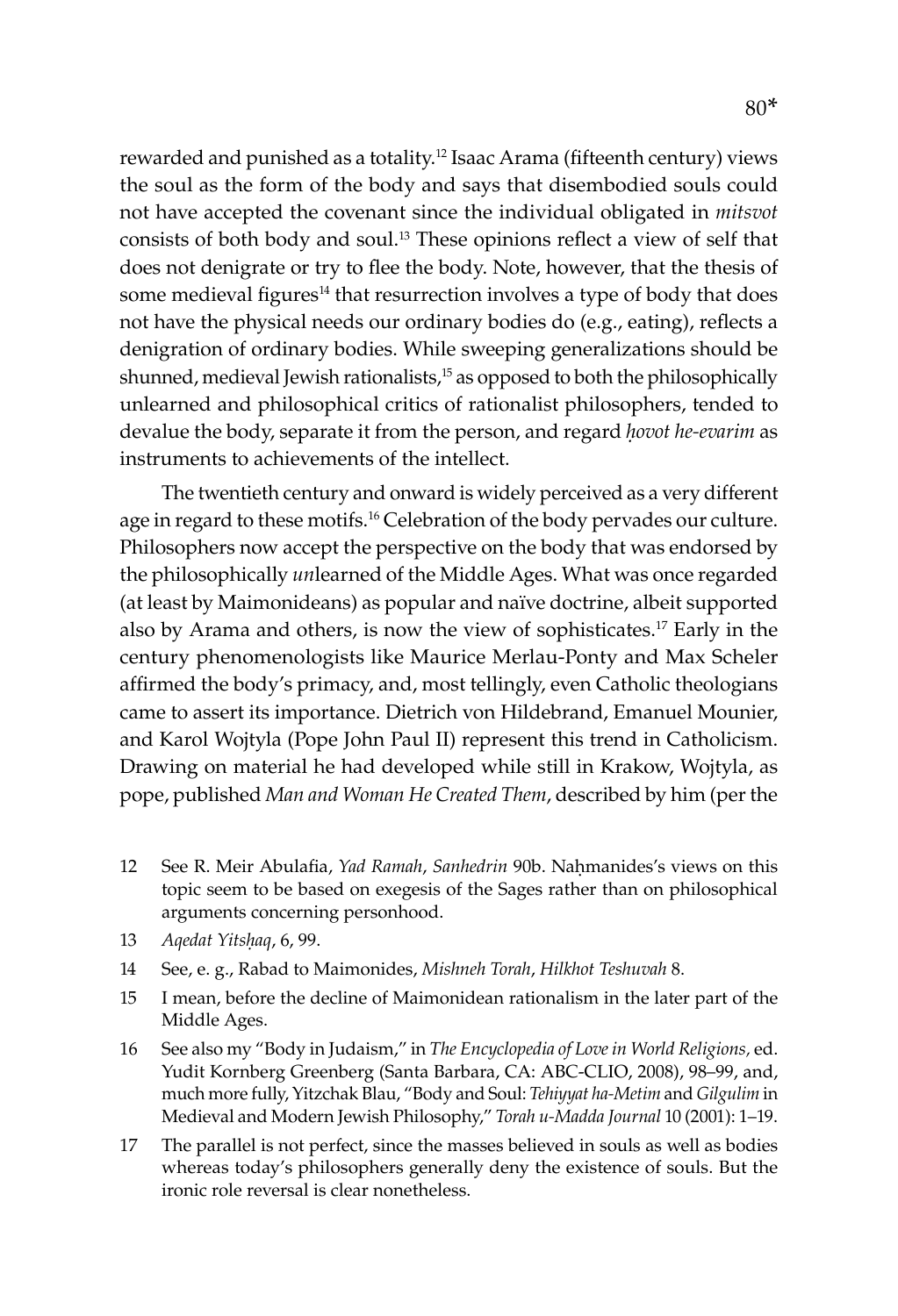subtitle) as "a theology of the body." Reversing the anti-corporealist tendency of Catholic thought, John Paul II addressed the bodily dimension of human personhood, sexuality, and marriage and advocated an integrated, unitary view of the human person.18 Embodiment is a major motif in contemporary feminist thought as well.<sup>19</sup> Recently, the interdisciplinary field of "somaesthetics"—which focuses on experience of the body—has burgeoned.<sup>20</sup> It is pertinent to cite here the growth of genetics and neuroscience, which tend to generate materialist theories of the mind. Note too that a pro-body view has been put forth in a contemporary account of Jewish attitudes toward art.<sup>21</sup>

This twentieth-century trend, even early in the century, impacted theories of *ta'amei ha-mitsvot*. My plan in this essay is to examine two twentieth-century Jewish thinkers who valued the body, did not advocate elimination of bodily drives, and integrated that assessment of the body into their theory of *ta'amei ha-mitsvot*: Rabbi Eliezer Berkovits and Rabbi Joseph B. Soloveitchik. When it comes to philosophy of Halakhah, these thinkers are in very different places—Berkovits the great liberal who argues that the Sages were even willing to uproot biblical law, and Soloveitchik, who fumed at such views.<sup>22</sup> But on the question of how the body functions in explanations of *ta'amei ha-mitsvot*, they are in greater, though far from total, agreement. It does function, they say, and mightily; not, however, because the body is an instrument to a noncorporeal ideal, but because "within Judaism, man is acknowledged in his bio-psychic reality."23 Participation of the body in *mitsvot* "overcomes a dualism in human nature." If the body acts in a bestial manner, the union is

- 18 John Paul II, *Man and Woman He Created Them: A Theology of the Body*, trans. Michael Waldstein (Boston: Pauline Books & Media, 2006*).*
- 19 On the role of embodiment in feminist thought in general and Jewish thought in particular, see, inter alia, the essays in Hava Tirosh-Samuelson, ed., *Women and Gender in Jewish Philosophy* (Bloomington, IN: Indiana University Press, 2004).
- 20 See Richard Shusterman, *Body Consciousness: A Philosophy of Mindfulness and Somaesthetics* (New York: Cambridge University Press, 2008), and *Thinking Through The Body: Essays in Somaesthetics* (New York: Cambridge University Press, 2012).
- 21 See Kalman Bland's *The Artless Jew: Medieval and Modern Affirmations and Denials of the Visual* (Princeton: Princeton University Press, 2000). Cf. the review essay by Gerald Blidstein, "Art and the Jew," *Torah u-Madda Journal* 10 (2001): 163–72.
- 22 Hereafter, I shall be omitting rabbinic titles in accordance with journal style.
- 23 "A Jewish Sexual Ethics," in Eliezer Berkovits, *Essential Essays on Judaism*, ed. David Hazony (Jerusalem: The Shalem Center, 2002), 107. The chapter earlier appeared in *Crisis and Faith* (New York: Sanhedrin Press, 1976).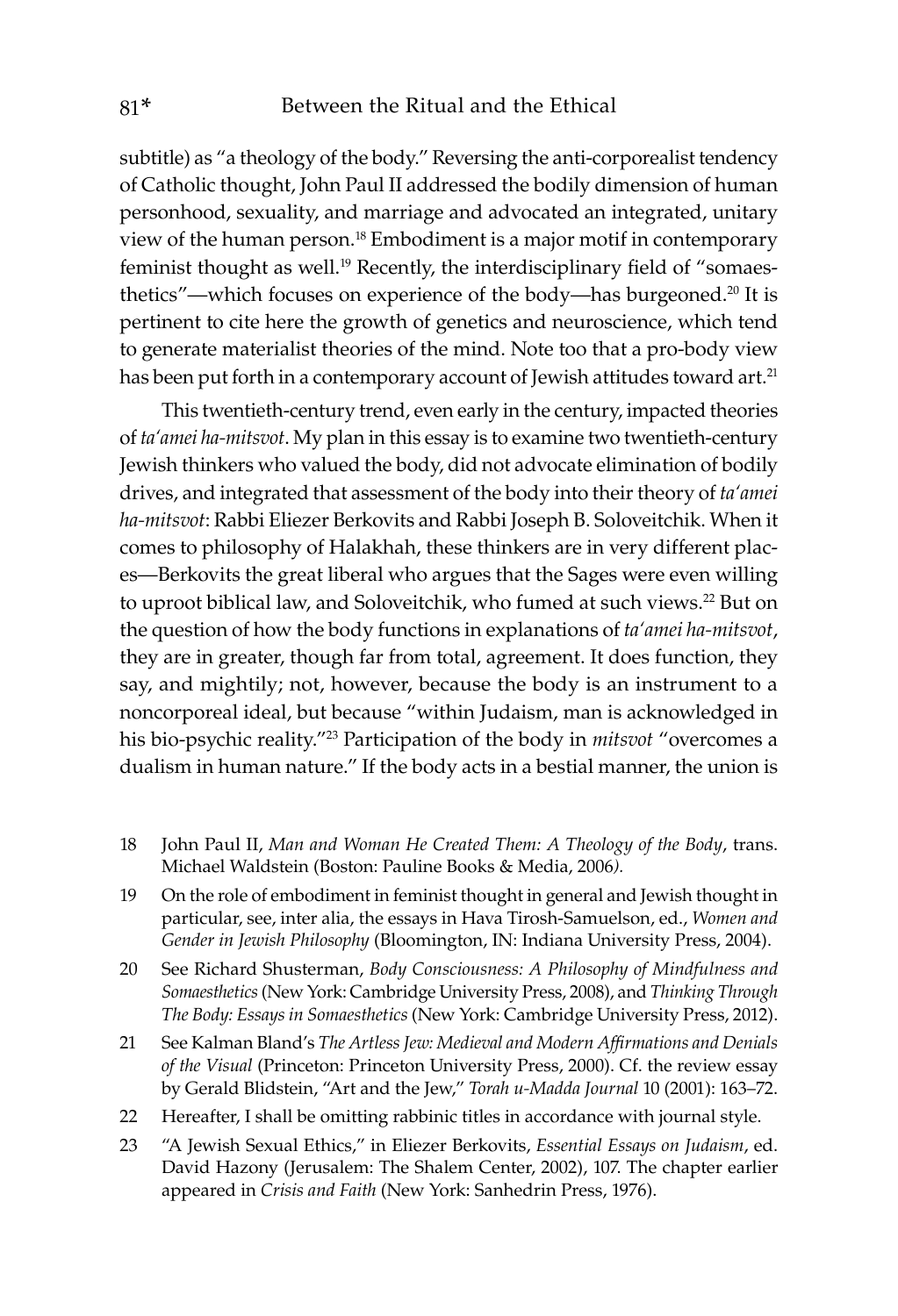severed; if the body acts as it ought, the union is achieved.<sup>24</sup> By sanctifying the body, Halakhah "creates one unit of psychosomatic man who worships God with his spirit and his body and elevates the beast [in him] to the eternal heavens."25 Berkovits and Soloveitchik attended the University of Berlin around the same time, and both were exposed to German phenomenology, so it is understandable that there are similarities.

We will encounter another important resemblance between these two thinkers beyond their positive evaluation of the body. Both of them connect ritual observance to observance of ethical laws. The nature of the connection differs, but in the end both to some degree view the ethical as a culmination of fulfilling the commandments. Both transform mastery over the body in ritual performance into a means to *ethical* improvement and corporeal ethical performance. The fact that both thinkers make ethics central in their understanding of ritual is striking, and can be accounted for, as we will see, in historical and philosophical terms.<sup>26</sup>

- 24 Berkovits, "Law and Morality in Judaism," in *Essential Essays in Judaism*, 31. The essay originally appeared as chapters 10–12 of Berkovits, *God, Man, and History*  (New York: Jonathan David, 1959). Page references to the material will be to *Essential Essays*. There are slight differences in wording between the original and the reprint, but none of any consequence to this paper.
- 25 Soloveitchik, *And From There You Shall Seek* [*U-Viqqashtem mi-Sham*], trans. Naomi Goldblum (New York: Toras HoRav Foundation, 2008), 117. Reuven Ziegler puts it nicely: "Its [Halakhah's] telos is ultimately to unite the natural and the spiritual in man." See Reuven Ziegler, *Majesty and Humility: The Thought of Rabbi Joseph B. Soloveitchik* (Boston: Maimonides School, New York: OU Press, Jerusalem: Urim, 2012), 153.
- 26 As Alex Ozar notes at the end of "The Emergence of Max Scheler: Understanding Rabbi Joseph Soloveitchik's Philosophical Anthropology," *HTR* 109 (2016): 178–206, several twentieth century Jewish thinkers stress or acknowledge the importance of body in understanding various facets of Judaism. Most famous and controversial in this regard is Michael Wyschogrod's *The Body of Faith* (New York: Harper & Row, 1983). Buber and Heschel, despite their stress on inner experience, maintain that their philosophies address "the whole man, body and spirit together" (Buber, *Hasidism and Modern Man* [New York: Horizon Press, 1958]*,* 151). Heschel writes, "The body without the spirit is a corpse; the spirit without the body is a ghost" (*God In Search of Man* [New York: Farrar, Strauss, and Geroux, repr. 1976], 341). Still, as David Hazony notes after quoting these passages, Buber and Heschel do not address the questions about mastering the body with which Berkovits engages. See Hazony's introduction to Berkovits, *Essential Essays on Judaism*, xxxiii–xxxiv.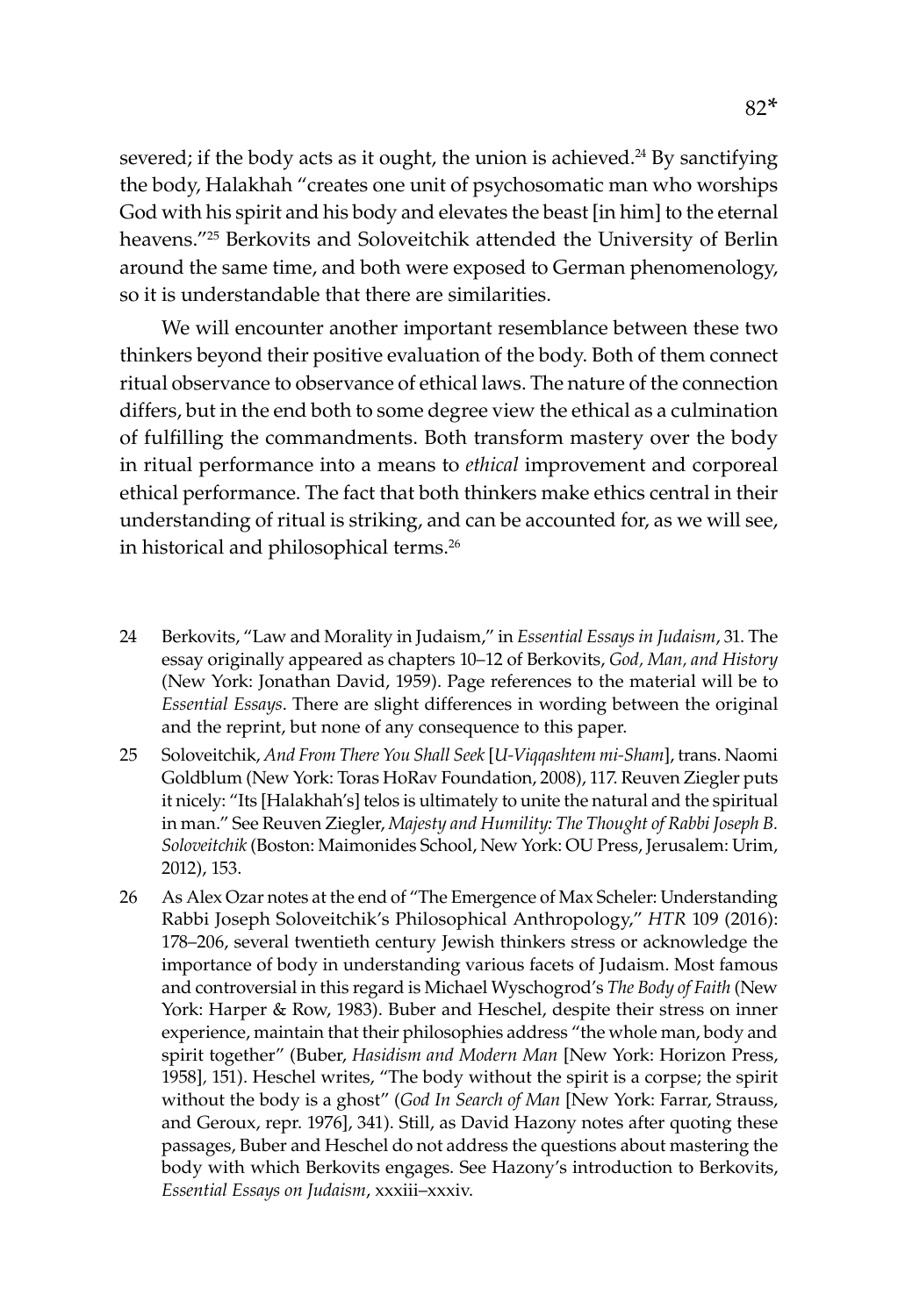In what follows, I shall first attempt to situate Berkovits's and Soloveitchik's approach to embodiment in the context of a subjectivist approach to *ta'amei ha-mitsvot* that they adopt – to be sure, Soloveitchik far more fully and explicitly than Berkovits. Next, I will explicate and assess both thinkers in detail to bring out similarities and differences between them. Certain themes in one are glaringly absent from the other, but in interesting respects the theories are convergent – in fact, not only in their shared stress on elevating the ethical that we have already noted, but also in their views on the source of ethical obligation.

There are, to be sure, several early modern Jewish theories of *mitsvot*, particularly a prevalent line in Hasidic thought, that affirm the value of the body in one way or another and see it as participating in the service of God. Hasidism understood certain bodily activities as "*avodah be-gashmiyyut*," worship through corporeality. Kabbalah's (and especially Hasidism's) prima facie resemblance to Berkovits and Soloveitchik will therefore be addressed later—how close is the resemblance?<sup>27</sup>

Articulating and fine-graining the contrast between medieval (rationalist) and modern thinkers on the topic of body is a more subtle task than one might expect. Specifically, to say that, in Judaism, the body participates in the service of God would seem to be the height of banality and triviality. Don't *mitsvot* generally require bodily performance—whether by way of action or by way of restraint?28 Indeed, all know that the existence of multifarious *ḥovot ha-evarim*, duties of the limbs, both do's and don'ts (*aseh* and *lo ta'aseh*), marks a critical difference between Judaism and Christianity.<sup>29</sup> So surely if you ask,

- 27 Famously, Elliot Wolfson has advanced an enormously rich understanding of Kabbalah that highlights its corporeal framework.
- 28 Baḥya ibn Paquda, however, who is most associated with these terms, ranked *ḥovot ha-levavot* higher than *ḥovot ha-evarim*.
- 29 "[Christians] saw the bodily dimension of human existence as extrinsic to the purely spiritual drama of salvation, which involves only the spark of divinity within . . . . [P]articular details of religious obligations and duties focus attention on finite, bodily life, implicating us in a fateful downward turn that impedes the upward direction of the spirit . . . . " To this description Judaism seems to be a stark foil. See R. R. Reno, "Loving the Law," *First Things* 219 (January 2012), available at http://www.firstthings.com/article/2012/01/loving-the-law. This essay is also published as "Loving the Law: What Christians Can Learn from Jews," in *Rav Shalom Banayikh: Essays Presented to Rabbi Shalom Carmy*, ed. Hayyim Angel and Yitzchak Blau (Jersey City, N.J.: Ktav, 2012), 239–54. Reno is speaking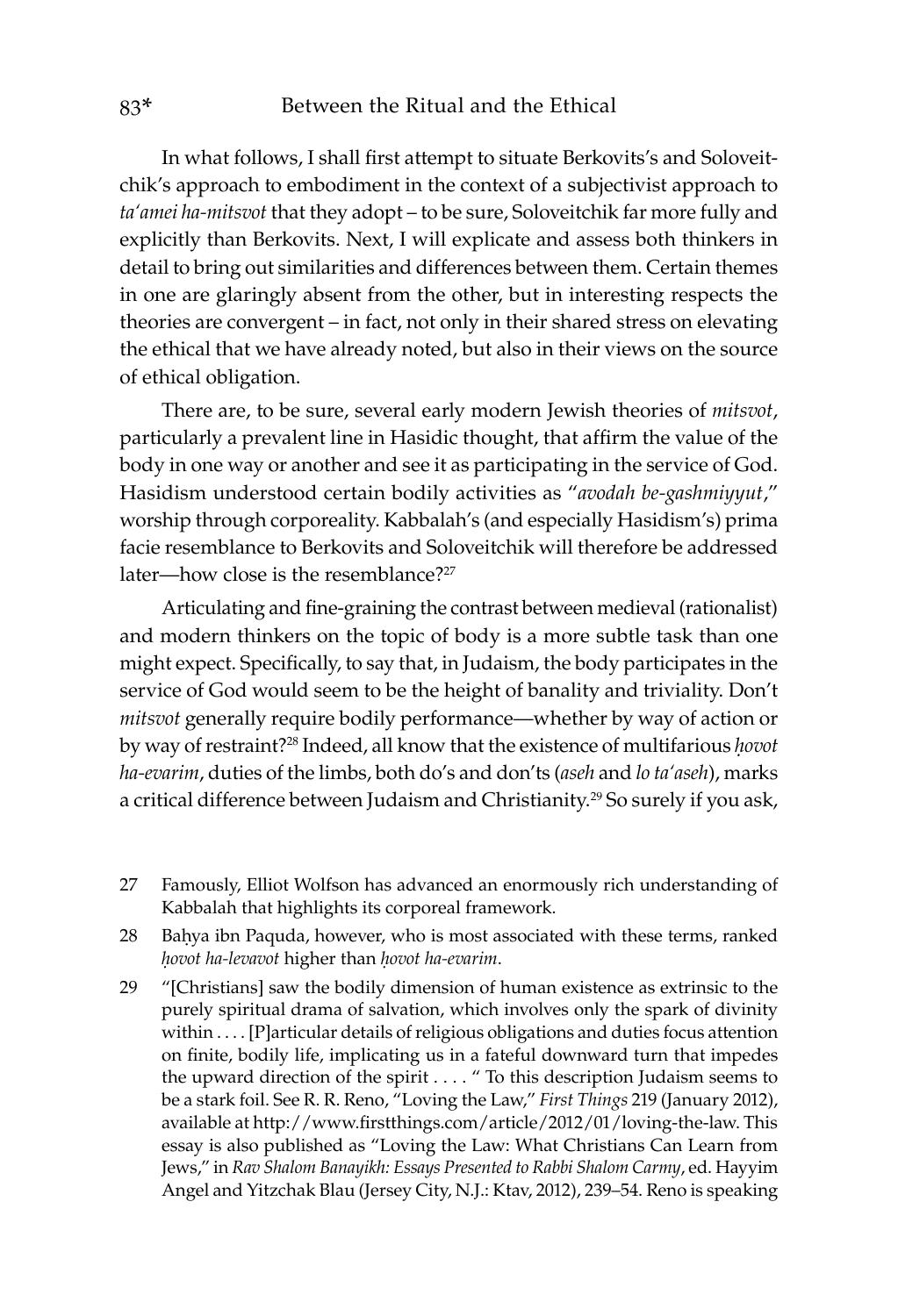"Is the body involved in serving God?" medieval Jewish philosophers have to answer yes because Judaism is replete with bodily *mitsvot*.

Furthermore, if you ask, "what is the nature of a person?," a medieval might have said "soul alone"; but he may have said "a person is body and soul, but the soul must conquer the body"—which is not much different from a modern dualistic religious view. If you ask, "Should we be ascetic?" the modern answer is "No," but a medieval thinker might have discouraged asceticism too. (Maimonides did so in his legal writings albeit not the *Guide*.) Moreover, in a "psychosomatic unity" approach, refraining from certain acts—observing a *lo ta'aseh*—counts as "participation" of the body. If so, why can't asceticism also count as participation? How, then, do modern body-centered theories differ from medieval approaches?

The medieval-modern difference seems, rather, to boil down to two elements. One concerns the *value* of the body. For a Maimonidean, were we *ab initio* disembodied, we would be in a better state than our actual one; by contrast, for the pro-embodiment camp, we would have lost something essential to humanity and to spiritual achievement. And if you ask, "*Why* must the body participate?," the answer of the modern will not be that it leads to the soul's improvement or perfection of the intellect. For Berkovits and Soloveitchik, not only is participation of the "248 limbs and 365 sinews" part and parcel of the service of God, but the reason they are is precisely that we are psychosomatic unities and *not* the separate entities posited by dualistic theories. The *mitsvot* (a) give symbolic expression to this unity, but, perhaps more importantly, they (b) enable realization of the human being's distinctive nature.

It is fair to ask whether psychosomatic unity is an initial condition of the human being, prior to submission to *mitsvot*, or instead a condition that humans *reach* through *mitsvot*. If *only* the latter, then it is not clear how psychosomatic unity constitutes human "nature." If, as Berkovits contends, prior to *mitsvot* the union was absent or severed, in what sense *was* it part of human nature?30

of Gnostic strains in the interpretation of Paul. The Reno quotation is, needless to say, an arbitrarily chosen sample of a nearly ubiquitous, celebrated thesis.

30 Neither thinker *consistently* invokes unity as the aim of the *mitsvot*. But their dominant note is that through the service of both positive and negative duties the body becomes "redeemed" and "sanctified."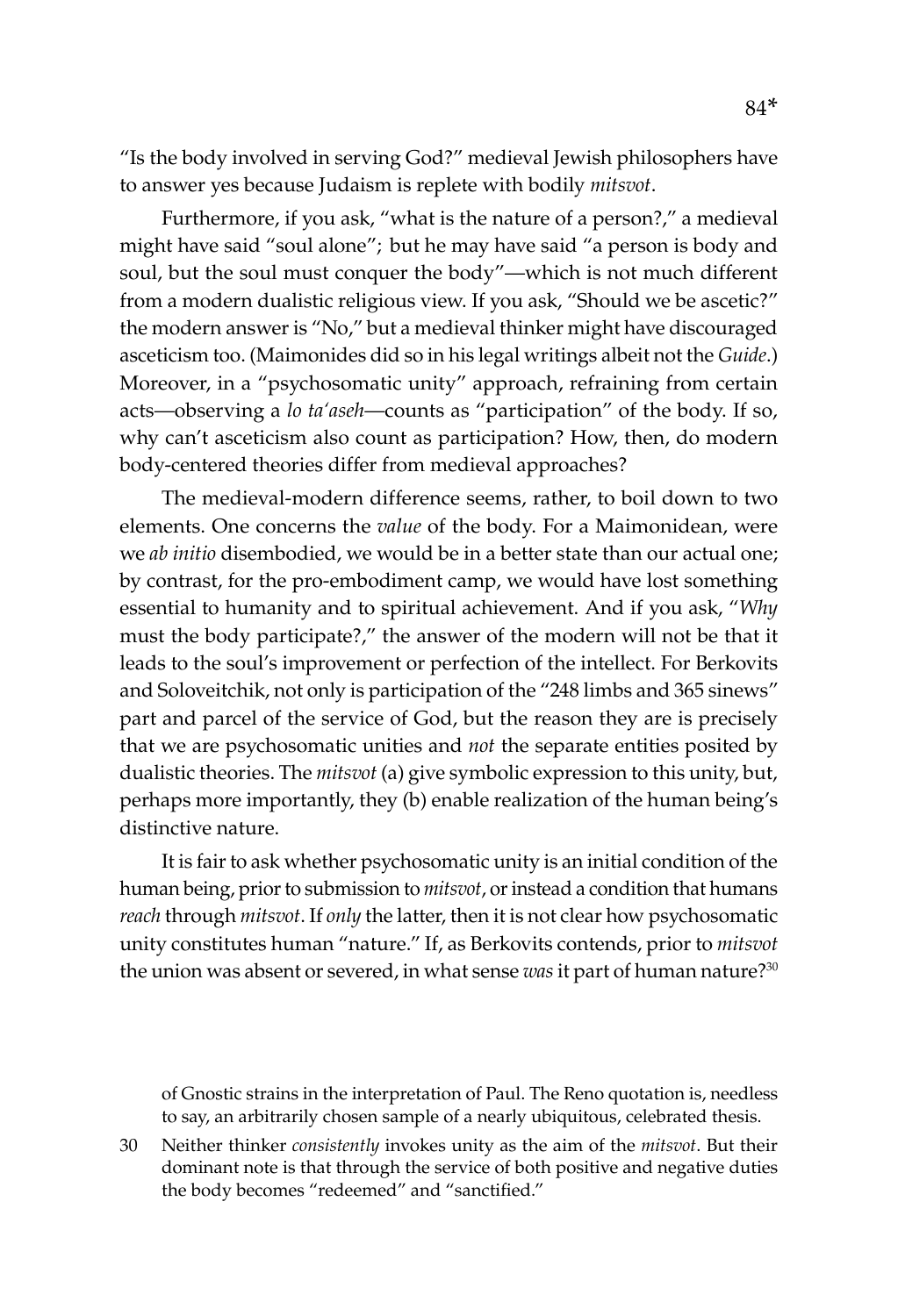Such questions prove difficult to resolve, and I will content myself with having raised them.<sup>31</sup>

### I. Subjectivity, *Ta'amei ha-Mitsvot*, and the Body

In this section, I will argue that Berkovits's and Soloveitchik's enthusiastic evaluations of the body vis-à-vis *mitsvot* may be grounded in a certain conception of what a theorist should be doing when the theorist provides reasons for the commandments.

In his classic work on *ta'amei ha-mitsvot*, Isaac Heinemann amply documents the proposition that thinkers who give reasons for *mitsvot* work with their individual background theories and the theories of their times. $32$ Illustrating Heinemann's contention, Jewish thinkers who took a positive view of the body and integrated it into their explanation of *mitsvot* may have absorbed certain influences: German phenomenology, personalism,

- 31 A word is in order about the terms "ritual" and "ethical," which I will be invoking freely. We all recognize certain acts as rituals: eating *matsah* at a seder, taking a lulav, making *qiddush*, conducting a circumcision or marriage ceremony, donning *tsitsit*, immersing in a *miqveh*, and so on. It is odd-sounding, however, to classify negative performances-- not wearing *sha'atnez,* not eating pork, refraining from sex with a menstruating woman -- as rituals. Nevertheless, we will have to make our peace with this idiom for the discussion to proceed. The late philosopher Sidney Morgenbesser no doubt exaggerated when he quipped that the difference between gentile ethics and Jewish ethics is that "in gentile ethics [Kant's] 'ought' implies 'can'; in Jewish ethics, 'can' implies 'don't'." Judaism contains too many positive performances to allow this *bon mot* to pass literal muster. Even so, it brings out the degree to which mastery over the body is required in Judaism. In any event, *defining* ritual, as opposed to classifying certain acts or omissions as ritual, is a formidable task. We can say there is a rough correspondence between the ritual/ethical distinction and the distinction between *mitsvot bein adam la-Makom* and *mitsvot bein adam la-ḥaveiro*. But the views we will examine have the effect of attenuating this very distinction because they find interpersonal dimensions in the so-called rituals. For an enlightening discussion of what ritual is, see Lenn Evan Goodman, *God of Abraham* (New York: Oxford University Press, 1996), ch. 6*.*
- 32 *Ta'amei ha-Mitsvot be-Sifrut Yisrael* (Jerusalem: Jewish Agency, 1956); see especially 2:177–80. Cf. Gersion Appel, *A Philosophy of Mitzvot* (New York: Yashar Books, 2008)*,* 193: "The divine commandments are everlastingly binding upon all generations, but every generation may seek an understanding and appreciation of the laws, given the knowledge and experience that it uniquely represents. The capability for deeper insights and greater perception has surely been enhanced by the intellectual and scientific resources that are presently at man's disposal."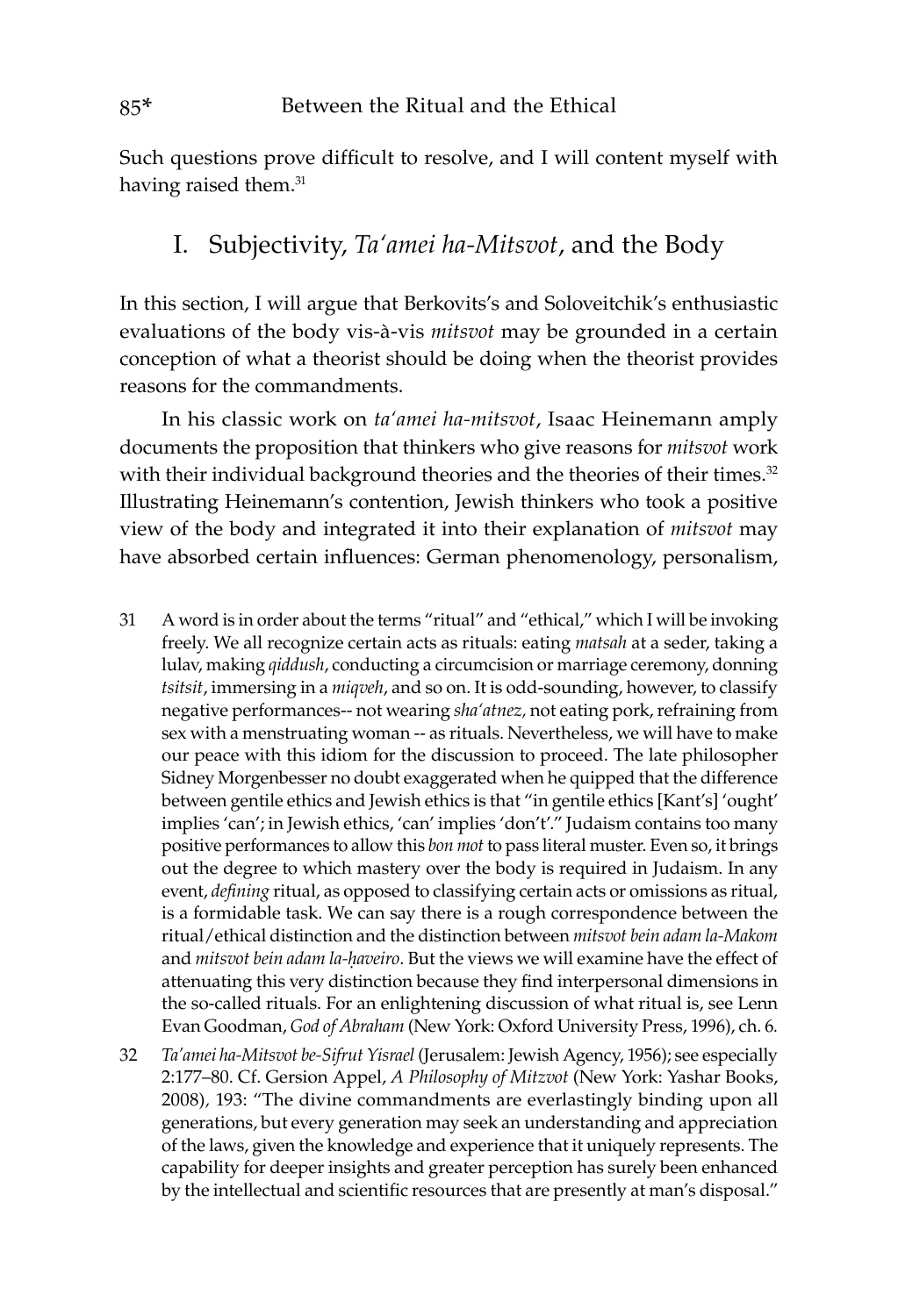existentialism, possibly Ḥasidut and its concept of *avodah be-gashmiyyut*  (worship through corporeality), perhaps Romanticism (in the Romantic theory of art, for example, inner feelings require physical artistic expressions<sup>33</sup>)—notwithstanding differences between each movement on the one hand and the Berkovits and Soloveitchik approaches on the other. Moreover, the ascendance of the theory of evolution may have given further impetus to an emphasis on the body. Such points contextualize the Berkovits-Soloveitchik perspective and bear out Heinemann's thesis.

However, this appeal to influences, while highly plausible, can be deepened by examining a shift from medieval to modern approaches to *mitsvot*—a shift from objective to subjective models for giving *ta'amei ha-mitsvot*. The modern approach, that of subjective understanding, may be linked to embodiment. When I say "modern," I usually refer, in this context, to the twentieth century. (Note, however, my later reference to Mendelssohn.) While Soloveitchik is far more loquacious on the topic of subjectivity as it applies to *ta'amei ha-mitsvot*, and his writings will occupy the lion's share of the discussion, the general ideas figure in Berkovits as well.

The two best known medieval figures who theorized about *ta'amei ha-mitsvot*, Maimonides and Naḥmanides, were largely objectivists about the reasons they gave for *mitsvot*. In other words, they were professing, at the least implicitly, to have gripped the *real* reason that the laws were legislated—to have, to put it starkly, correctly read God's mind, the divine intention.34 To be sure, qualifications are in order: for example, the particular shape that the commandments take is, according to Maimonides, largely due to considerations having to do with what we believe to have been the historical

- 33 See Alex Sztuden, "Grief and Joy in the Writings of Rabbi Joseph B. Soloveitchik, Part I," *Tradition* 44,1 (Fall 2011): 25–27.
- 34 An important distinction should be made here between two senses of "reasons for a *mitsvah*"—(i) reasons of the legislator and (ii) reasons of the performer. The legislator may command a given law for reason X but want the performer to observe the law out of obedience, or for some other reason, and may even want performers to be ignorant of the reasons why the command was given. When I speak of reasons in the context of objectivist theories and in the context of what I will call "explanatory subjectivist" theories, I am referring to reasons of the legislator. When I turn to "experiential subjectivist" theories, we are in the realm of reasons for the performer. Perhaps the sharpest example of the distinction is Maimonides's explanation of sacrifices (*Guide of the Perplexed* 3:32); see Josef Stern, *Problems and Parables of Law* (Albany, N.Y.: SUNY Press, 1998) and Shatz, "Worship, Corporeality, and Human Perfection."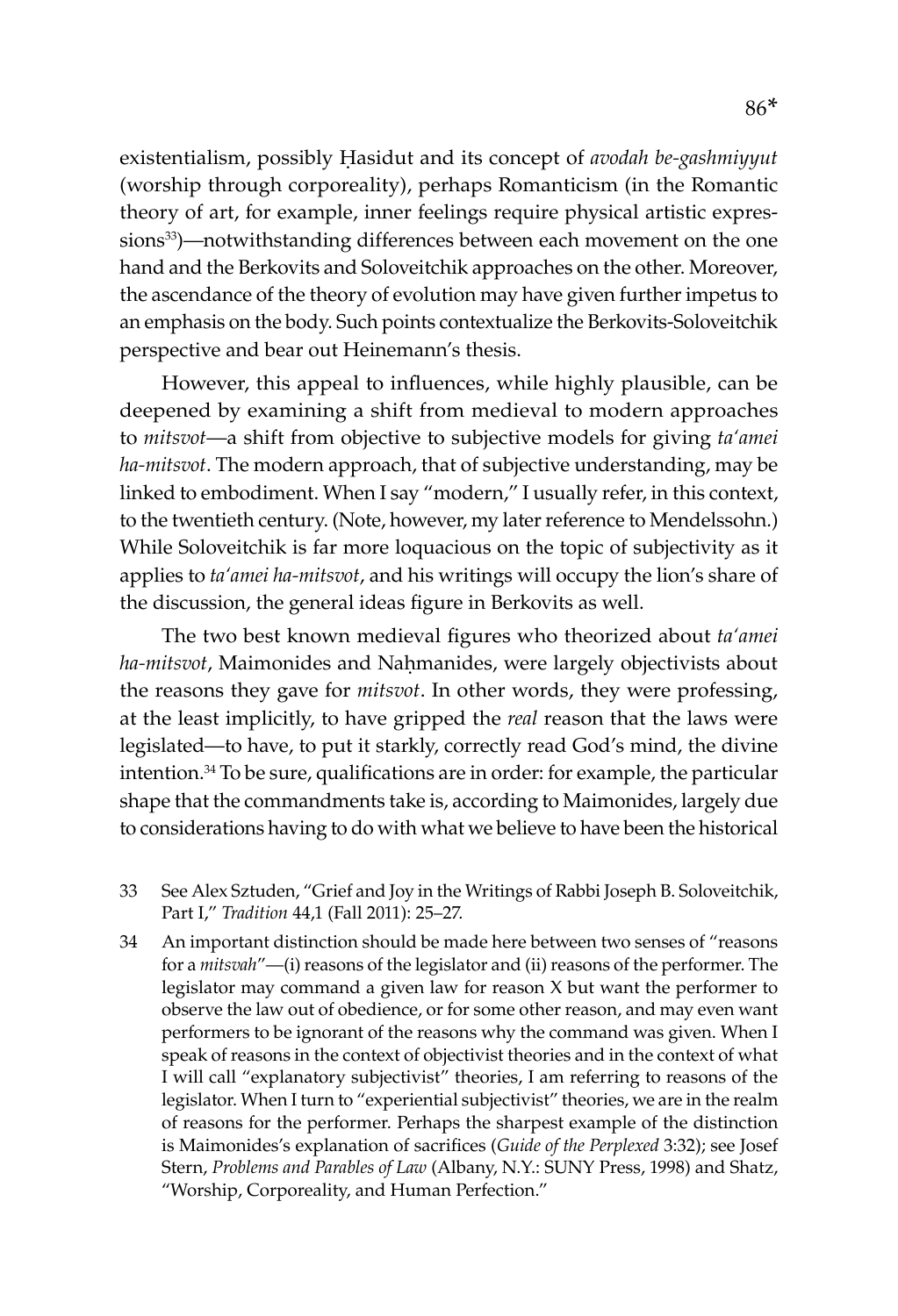circumstances of their context of legislation. Such historical knowledge is by his own admission fallible, which renders his depiction of the reasons given in part III of the *Guide of the Perplexed* fallible.<sup>35</sup> In addition, because we infer the legislator's intentions *from* the commandments—we do not have direct access to the intentions themselves—Maimonides realizes that his claims are inevitably corrigible and might be revised given more evidence, even while he surely believes he has found the truth to the best of his ability.<sup>36</sup> Yet Maimonides's view may be termed *objectivist fallibilism*. This view maintains that (i) the enterprise of *ta'amei ha-mitsvot* aims at discovering God's true reason, but (ii) any explanation we give of *mitsvot* is fallible and *may not* be the true reason; we may be refuted later. Though defeasible, however, our hypotheses are still aptly called "objective."

Similarly, in the nineteenth century, Rabbi Samson Raphael Hirsch in effect purported to read God's mind by constructing, for each commandment, a hypothesis that would—in the manner of a scientific theory, he says—explain the "data," i.e., the Torah's laws. While admitting his search might occasionally come up empty, Hirsch *aimed* at an accurate account of the divine mind, and—despite the notoriously speculative nature of his symbolic understandings of the commandments—believed he had attained it down to small details of Jewish law. For all that, Hirsch allowed that his hypotheses could be false.<sup>37</sup> Hence, in addition to Maimonides, we have Hirsch as an example of an objectivist fallibilist, despite Hirsch's sharp critiques of Maimonides on *ta'amei ha-mitsvot*. 38

In contrast, some Jewish philosophers in the twentieth century offer what they see as *subjective* interpretations*.* There are two forms of this approach: *explanatory subjectivism* and *experiential subjectivism*.

*Explanatory* subjectivists concur with objectivists that we should aim to understand God's reasons, but they believe that any hypothesis we form about reasons for *mitsvot* (or perhaps any hypothesis about any datum)

- 36 My thanks to Josef Stern for suggesting this formulation.
- 37 My characterization of Hirsch on this issue is based on *The Nineteen Letters of Ben Uziel*, letter 18, note 6.
- 38 See *The Nineteen Letters*, letter 18, and, in general, Hirsch's sixfold classifications of *mitsvot*, his insistence that every detail has a reason (cf. Maimonides's *Guide*, 3:26) and accounts of specific *mitsvot*.

<sup>35</sup> See *Guide of the Perplexed*, 3:49. See also Kenneth Seeskin, "Maimonides' Sense of History," *Jewish History* 18 (2004): 129–45.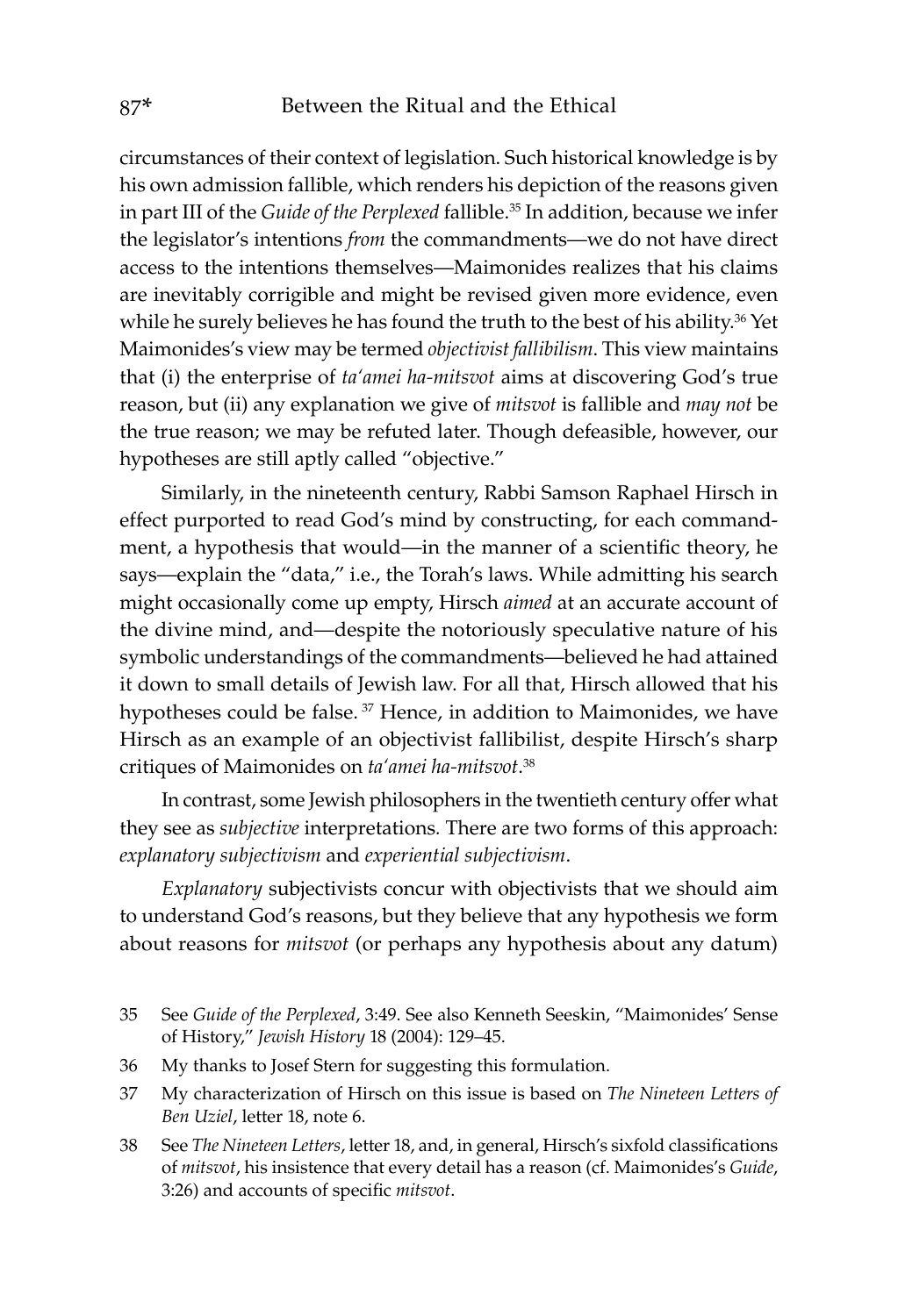is aptly called subjective. The multiplicity of interpretations of *mitsvot* throughout history encourages the thought that different people will have different explanations, period, and to each his own. So, whereas an objectivist fallibilist will say that at a given time, with a given state of evidence, only one hypothesis is the right one to believe (even though it may be disproved), an explanatory subjectivist allows for different, conflicting, yet equally rational hypotheses in that situation. Objectivists think that if people were thinking aright, they would all arrive at the same conclusion as to the reason for a particular *mitsvah*. Explanatory subjectivists would not make that claim. They proffer *te'amim* that seek to understand God's reasons, but recognize that different people will have different theories about what God had in mind and there can be multiple acceptable ones. Each individual brings his or her own personal perspective to bear and cannot expect all others to share it. But this variability, for the explanatory subjectivist, is not a reason to shut down the enterprise.<sup>39</sup>

*Experiential* subjectivity contrasts with both of the preceding views, and is our most important category. For an experiential subjectivist, the enterprise of *ta'amei ha-mitsvot* does not seek God's intent. Instead it seeks to articulate the *meaning* of *mitsvot*, not the external reason for them. That meaning consists in what *mitsvot* mean f*or us*, how we can use them to shape our outlooks—and not authorial (i.e., the divine legislator's) intent. This meaning will differ from person to person, society to society, era to era, because the quest is for meaning in highly particular circumstances.

Experiential subjectivity is clearest in Soloveitchik's discourse "May We Interpret Ḥukim?"<sup>40</sup> There (and an obvious parallel exists to the way he

- 39 I thank Daniel Rynhold for his help in formulating this paragraph. My depiction requires fine-tuning. After all, God may have multiple reasons for giving a particular law, so even the objectivist fallibilist must allow for multiple "right" hypotheses at a given time relative to a given body of evidence. We may say, nonetheless, that, for an objectivist fallibilist, there is a specific pool of reasons that are acceptable at a given time, while other reasons are excluded from the pool. By contrast, an explanatory subjectivist allows for different, conflicting, yet equally rational hypotheses at a given time even as to what the pool of reasons is. This is not to say that, for an explanatory subjectivist, all hypotheses are acceptable. But drawing lines between acceptable and unacceptable hypotheses is certainly a challenge for explanatory subjectivists.
- 40 See "May We Interpret Ḥukim?," in *The Man of Faith in the Modern World: Reflections of the Rav*, Volume Two, adapted from Soloveitchik's lectures by Abraham R. Besdin (Hoboken, N.J.: Ktav, 1989), 91–99. The essay (or, rather, adapted discourse)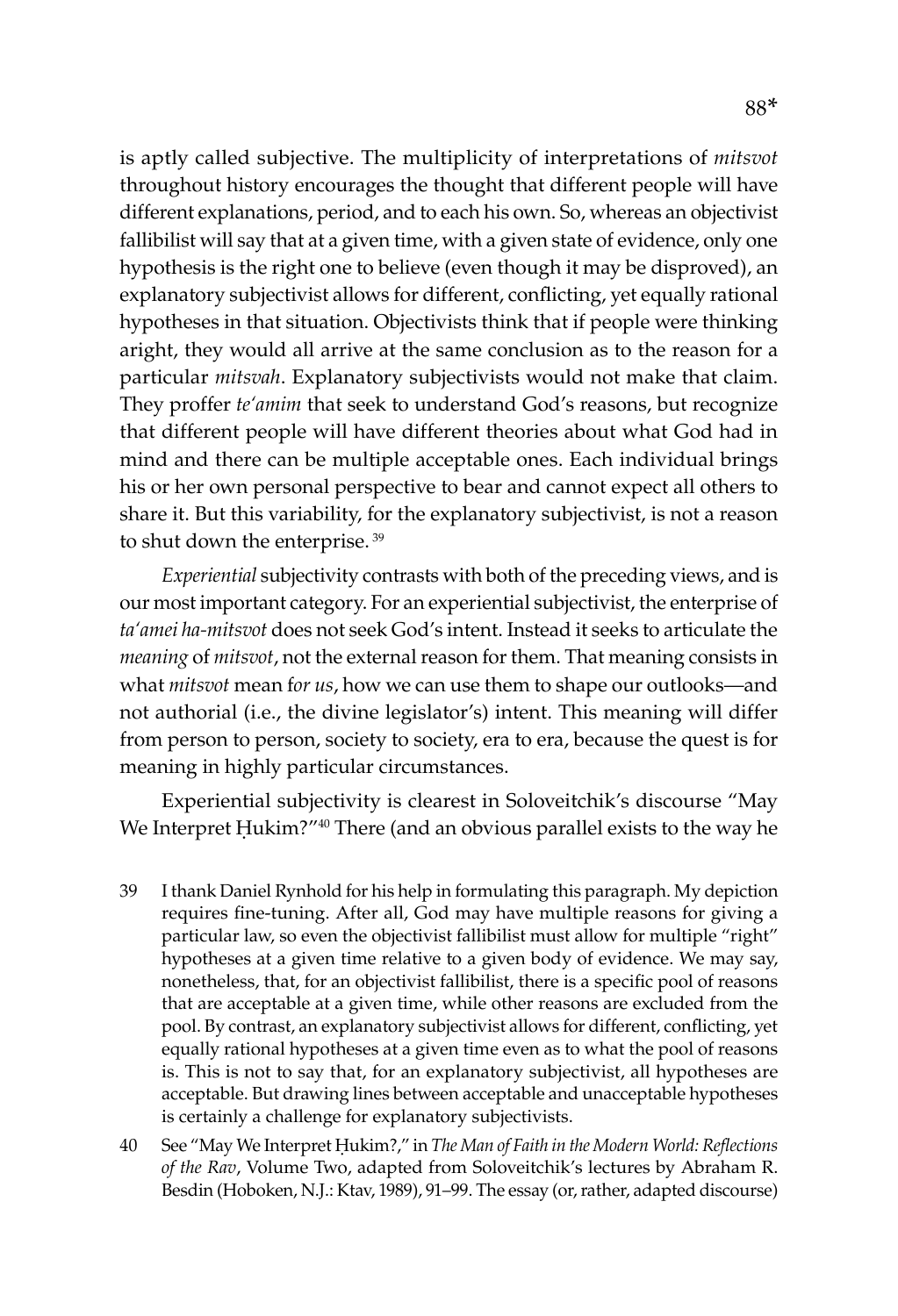treats the problem of evil<sup>41</sup>) he says that we should not ask "Why" God gave the *mitsvot* that He did, but we may and should ask, rather, "What?"—what personal meaning can I derive from it, "What is its spiritual message to me, how can I assimilate it into my world outlook?"<sup>42</sup> He utilizes this approach to explain an oddity in Rashi, who on the one hand deems the law of the red heifer a *ḥoq* in the sense of a reason-less *mitsvah* but on the other hand quotes a robust explanation of *parah adummah* and its details by Rabbi Moshe ha-Darshan. Rabbi Lord Jonathan Sacks pithily captures the experiential subjectivist approach to *mitsvot* when he points to two senses of the word *ta'am*—reason and flavor. The objectivist and the explanatory subjectivist (my terms) brings out the reason; the experiential subjectivist brings out the flavor, "what does the mitsvah feel like  $\dots$  while you are performing it." $43$ The move from objective to subjective reflects brightly a general movement in Soloveitchik's thought away from metaphysics and into the inner person.<sup>44</sup>

is often perceived as a popular version of the end of *The Halakhic Mind*. It may appear different because in *The Halakhic Mind* Soloveitchik assigns a particular reason to certain *mitsvot* (Shabbat, shofar, and ritual immersion), a reason having to do with subjective states of the performer. There seems to be only one "right" subjective state. But Rynhold argues (see n. 52) that even "reconstruction" (finding the subjective correlate of the outward religious behavior) in *The Halakhic Mind* is subjective. Whether that subjectivity is precisely the same as the subjectivity embraced in "May We Interpret Ḥukim?" is a question I won't enter into.

- 41 Soloveitchik, like several other practitioners of Continental philosophy, says that we can't know why God allows evil but only how we can respond to evil—a parallel to his teaching about *mitsvot*. He poses several arguments in different works, but our ignorance of God's reasons is the most prominent. See *Fate and Destiny* [Kol Dodi Dofek], trans. Lawrence Kaplan (Hoboken, N.J.: Ktav, 2000), esp. 1–22. The other key argument in those pages is that asking "why?" betokens an existence of fate (*goral*) rather than *yi'ud* (destiny), a conception of oneself as an object rather than a subject.
- 42 "May We Interpret Hukim," 95.
- 43 See Sacks, "A Hesped in Honor of Rav Yosef Soloveitchik," in *Memories of a Giant*, ed. Michael Bierman (Jerusalem and New York: Urim and Rabbi Joseph B. Soloveitchik Institute, 2003), 287.
- 44 Soloveitchik's aversion to metaphysics should not be overstated; he speaks about revelation, for example. But Dov Schwartz argues that even in these contexts Soloveitchik is really speaking about the believer's experience. See Schwartz, *From Phenomenology to Existentialism: The Philosophy of Rabbi Joseph B. Soloveitchik*, volume 2 (Leiden: Brill, 2013). In the case of his claim in *Kol Dodi Dofek* that in 1948 God was "knocking," we have a metaphysical claim, but as Arnold Davidson pointed out to me, the metaphysics is in the service of a practical imperative.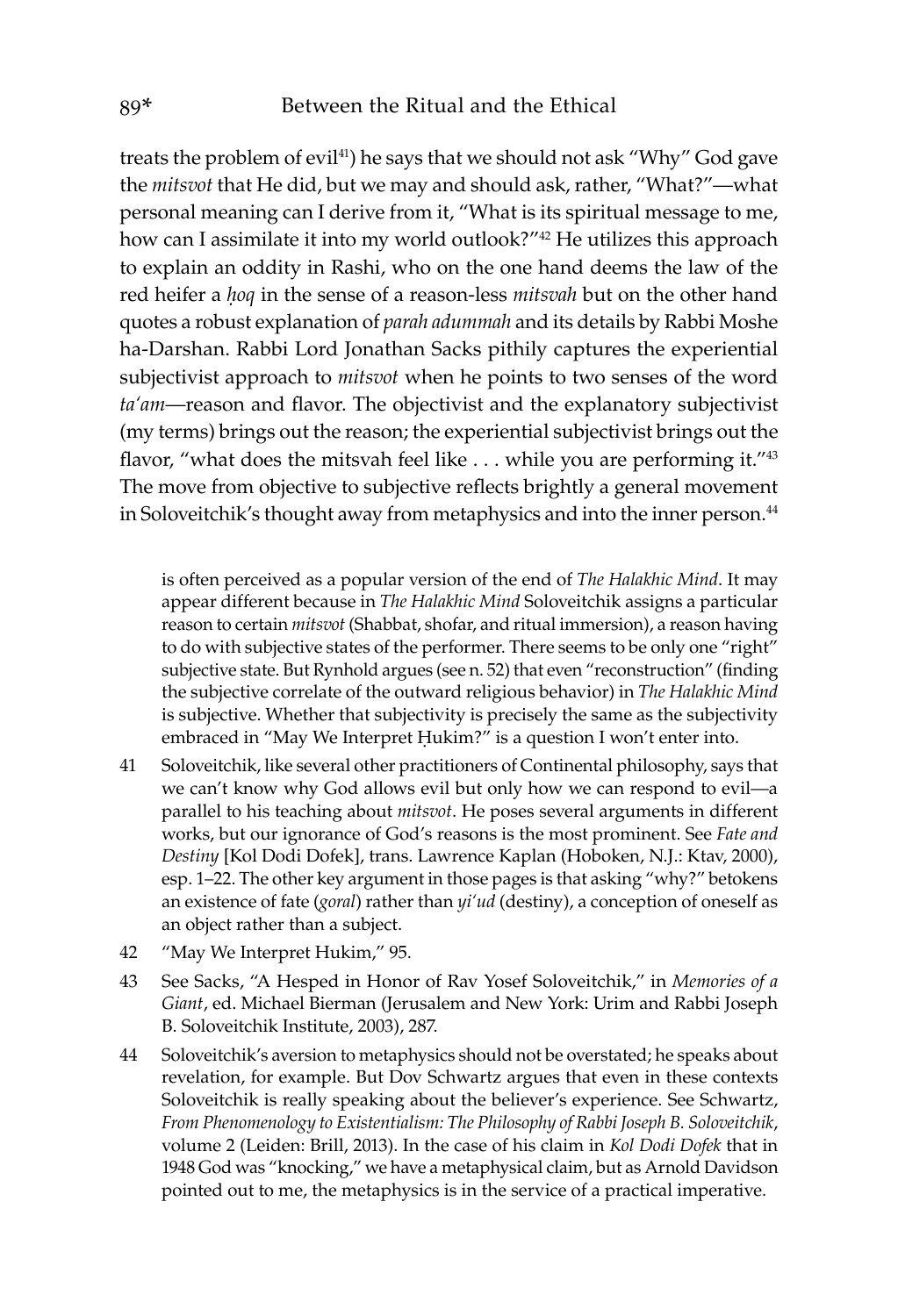In his famed critique of Maimonides's account of *mitsvot* in *Guide of the Perplexed*, Soloveitchik charges that Maimonides's historical explanations "neither edify nor inspire the religious consciousness. They are essentially, if not entirely, valueless for the religious interests we have most at heart."45 Soloveitchik seeks not the cause, the etiology, of the commandment, as Maimonides did, but rather, to speak anachronistically (*The Halakhic Mind* was written in 1944), he writes in the spirit of Gadamer. Meaning is not produced by the author of a text. It is produced by interpreters through their highly individual encounters with the text, and it does not exist independently of them. Soloveitchik accepts this "hermeneutic" account, rejecting the "intentionalist" one, and applies an analogue to *ta'amei ha-mitsvot.*46 The "reason for" the commandment is the subjective *meaning* of the commandment, a meaning created by the individual. Berkovits, while not developing a theory

Notoriously, phrases like "Soloveitchik maintains" must be viewed with caution if not suspicion. His works are riddled by contradictions, both between works and within works. In addition, adaptations of his oral discourses and edited versions of his essays should have less probative status than works he finalized and published in his lifetime. Nonetheless, I believe that the positions I describe are found across many works, and as Daniel Rynhold and Michael J. Harris point out in a forthcoming book, *Nietzsche, Soloveitchik and Contemporary Jewish Philosophy* (Cambridge: Cambridge University Press), strong scruples about using adaptations and edited manuscripts would perforce leave us wary of canonical works said to be "by" Aristotle and Hegel.

- 45 *Halakhic Mind*, 92. Soloveitchik's "descriptive hermeneutics" is called into question by Shubert Spero in *Aspects of Rabbi Joseph Dov Soloveitchik's Philosophy of Judaism: An Analytic Approach* (Jersey City, N.J.: Ktav, 2009), 123–40.
- 46 See the robust discussion by Daniel Rynhold, *Two Models of Jewish Philosophy* (New York: Oxford University Press, 2005), 86–100. Rynhold notes that at times, especially in *Halakhic Man*, Soloveitchik constructs what he regards as an objective reason for halakhot by deriving them from rules. This is a different sense of "reason for the commandment," unrelated to experiential subjectivity though still liable to a charge of subjectivism because formalistic derivations are open to dispute (cf. Rynhold, 91–93). See also Rynhold's later refinement of his reading of Soloveitchik in "Letting the Facts Get in The Way of a Good Thesis: On Interpreting R. Soloveitchik's Philosophical Method," *Torah u-Madda Journal* 16 (2012–13): 52–77. It can be said that in Brisker formalism we have a "what" but not a "why?" For a critique of Brisker formalism precisely on the grounds that halakhists should ask "why" and not only "what," see Mosheh Lichtenstein, "What Hath Brisk Wrought?," *Torah u-Madda Journal* 9 (2000): 1–18.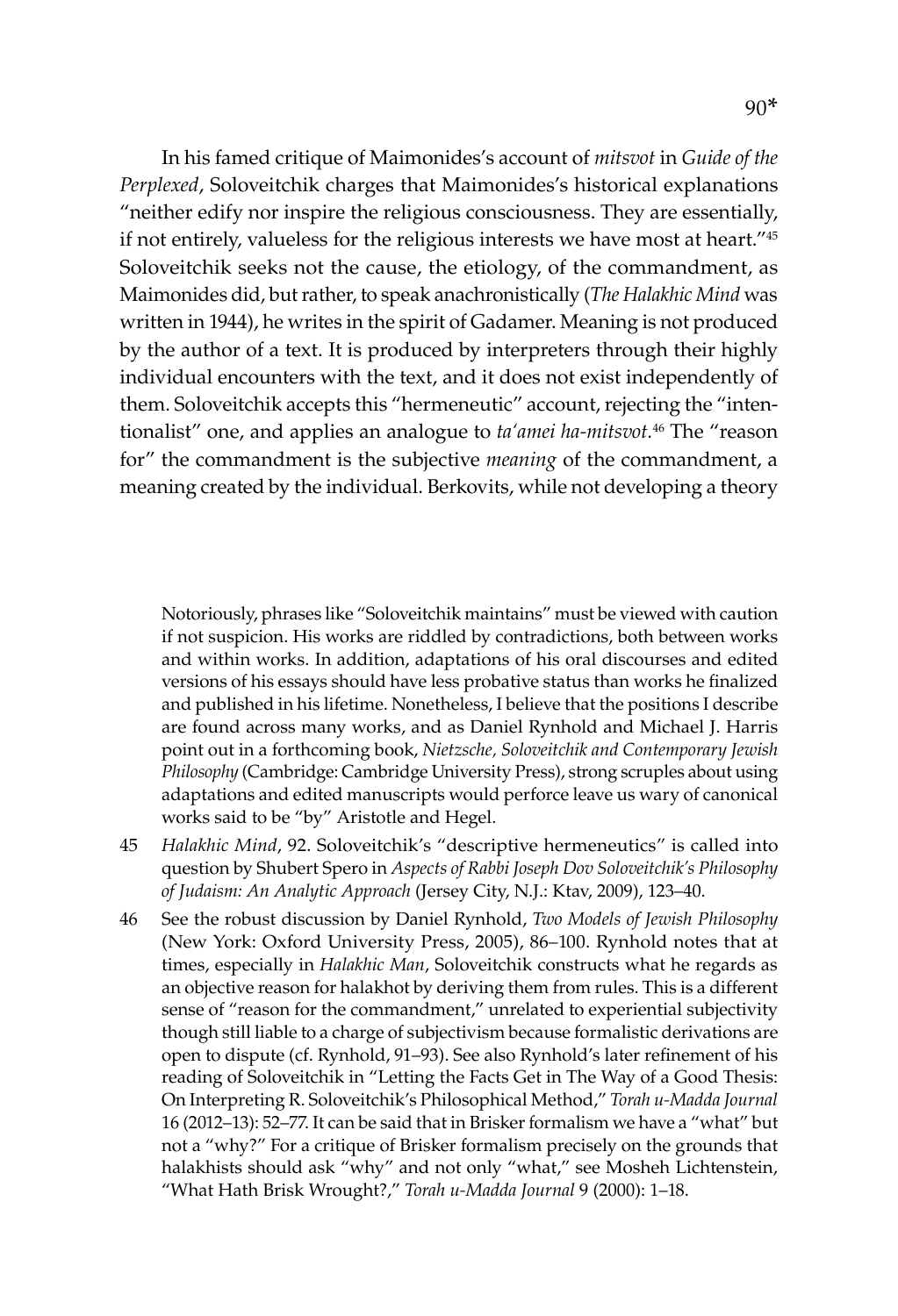of meaning, writes, "nor is it our ambition to try and fathom the intentions of the lawgiver."47

Soloveitchik and perhaps Berkovits contrast not only with Maimonides and Naḥmanides but also with other medieval Jewish figures who did not buy into the project of giving "true" reasons for the *mitsvot*. Yair Lorberbaum shows that medieval Jewish philosophers who denied human beings' ability to fathom reasons for *mitsvot* adopted diverse variants of this denial.<sup>48</sup> Some taught that we don't know any reasons, and accordingly proffered no explanations; others gave explanations but, they said, only *le-sabber et ha-ozen*, to make *mitsvot* appealing, without believing they had the true explanation; others thought we have only very limited and partial explanations, the proverbial tip of an iceberg; others said the generations had declined (*yeridat ha-dorot*), so that whereas our forebears knew, we don't, or that only a few people today know the true reasons; kabbalists argued that we see reasons only in flashes. Soloveitchik differs from nearly all of these medieval thinkers. After all, Soloveitchik does not profess to read the divine mind even in small measure; he does not claim that he sees flashes of the true reason; he does not say that we have a partial understanding of God's reasons; he does not contend that past generations had an answer to the "Why?" question, and he does not maintain that the elite of our time have such an understanding. The closest similarity to a view on Lorberbaum's list of medieval approaches is that Soloveitchik might give explanations that he believes will make *mitsvot* appealing. (Of course, reasons could be appealing as a byproduct of an account that has purposes other than creating that appeal.) But Soloveitchik has a robustly articulated reason for this effort—he sees value in Adam the second translating faith into the "cultural vernacular" for Adam the first, and a natural suggestion is that expressing the meaning of *mitsvot* in a way that appeals to Adam the first is part of that project.<sup>49</sup>

- 47 "Law and Morality," 6.
- 48 In the epilogue to a forthcoming book, *Gezerat Ha-Katuv—On Rules and Reasons in Halakhah* (Hebrew).
- 49 See "The Lonely Man of Faith*,*" *Tradition* 7 (1965): 60–65. Notice, however, that the idea of "translating faith into the cultural vernacular" implies a permanence to the content of faith rather than the time-variability stressed in experiential subjectivism. Soloveitchik speaks of "a pure faith commitment" that is "as unchangeable as eternity itself" despite shifts in cultural categories. Thus, he does not apply his experiential subjectivism to Judaism in every respect; *mitsvot* and evil are merely the most amenable instances of an experiential subjectivist approach.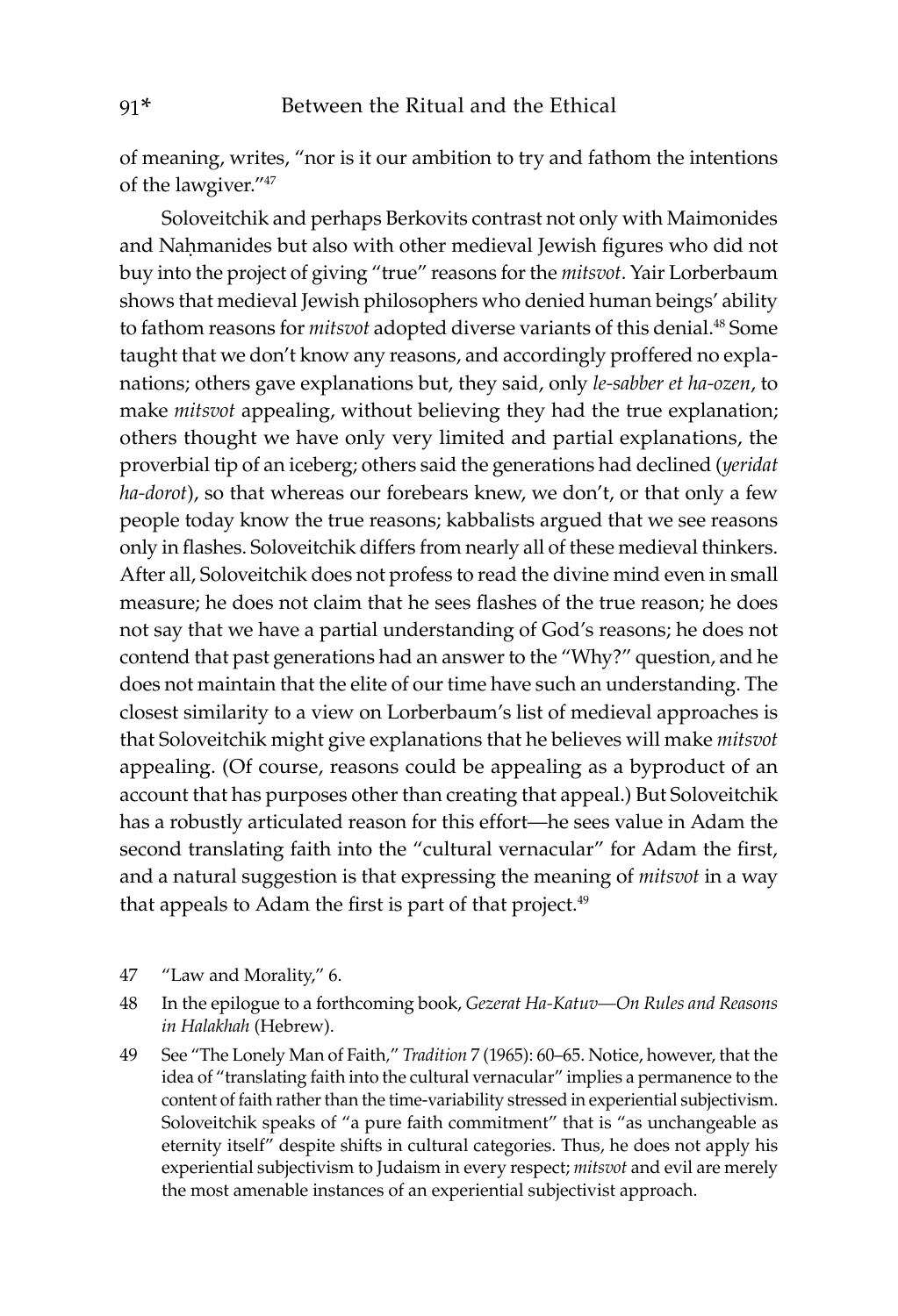With experiential subjectivity, the interpreter's theories are highly revisable not because they are truly theories and thus subject to revision—after all, we are not seeking to *explain* anything—*but because personal responses and meanings can differ from person to person and age to age*. Consider Soloveitchik's understanding of his own ideas about prayer:

Therefore, when I speak about the philosophy of prayer or *Shema*, I do not claim universal validity for my conclusions. I am not lecturing on philosophy of prayer as such, but on prayer as understood, experienced and enjoyed by an individual. I acquaint you with my own personal experience. Whether . . . my experience can be detached from my idiosyncrasies and transferred to others, I do not know.<sup>50</sup>

Indeed, Soloveitchik has numerous different accounts of prayer—for instance, a variety of ways to add a dimension to petitions so that one is not *solely* petitioning.51 Their variegated nature underscores Soloveitchik's statement about his subjectivity in explaining prayer.<sup>52</sup>

It could be said here that a Brisker formalist approach to Halakhah would obviate and even invalidate the search for *ta'amei ha-mitsvot*. Cf. my "Can Halakhah Survive Negative Theology?" in *Negative Theology as Jewish Modernity*, ed. Michael Fagenblat (Bloomington: Indiana University Press, 2017), 282–303.

- 50 Soloveitchik, *Worship of the Heart*: *Essays on Jewish Prayer*, ed. Shalom Carmy (New York: Toras HoRav Foundation, 2003), 2.
- 51 One might argue, for instance, that, because individuals do not know their real needs, the *amidah* apprises them of what human needs exist and simultaneously conveys what creatureliness entails. See Soloveitchik, "Redemption, Prayer, and Talmud Torah," *Tradition* 17,2 (spring 1978): 55–72. Or, becoming interested in satisfying one's own needs enables one to care for others' needs (ibid.). Or, by petitioning and caring about certain things, the reciter of the *amidah* is poised to make sacrifice. See "Reflections on the *Amidah*," in *Worship of the Heart*, ed. Carmy, 144–82. (The article was originally published in Hebrew as "*Rayonot al ha-Tefillah," Hadarom* 47 [Tishrei 5739]: 84–106.)
- 52 In Soloveitchik, we have, in truth, a two-layered subjectivism. One layer, the focus of Soloveitchik's *The Halakhic Mind,* is the content of *what the interpreter is discovering* via the method he calls reconstruction. What are the subjective states that are expressed by the objective act or norm? The other layer is subjectivism on the part of the interpreter in locating the subjective states just mentioned. The two layers are logically distinct: a thinker could believe that he or she has objective knowledge of what subjective states underlie certain practices, but Daniel Rynhold argues that Soloveitchik accepts both layers of subjectivity. One could retort that Soloveitchik's favoring a particular explanation of certain *mitsvot* in the closing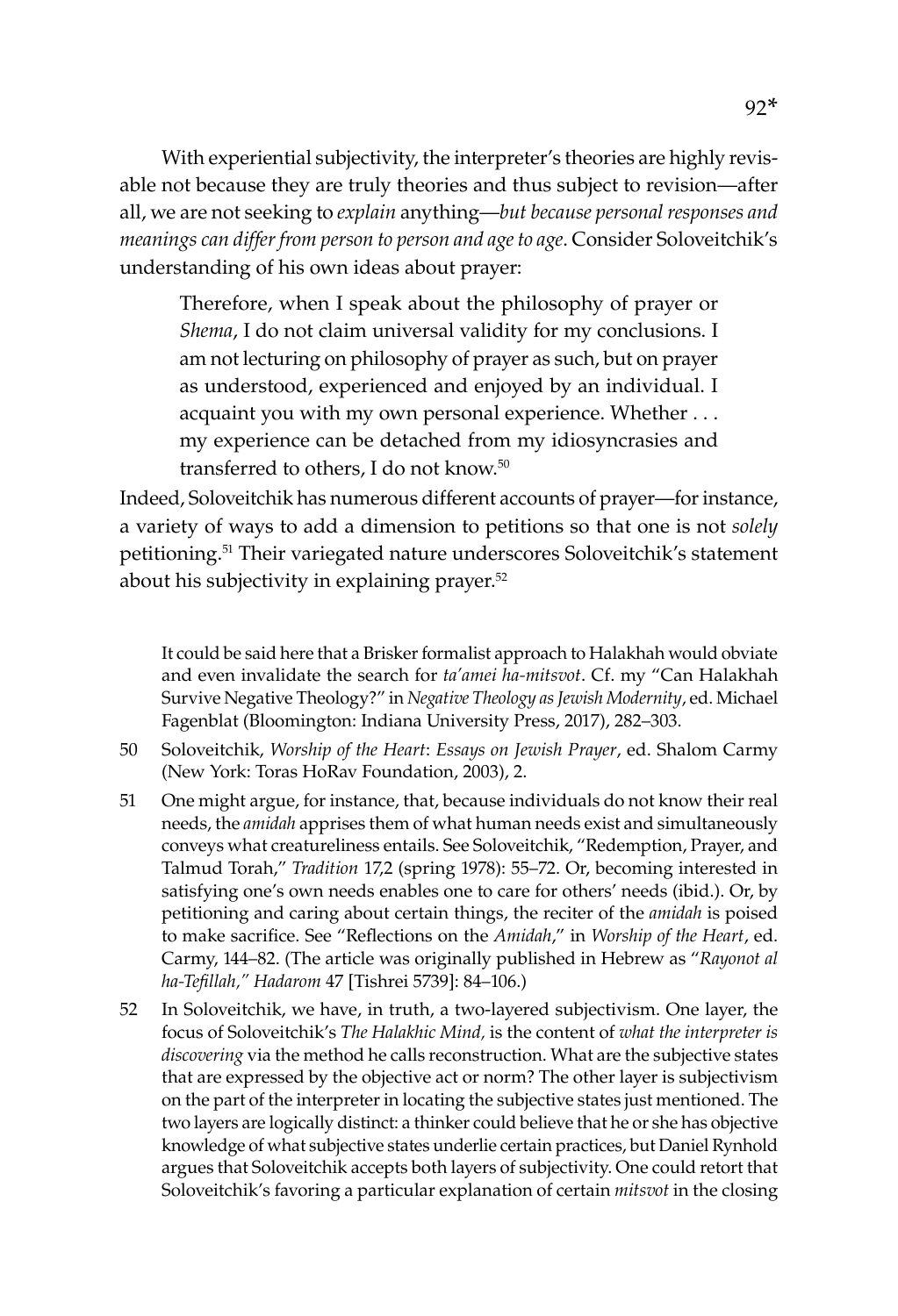Does Soloveitchik's subjectivism have precedents?<sup>53</sup>It is ironic, given Moses Mendelssohn's reputation among the Orthodox, that Soloveitchik's position is close to Mendelssohn's. The latter endorsed a pluralistic and subjective approach to the meaning of *mitsvot*. As Arnold Eisen writes, Mendelssohn "gains further flexibility in symbolic explanation of the commandments by arguing that the meaning of the *mitsvot* . . . was not fixed but itself varied from time to time, place to place, and person to person. That being the case, there could never be one single authoritative meaning to any particular *mitsvah*. No interpretation could be said to be correct for all 'performers and rememberers' at all times."54

section of *The Halakhic Mind* (Shabbat, *shofar*, and ritual immersion) reflects a conviction that there *is* an objectively correct reconstruction. See Rynhold, *Two Models of Jewish Philosophy*, 91–93. Rynhold argues, however, that because there can be different reconstructions, Soloveitchik could not (and does not) affirm his own objectivity. Now, as Rynhold notes, it has been debated whether the existence of different reconstructions truly undermines objectivity. The fact is, however, that Soloveitchik writes as if his interpretations/reconstructions, and not merely the inner states identified by those reconstructions, are subjective, as in the paragraph about prayer that I quote.

- 53 There are conflicting indications as to whether Soloveitchik felt impelled to invoke precedent in the context of *ta'amei ha-mitsvot*. Whereas in *The Halakhic Mind*, Soloveitchik announces his disagreement with Maimonides, in "May We Interpret Ḥukim?" he makes an effort to muster medieval support by bringing Naḥmanides into the experiential subjectivists' camp. In Nahmanides's commentary to Deut 22:6, Naḥmanides contends that the command of *qan tsippor* (sending the mother bird away before taking her eggs) and *oto ve-et beno* (not slaughtering an animal and its offspring on the same day) are intended to improve human character and are not prescribed, as Maimonides claimed, to spare the animals anguish. He presents Naḥmanides as endorsing the "educational" function of *mitsvot*, which does not seem to amount to experiential subjectivity. Nahmanides does not say that this explanation is his own subjective one, let alone that he is merely articulating the meaning the *mitsvah* has for him. In citing him as a precedent, Soloveitchik conflates Naḥmanides's characterological teleology with his own ideas about subjectivity. (Whether Nahmanides's explanation is truly contra Maimonides is debatable. See Stern, *Problems and Parables of Law*, 49–55, 76–78.)
- 54 Arnold Eisen, *Rethinking Modern Judaism: Ritual, Commandment, Community* (Chicago: University of Chicago Press, 1998), 89. See also 141–55. On Mendelssohn's broader pluralistic views, see Michah Gottlieb, "Moses Mendelssohn's Metaphysical Defense of Religious Pluralism," in *Faith, Reason, Politics: Essays on the History of Jewish Thought* (Boston: Academic Studies Press, 2013), 98–121.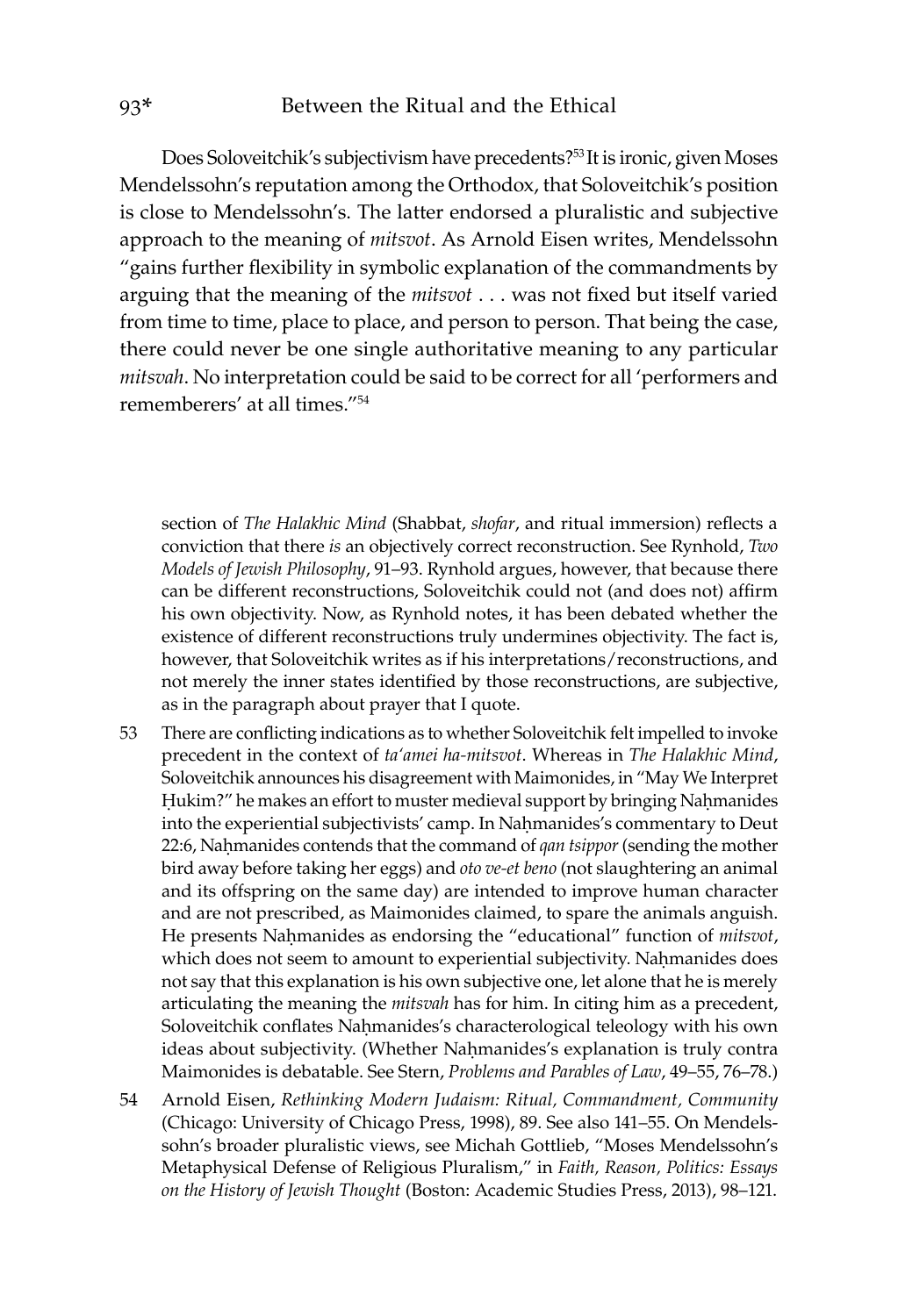Let us turn to three consequences of endorsing experiential subjectivity, consequences that relate to the Berkovits-Soloveitchik body-centered approach. First, an interpreter of *mitsvot* need not give the same rationale as did previous interpreters who are regarded as authorities. For the modern interpreter could maintain either that (a) earlier interpreters, too, were just extracting subjective meanings, or that (b) no, they *were* objectivist, but we are entitled to *also*—that is, in addition, without rejecting objectivist accounts—offer subjective meanings of *ta'amei ha-mitsvot* without binding anyone else to these.55 A corollary is that when a modern interpreter of *mitsvot* moves from an anti-corporeal understanding of *mitsvot* to a positive view of the body, the interpreter need not be concerned about departing from authority *with regard to the content of the explanation*. 56

A second consequence of experiential subjectivism flows from the fact that the data for the "reconstruction" of subjectivity includes bodily behavior. The consequence is simply that experiential subjectivism is tied up with the

- 55 Soloveitchik would not have accepted this formulation, however, since he contends that human beings cannot know God's mind.
- 56 Of course, the new interpreter *is* deviating from a general anti-corporealist precedent that existed independently of the anti-corporealist approach to *mitsvot* in particular. But enough "corporealists" could be cited as precedent on the philosophical question about the value of the body. In addition, it may be more important to a thinker to justify a claim to know God's intentions better than a medieval authority did, than to justify a position on the significance of the body per se.

In addition to using the subjectivist approach in the case of *mitsvot* and the problem of evil, Soloveitchik interprets the idea (associated with Naḥmanides) that the deeds of the fathers are a "*siman*" for the deeds of the ancestors (*ma'aseh avot siman le-banim*) not as a statement of historical determinism but as the teaching that events that occur to fathers are signs or symbols that need to be interpreted by their descendants—presumably by an act of subjective interpretation. See *Abraham's Journey: Reflections on the Life of the Founding Patriarch*, ed. David Shatz, Joel B. Wolowelsky, and Reuven Ziegler (New York: Toras HoRav Foundation, 2008), 7–34.

One suspects that, despite frequent statements to the effect that his views are subjective, Soloveitchik believes in the positions he advances, such as the subjectivist position itself. Moreover, it does not seem plausible that he entertained his view that *mitsvot* aim at psychosomatic unity as only one perspective. It is well known that thinkers do not always apply positions like subjectivism, skepticism, and relativism to their own views when they are not philosophizing, an old problem that Hume identified. Such inconsistencies and tensions, however, do not change Soloveitchik's stated commitment to experiential subjectivity.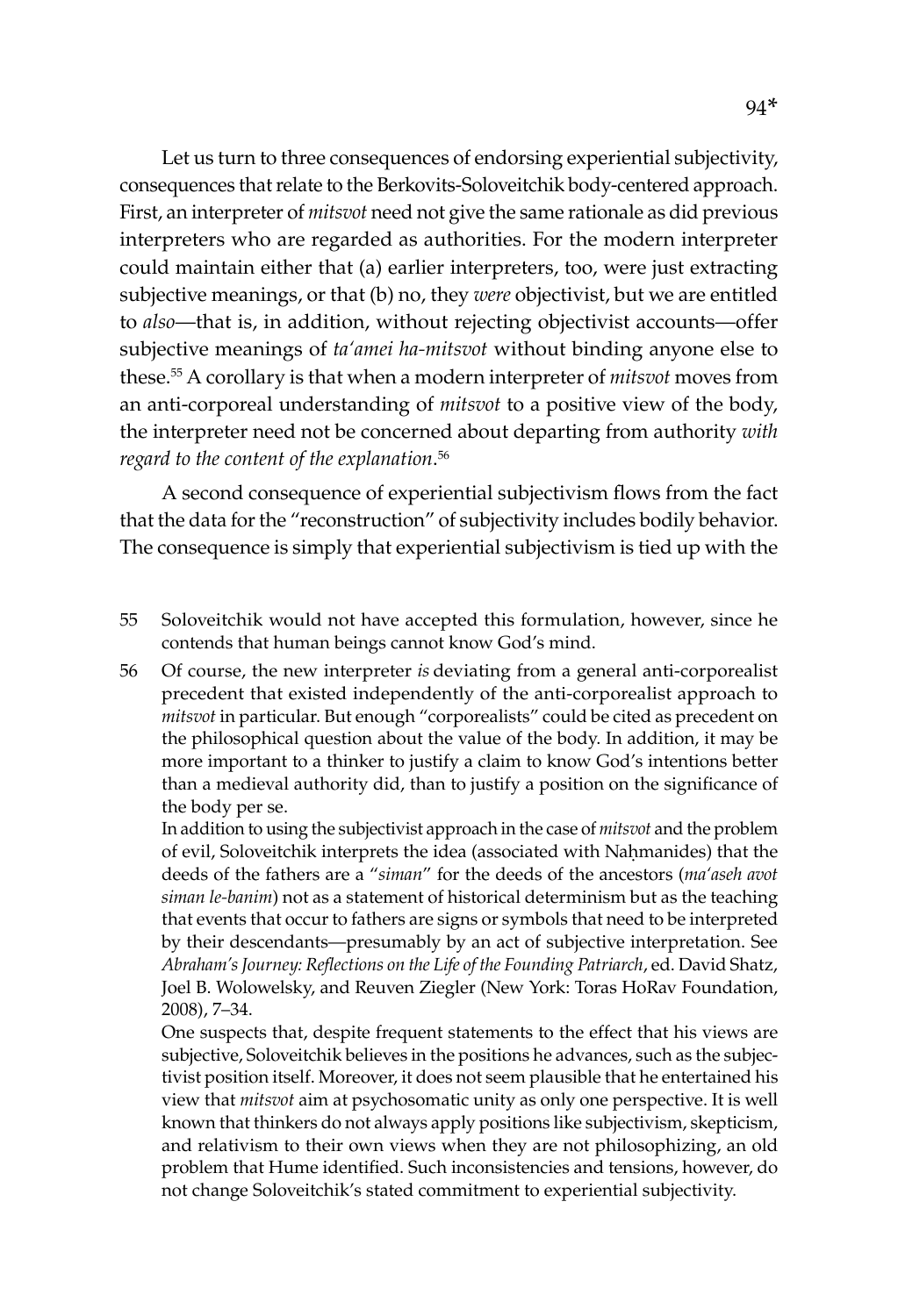body. Moreover, as Alex Sztuden points out, Soloveitchik saw yet another reason to connect subjectivity and the body—surprisingly, since one would expect subjectivity to connect to the mind or soul alone.<sup>57</sup> Soloveitchik writes in *The Halakhic Mind*:

Aristotle's metaphysics illustrates an outstanding example of the reconstruction method. The ontological hierarchy of matter and form suggests a duality similar to that of objectivity and subjectivity . . . . Matter is to be conceived as a chaotic, lawless and unregulated welter which is akin to the modern concept of transient subjectivity.<sup>58</sup>

Now, Soloveitchik states that "[c]ontemporary epistemology has no ontological hierarchy" dividing between the rank of form and the rank of matter. The objective is equal in stature to the subjective.59 Putting aside the question of ranking, matter and subjectivity (and matter and thought) are linked; additionally, it is significant that matter is at the least equal in importance to form.

That certain philosophers affirm a linkage between subjectivity and an emphasis on the body does not entail that their arguments for a linkage are convincing.<sup>60</sup> We can say with a measure of confidence, however, that it is no accident that Jewish thinkers influenced by phenomenology would stress both subjectivity and the body.

A third consequence of an experiential subjectivist approach to *ta'amei ha-mitsvot*: Experiential subjectivity adds something to Heinemann's recurring point, cited earlier, that theories of *mitsvot* reflect background theories of the interpreter. In particular, an experiential subjectivity approach *justifies*

- 57 Alex Sztuden, "Grief and Joy in the Writings of Rabbi Soloveitchik Part II," *Tradition* 44,3 (Fall 2011): 9–32, esp. 18–23. Page 22, n. 38, is a vital part of the discussion.
- 58 *Halakhic Mind*, 75–76.
- 59 Ibid*.*, 76.
- 60 In correspondence, Aaron Segal suggested three senses of subjectivity that are relevant to Sztuden's point: particularity; how something is experienced; and relativity. The linkage under discussion now may be with only subjectivity of the first type (particularity), which in turn may lead us to conclude that the sort of subjectivity we discussed earlier is not relevant to the body save for the other ways I will outline. But again, the question is not so much whether the linkages are logically cogent but whether the thinkers in question thought they are.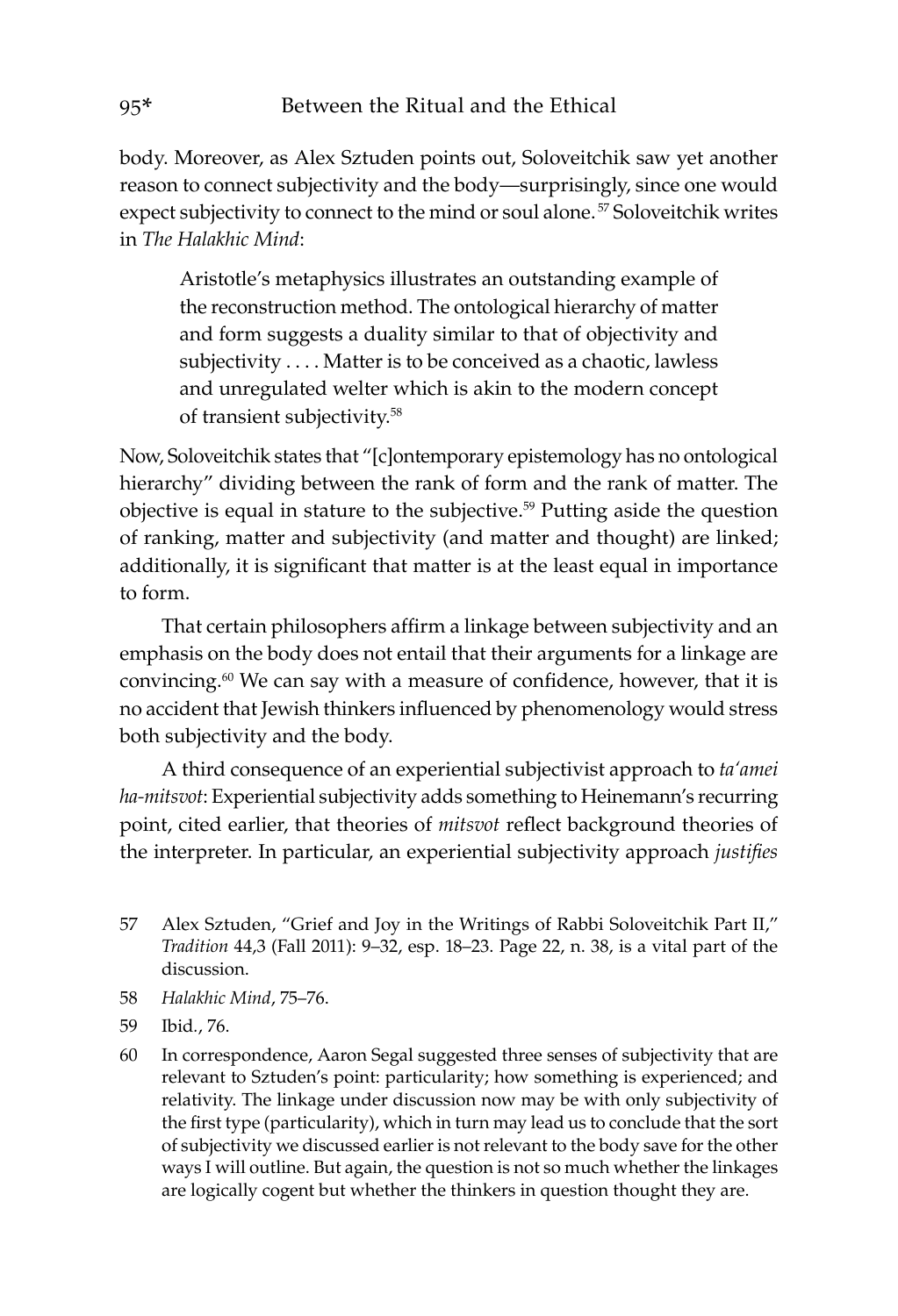the absorption and use of theories that may turn out to be transient and timebound. It allows—perhaps even requires—a thinker to *self-consciously* present reactions that reflect the problems and orientations of one's times, as well as its prevailing theories and sensibilities, even though the thinker knows full well that those theories and sensibilities are transient. Soloveitchik's words in "The Lonely Man of Faith" are striking:

Certainly, when the man of faith interprets his transcendental awareness in cultural categories, he takes advantages of modern interpretive methods and is selective in picking his categories. The cultural message of faith changes, indeed, constantly, with the flow of time, the shifting of the spiritual climate, the fluctuations of axiological moods, and the rise of social needs.<sup>61</sup>

Consider, by way of analogy, Soloveitchik's *Halakhic Man*. Interpreters cogently argue that the entire project is a response to modern liberal critiques of halakhic study and practice.<sup>62</sup> The argument of the essay is that the very values which opponents of halakhic study and practice cherish can be attained rather than frustrated through these religious activities. Halakhic man realizes the very values prized by liberal Judaism—autonomy, creativity, ethics, self-creation. The work is reacting to its time and place; at a different time, with different challenges, a different work about a halakhic personality would have come to the fore. Similarly**,** given the doctrine of experiential subjectivity, we have a grounding for the motif of mastery over the body because the body's importance, as mentioned earlier, is among the cultural motifs confronting these thinkers.

Interestingly, Berkovits writes cryptically that his analysis is providing an account of ritual that "is most significant in terms of our human condition and its problems."63 What might this mean? Perhaps the following: Berkovits's and Soloveitchik's time was one in which *mitsvot* were not being observed, and many argued that ritual practices should be reduced or abandoned. Explanations for *mitsvot*, especially *mitsvot bein adam la-Maqom* and all the more

- 61 "Lonely Man of Faith," 64.
- 62 See, for example, Eliezer Schweid, *Orthodoxy and Religious Humanism* (Jerusalem: Van Leer Institute, 1978), 38–42 (Hebrew). For a more complex understanding, see Dov Schwartz, *Religion or Halakha? The Philosophy of Rabbi Joseph B. Soloveitchik,*  trans. Batya Stein (Leiden: Brill, 2013). See also Schwartz, *From Phenomenology to Existentialism*, 375–76.
- 63 Berkovits, "Law and Morality," 6.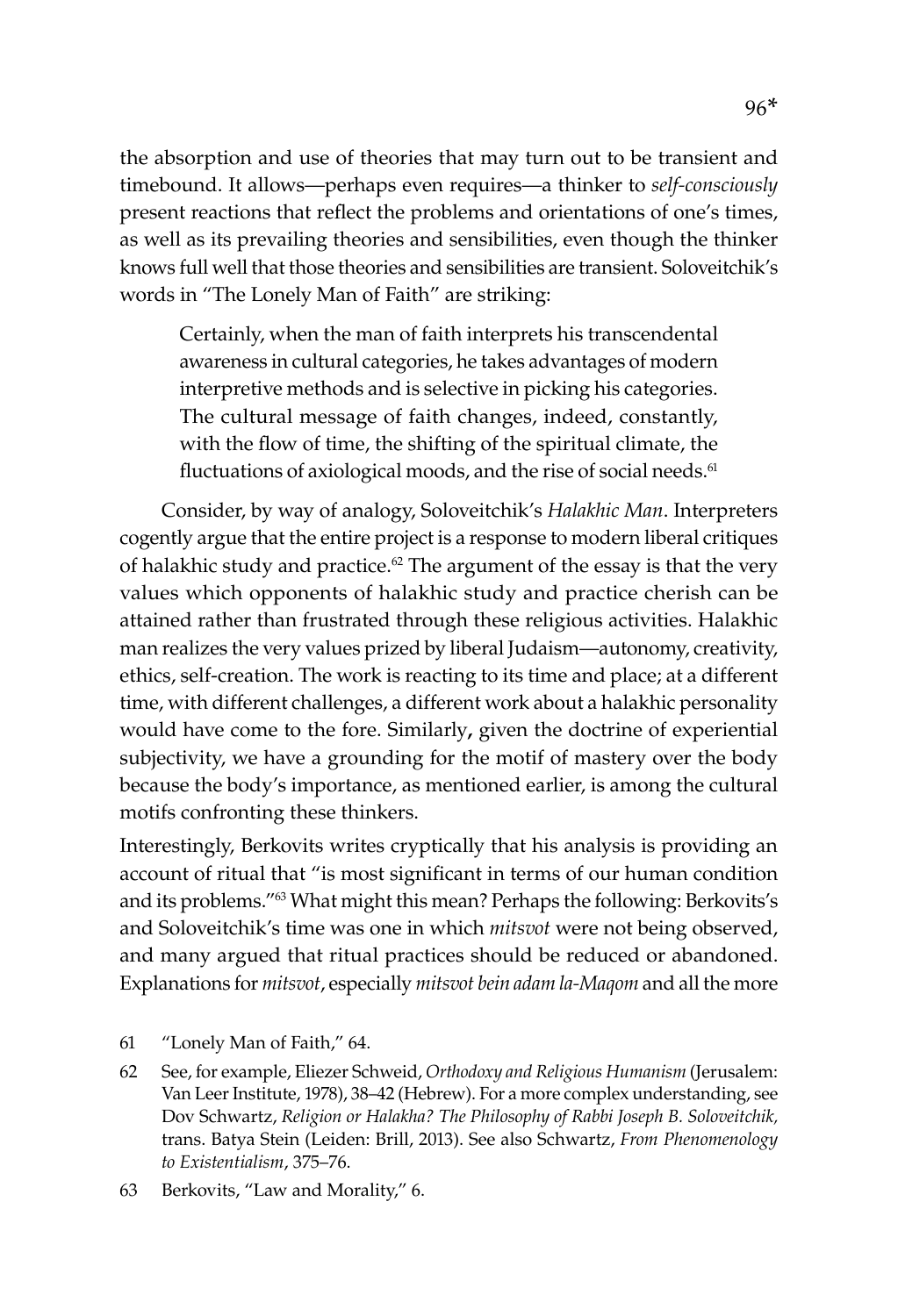so *huqqim*, were needed for the Jews in that period. Experiential subjectivism opens a door to the explanation of such commandments. An argument of the right kind for having the body participate in the service of God could produce rationales for ritual observance. (Recall the approach of *le-sabber et ha-ozen*.) The aim is to critique the non-Orthodox, more precisely liberal Judaism, or—to frame the idea positively—to give them reason to observe ritual, thus bringing them closer to observance or at the least making one's own path of adherence appear respectable. As Don Seeman points out, critics of Maimonides's views on *ta'amei ha-mitsvot* in the *Guide*—Hirsch, Luzatto, Kook, Soloveitchik—"took him to task for failing to provide religious stability and inspiration." Soloveitchik's experiential subjectivism seeks to provide that.<sup>64</sup> Recall yet again that Soloveitchik explains that Adam the second must speak to Adam the first in the "cultural vernacular." Heinemann's contention that apologetic motives—the desire to win adherents—are widespread in the giving of reasons for *mitsvot* thus fits Soloveitchik well.<sup>65</sup> Once a thinker abandons the aspiration to read God's mind, the key quality in an explanation of *mitsvot* must be meaning, which is dependent on, *inter alia*, the thinker's context. I shall elaborate later on the idea that our two thinkers sought to show liberal Jews the ethical value of ritual observance.

Aside from the stimulus given to Berkovits and Soloveitchik by the perceived threat of liberal Judaism, one other cultural motif may be tied, indeed should be tied, to Soloveitchik's view: the spread of evolutionary theory. In *The Emergence of Ethical Man*, Soloveitchik stresses (in what some deem extreme fashion) the continuity of the human being with the rest of nature—not only with nonhuman animals but even with plants—albeit ethical man rises above animals and plants by virtue of self-awareness

- 64 See Seeman, "Reasons for the Commandments As Contemplative Practice in Maimonides," *JQR* 103 (2013): 299, n. 5. Note also Isadore Twersky, *Introduction to the Code of Maimonides* (*Mishneh Torah*) (New Haven: Yale University Press, 1980), 296 (quoted by Seeman, "Reasons for the Commandments," 316) who finds Maimonides's view in the *Guide* "devoid of spiritual and ethical consequences." Seeman, ibid., 319, argues that while Maimonides, like Saadyah and Ibn Daud, had apologetic concerns, he subordinated apologetics to apprehension of divine wisdom.
- 65 See Heinemann, *Ta'amei Ha-mitsvot be-Sifrut Yisrael*; see, for example, vol. 2, chap. 8. Of course, there is a difference between converting others and explaining yourself to others or even to yourself, and it is hard to distinguish one from the other in practice.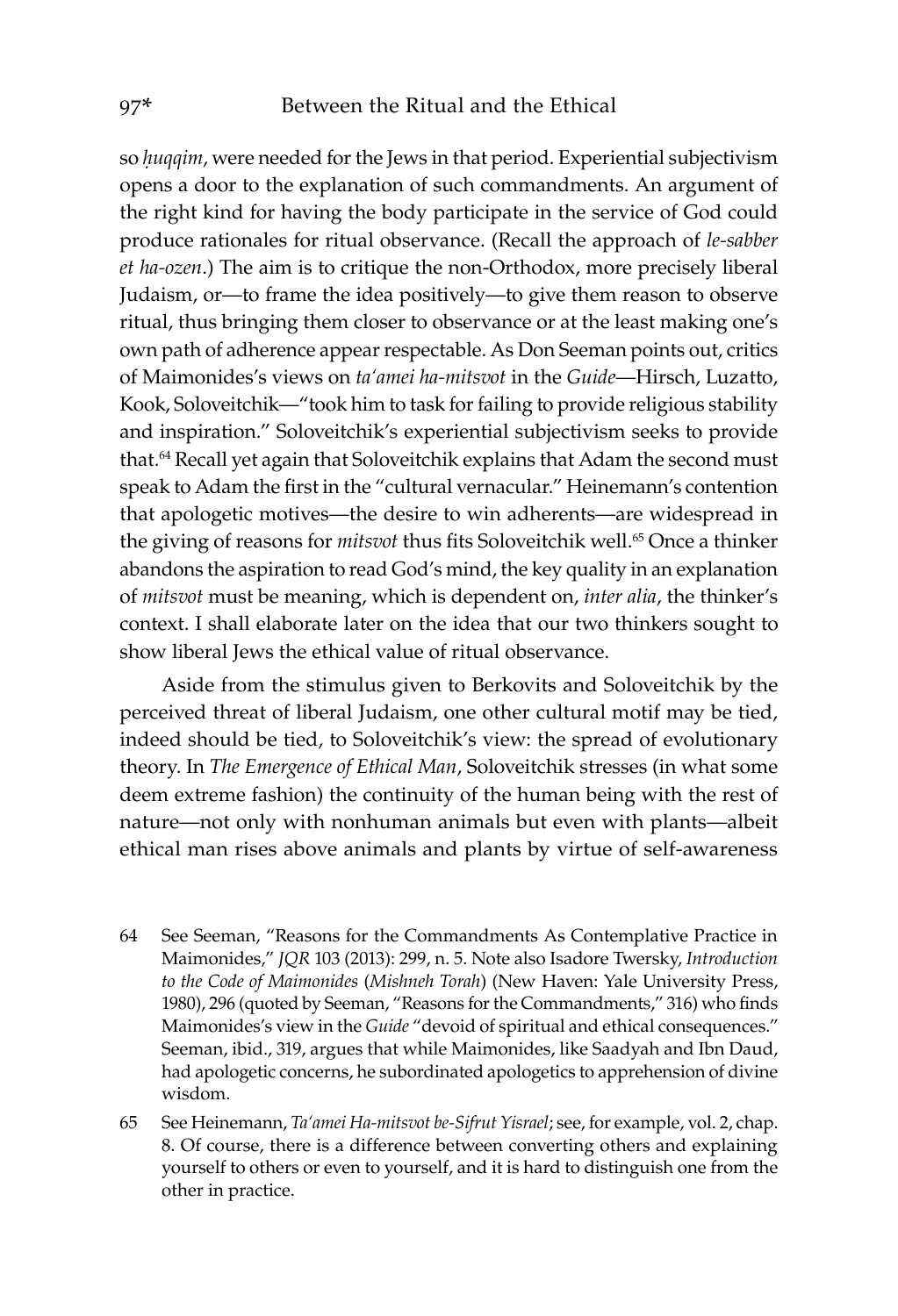and fulfilling a norm.<sup>66</sup> We find such terms as "complete identity of man and earth" and statements like "man is nature expressed in a meaningful existence . . . Earth, nature and man flow into each other."<sup>67</sup> It could not be clearer than it is from *Emergence* that Soloveitchik embraced the biological aspect of human beings. In fact, the "divine essence" in man is not a spirit warring with flesh but man's being aware that he is flesh. In *Emergence*, "the image of God" does not entail a repudiation of the biological, but "man's awareness of himself as a biological being and the state of being informed of his natural drives."68 In sum, "While Christianity kept on preaching that sin means surrender to nature and rebellion against God, Judaism stated the total opposite: Sin is detachment from nature and non-compliance with her dicta."<sup>69</sup> In another essay, Soloveitchik again states, but more moderately, that chapter 1 of Genesis portrays man as part of nature, man-*natura*, while chapter 2 portrays man-*persona*. 70 The human being is part of nature and yet above (the rest of) nature. The biology of Soloveitchik's era (and ours) may have conditioned this approach.

Another historical force may be at work in Soloveitchik's affirmation of the body. He argues that embracing other-worldliness leads to immorality, ranging from a lack of social concern for "the sighs of orphans, the groans of the destitute" to the commission of atrocities. "See what many religions have done to this world on account of their yearning to break through the bonds of concrete reality and escape to the sphere of eternity."71 But it is not just a general other-worldliness that is destructive; *denial of the body's significance* is dangerous because it offers a rationale for immoral treatment of human beings. Anthropology conditions morality: a view of the human being that takes biology seriously will produce regard for fetuses and for adults who

- 66 *The Emergence of Ethical Man,* ed. Michael S. Berger (New York: Toras HoRav Foundation, 2005). As a corrective to extreme naturalistic readings of this work, see Alex Sztuden, "Naturalism and the Rav," *Meorot* 10 (Tevet 5773), https:// library.yctorah.org/files/2016/07/3-sztuden-naturalism-and-the-rav.pdf.
- 67 *Emergence of Ethical Man*, 55.
- 68 Ibid., 75–76.
- 69 Ibid., 57.
- 70 "Adam and Eve," in *Family Redeemed: Essays on Family Relationships*, ed. David Shatz and Joel B. Wolowelsky (New York: Toras HoRav Foundation, 2000), 3–30.
- 71 *Halakhic Man*, 41. His argument is open to the response that for all the bad it has done, Christianity has not shown a lack of social concern on a grand scale.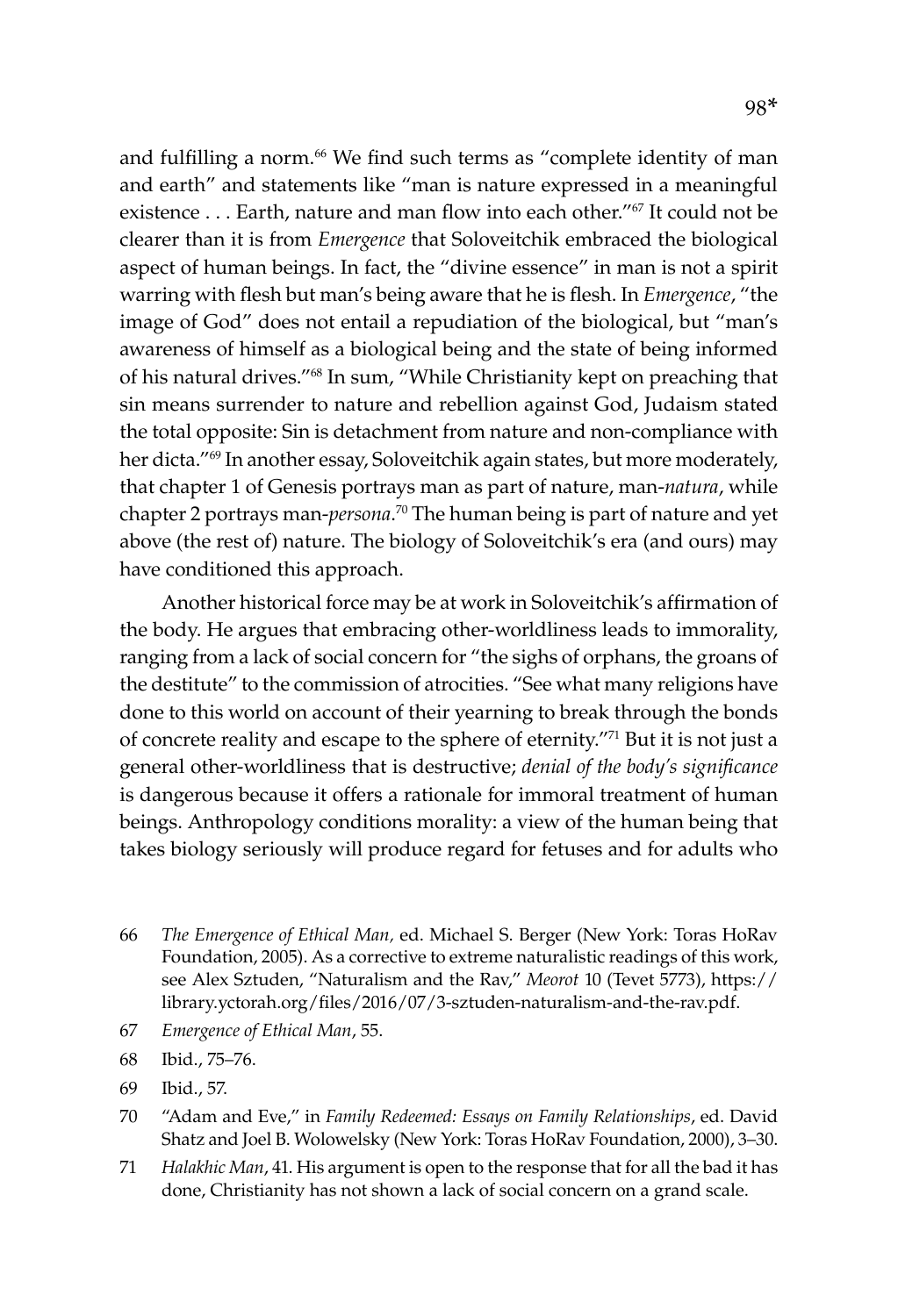lack consciousness.<sup>72</sup> While this linkage is primarily a conceptual connection between anti-corporeal attitudes and immoral behavior, and thus not temporally conditioned, might not it also be contextualized historically—as a product of, or a sensibility intensified by, the Shoah?

Continuing this line of thought, we have a phenomenon in the twentieth century that is not evident in discussions of *ta'amei ha-mitsvot* in the Middle Ages. In medieval polemics Jews did not assail the Christian denigration of the body except as regards celibacy by priests.<sup>73</sup> By contrast, a glaring feature of the accounts of *mitsvot* proffered by Soloveitchik and Berkovits is their overt anti-Christian polemics—quite incongruous in our age of greater interfaith amicability and understanding and ironic with a thinker (Berkovits) who is perceived as liberal in almost every other way. In fact, his stance toward Christianity is antagonistic and fierce. Berkovits blames Christianity for certain ills of civilization<sup>74</sup> and its anti-corporeal attitude for the sexual revolution of the 1960s.75 (Paul is the main target of the Soloveitchik-Berkovits critique.) Note the following statements:

Judaism does not allow for any denigration of the body.76

It is comparatively easy to relate the spiritual to God . . .The real task is to orient the whole world of man, matter and spirit, toward God<sup>77</sup>

Berkovits believes that Christians have misunderstood the very nature of faith because they do not tie faith to deed and therefore do not involve the whole person in faith.<sup>78</sup> In the Christian view of faith, as he analyzes it, subjectivity and inwardness dominate, while objectivity (deed) is absent.

- 72 See *Emergence of Ethical Man*, 5–6, 27–29. Anyone used to the usual discourse about medical ethics, which associates stringent positions about human life with belief in spirit and liberal ones with corporealist anthropologies, will be struck by how Soloveitchik turns the reasoning on its head. Cf. Alan Jotkowitz, "Rabbi Joseph B. Soloveitchik and the Problem of Contemporary Medical Ethics," *Journal of Contemporary Religion* 26 (2011): 91—110.
- 73 I thank David Berger for confirming this.
- 74 See, e.g., *Faith After the Holocaust* (New York: Ktav, 1973), chaps. 1–2.
- 75 "A Jewish Sexual Ethics," 103–4.
- 76 Ibid., 106–7.
- 77 "Law and Morality," 33.
- 78 Eliezer Berkovits, "Faith and Law," *Judaism* 13 (1964): 422–30.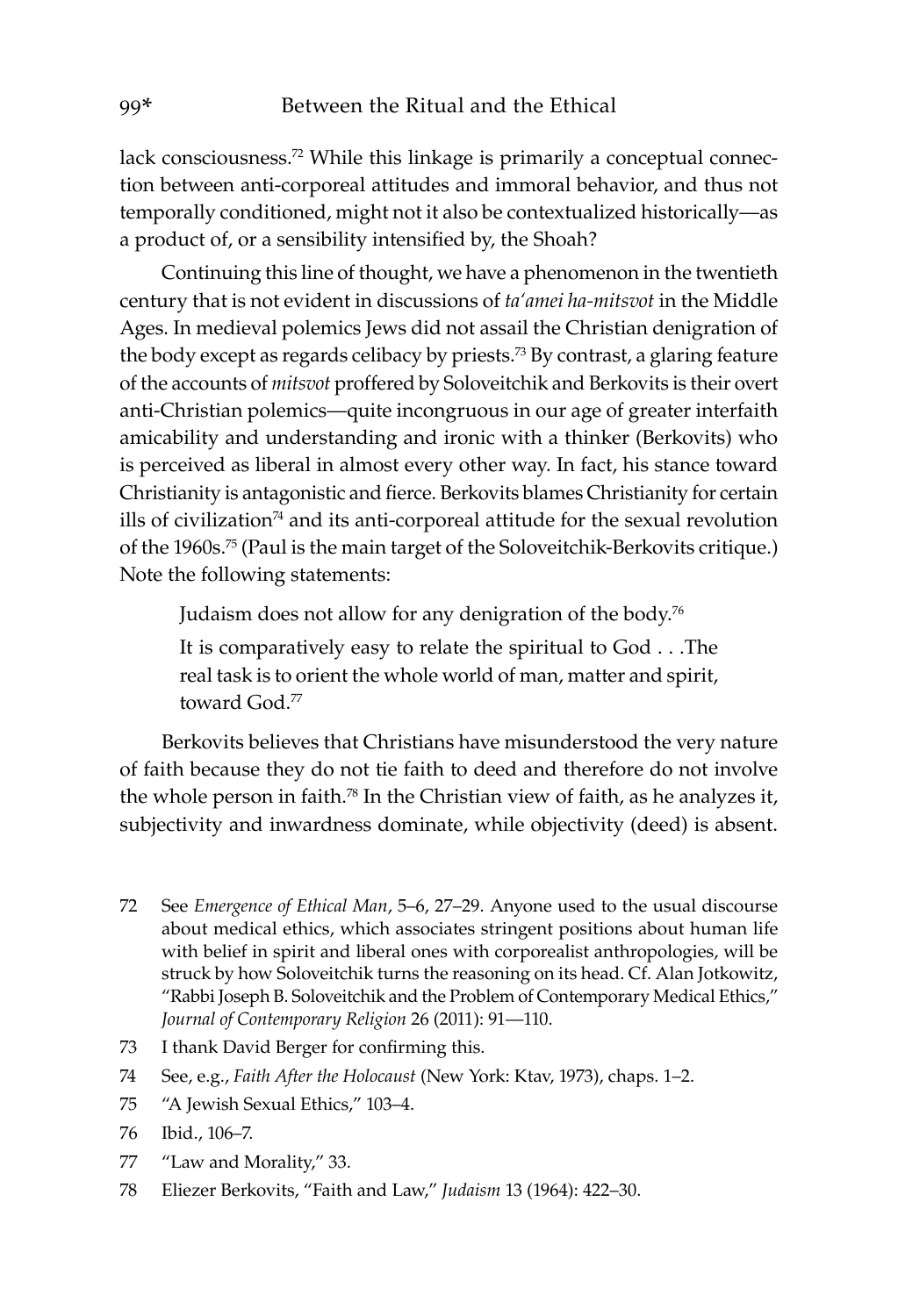Berkovits's critiques of Christianity are far sharper and more frequent than the Rav's, though the latter is emphatic too, especially since the whole of *The Emergence of Ethical Man* is explicitly put forth as a rebuttal of Christian anthropology.79 Both thinkers found Christianity to a degree culpable for the Holocaust, and it is not implausible that an intensification of an anti-Christian approach to the body and its incorporation into discussions of *ta'amei*  ha-mitsvot was the result of historical events.<sup>80</sup>

As noted earlier, in the twentieth century Catholic thinkers like Karol Wojtyla took a more positive view of the body and broke down the partitioning central to traditional Catholic thought. The Pope, like Soloveitchik, spoke of sexual union as the context for a gift of love and self to another.<sup>81</sup> The Pauline rejection of the body seems skewed to at least some Christians, and in at least some cases this perception creates greater regard for law.<sup>82</sup> (Nonetheless, Wojtyla had to explain the requirement of celibacy for priests as an ideal of dedicating yourself to heaven, so that his Christianity remains to a degree other worldly.83) The works by Berkovits and Soloveitchik were written too early for them to take this development into account. But to the extent that

- 79 Especially explicit is *The Emergence of Ethical Man*, 1-6, but see also, for instance, 73, 76. Ozar ("Emergence of Max Scheler") shows that *The Emergence of Ethical Man* is built upon Max Scheler's posthumously published *Man's Place in Nature*, following much of it but diverging in significant ways*.*
- 80 Berkovits, *Faith After The Holocaust*; Soloveitchik, *And From There You Shall Seek (U-Viqqashtem mi-Sham)*, 55: "Subjective faith, lacking commands and laws, faith of the sort Saul of Tarsus spoke about—even if it dresses itself up as the love of God and man—cannot stand fast if it contains no explicit commands to do good deeds, to fulfill specific commandments not always approved by rationality and culture. *The terrible Holocaust of World War II proves this*. All those who spoke of love stood silent and did not protest. Many of them even took part in the extermination of millions of human beings" (my italics).The criticism here does not relate to issues about the body but rather to issues about subjective religiosity vs. divine command. Cf. the famous footnote 4 in *Halakhic Man*, trans. Lawrence J. Kaplan (Philadelphia: Jewish Publication Society, 1983), 141, where abandonment of reason is blamed for "the events of the present era" without reference to Saul of Tarsus. But the overall context, in which Christianity will be criticized as other-worldly, suggests a connection between world events and Christianity.
- 81 I first heard of the Soloveitchik-Wojtyla connection from Mark Gottlieb in a 1997 paper that he delivered at a conference.
- 82 See, for example, Reno, "Loving the Law."
- 83 See *Man and Woman He Created Them* 73:1-5 (pages 412–15 of the English edition).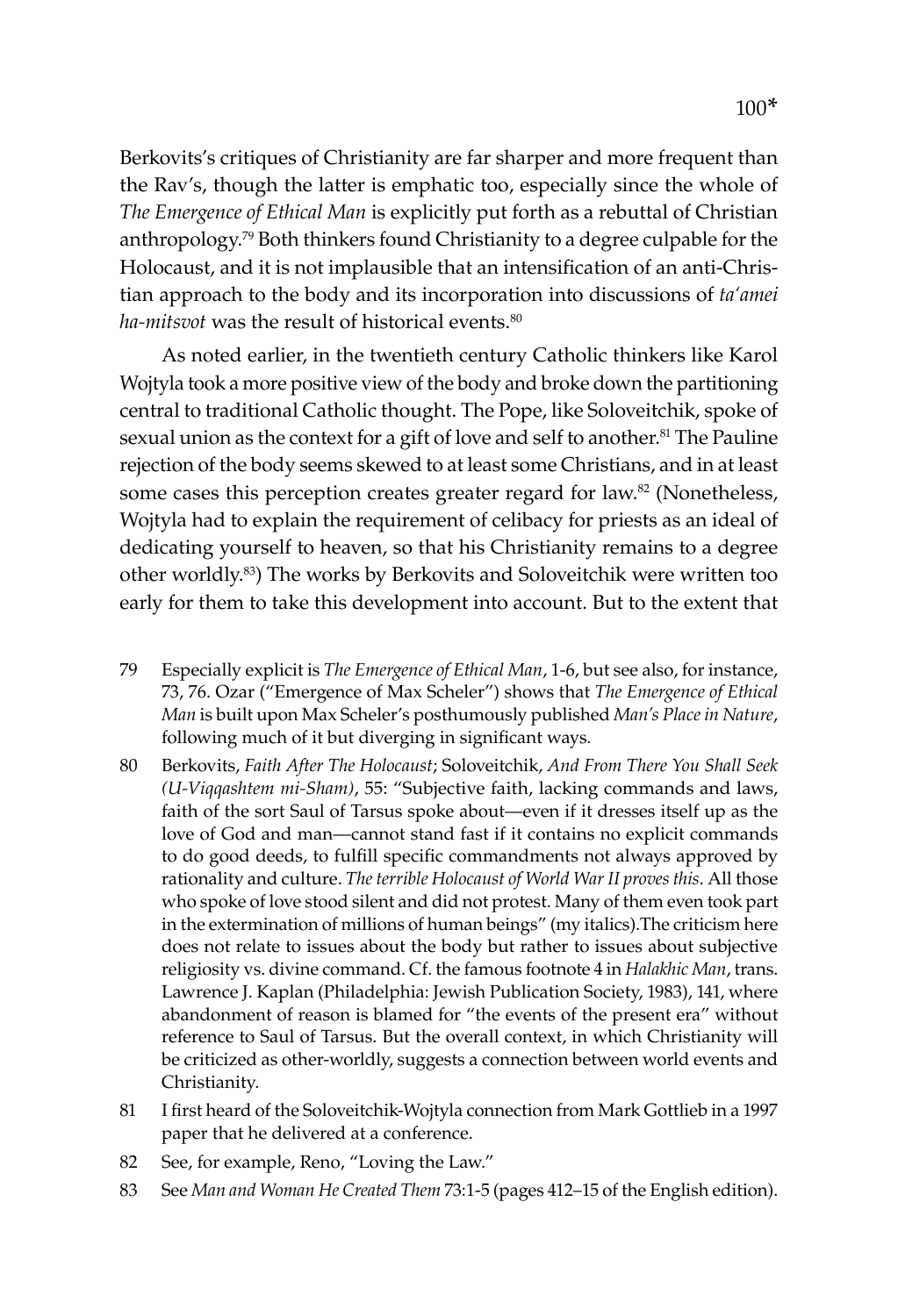anti-corporealist Christian thinking shaped Berkovits's and Soloveitchik's corporealist approach to *ta'amei ha-mitsvot*, the change illustrates the transiency of views that influence reasons proferred for *mitsvot*. 84

Experiential subjectivist approaches, it would seem, open floodgates; the concern is that people are now licensed to read all sorts of idiosyncratic autobiographical meanings into the *mitsvot*. In *The Halakhic Mind*, however, Soloveitchik is clear that explanations must be controlled and constrained by halakhic data.<sup>85</sup> Experiential subjectivism also runs into problems if one allows reasons for *mitsvot* to affect halakhic decisionmaking, since those reasons are subjective and individualistic. What could give these reasons normative force?<sup>86</sup> In a letter to Rabbi Emanuel Rackman, Soloveitchik wrote that *te'amim* are for philosophical purposes and not legal purposes.87 "The Briskers" were indeed formalists.<sup>88</sup>

Insistence on the bodily aspect of the human being is likewise not without difficulties. It courts trends that Jewish thinkers regarded as pernicious, such as the depersonalization of human beings, their being treated as objects. Berkovits himself highlights the negative impact of science in this regard.<sup>89</sup>

- 84 Daniel Statman notes a dual polemic in Soloveitchik's writings directed at secularism and Christianity. See Statman, "Aspects of the Ethical Outlook of Rabbi Joseph B. Soloveitchik," in *Faith in Changing Times,* ed. Avi Sagi (Jerusalem: Sifriyat Elinar, 1996), 250 (Hebrew). This accords with the polemics I focus on in this paper.
- 85 Alex Sztuden emphasized this point in correspondence.
- 86 I deal with this question in "Can Halakhah Survive Negative Theology?"
- 87 The letter is in *Community, Covenant, and Commitment: Selected Letters and Communications*, ed. Nathaniel Helfgot (New York: Toras HoRav Foundation, 2005), 273–77.The addressee's name is not given, but Lawrence Kaplan shows it is Rackman and provides much context for the correspondence. See Lawrence J. Kaplan, "From Cooperation to Conflict: Rabbi Professor Emanuel Rackman, Rav Joseph B. Soloveitchik, and the Evolution of American Modern Orthodoxy," *Modern Judaism* 30 (2010): 46–68.
- 88 Yet Yitzchak Blau has shown that some rabbinic authorities—albeit not the majority—utilize reasons for *mitsvot* to make decisions even though many authorities ruled that this method should not be used. See Blau, "Ta'amei Ha-Mitzvot, Halakhic Analysis, and Brisker Conceptualization," in *That Goodly Mountain*, ed. Reuven Ziegler et al. (Alon Shevut: Yeshivat Har Etzion, 2012)*,*  197–208. See also Mosheh Lichtenstein, " 'What' Hath Brisk Wrought"; Shatz, "Can Halakhah Survive Negative Theology?"
- 89 *Crisis and Faith*, 1–22.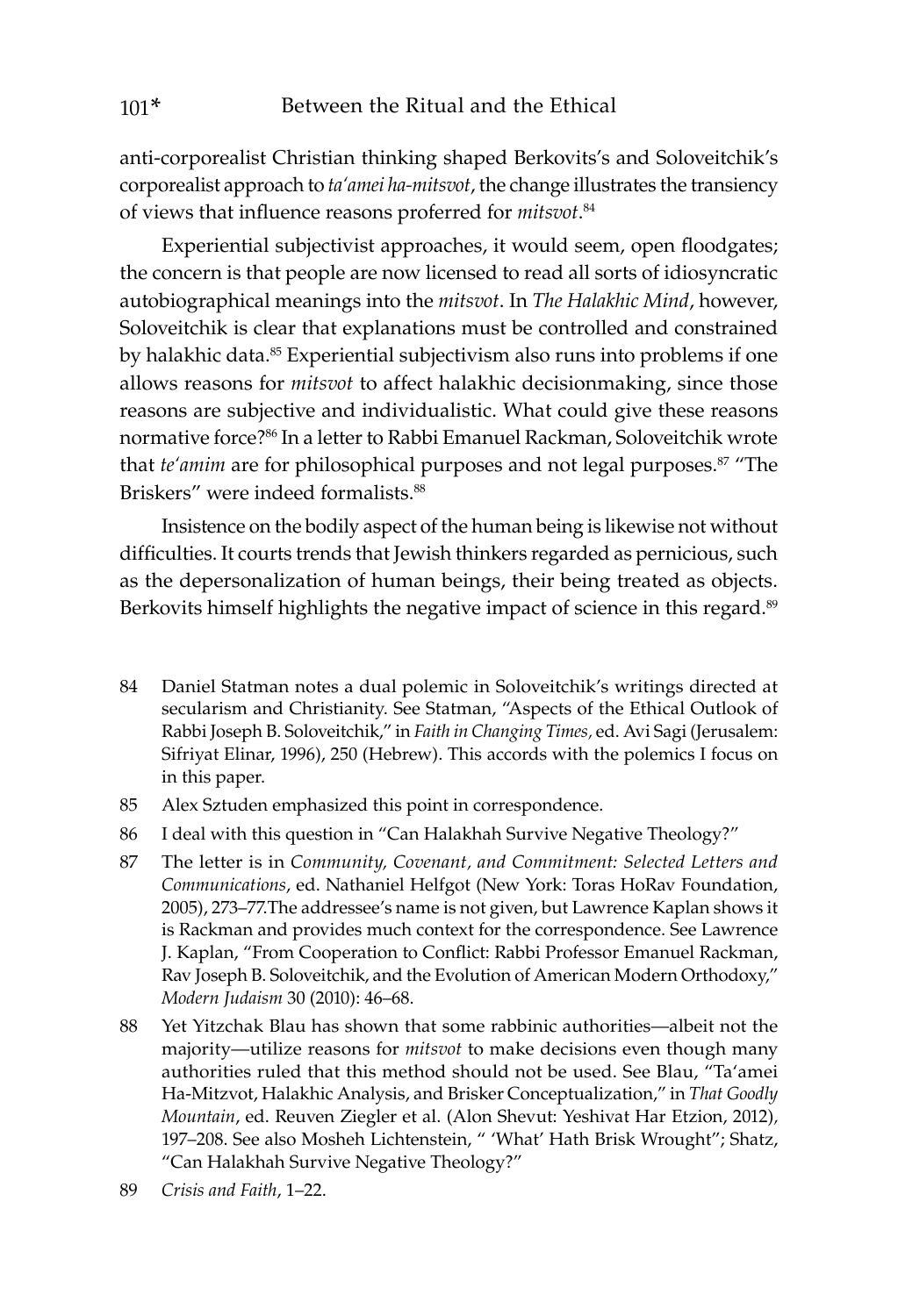And what becomes of the traditional albeit post-Maimonidean concept of *olam ha-ba* as an ideal?90 These questions are important, but I will have to set them aside.

Be those criticisms as they may, one other piece needs to be put in place before we elaborate on Berkovits's and Soloveitchik's rationales for *mitsvot*: to wit, that these rationales appear to be content-independent. They explain why *mitsvot* were given—viz., to enlist the body in the service of God—but not why a *particular set* of *mitsvot* was given.<sup>91</sup> This raises the question of whether in such theories Jewish rituals are interchangeable with other rituals; it's just that God commanded these particular ones, perhaps arbitrarily.<sup>92</sup> Thus, one might assert that *kashrut* laws are meant to curb bodily impulses, appetite for food being a bodily impulse, but this doesn't explain why particular animals are chosen as kosher and others as non-kosher. Maimonides, who it happens did give reasons for why particular animals are unkosher, <sup>93</sup> allowed for the possibility that sometimes there are no reasons for details. Rabbi Samson Raphael Hirsch rejects this notion, and his *oeuvre* reflects a desire to pinpoint reasons for every detail, whether Scriptural or rabbinic.<sup>94</sup> Illustrating content-dependent approaches, metaphorical and symbolic explanations of *mitsvot* are tethered to details of particular commandments (though they will fall short of always explaining why X is chosen as the symbol or metaphor as opposed to Y). Berkovits concedes that the view that *mitsvot* seek to unify body and soul does not by itself dictate particular *mitsvot*, 95 and Soloveitchik is explicit that we cannot explain why God would choose one means to that goal and not another.<sup>96</sup> However, while barring us from reading God's

- 90 Cf. *Halakhic Man*, 30–35 and *Emergence of Ethical Man,* 176–77*.*
- 91 Their theories are hardly alone in this respect. Think of the well-worn ideas that God gives commandments like *kashrut* and Shabbat in order to reward us, or that He gives them to bond the Jewish people and preserve them. Surely a whole other set of commandments could have served those purposes.
- 92 Cf. Berkovits, *Essential Essays*, 354 n. 49.
- 93 *Guide of the Perplexed*, 3:48.
- 94 Compare Maimonides, *Guide of the Perplexed*, 3:26 with Hirsch, *Horeb* (the work in which Hirsch most fully develops explanations of details). On whether Maimonides truly believed what he appears to say in 3:26, see Stern, *Problems and Parables in Law*, 25–33.
- 95 See "Law and Morality," 354 n. 49.
- 96 "May We Interpret Ḥukim?," 93; *Halakhic Mind*, 95–96. Yeshayahu Leibowitz's account of *mitsvot* is an extreme case of content independence: you observe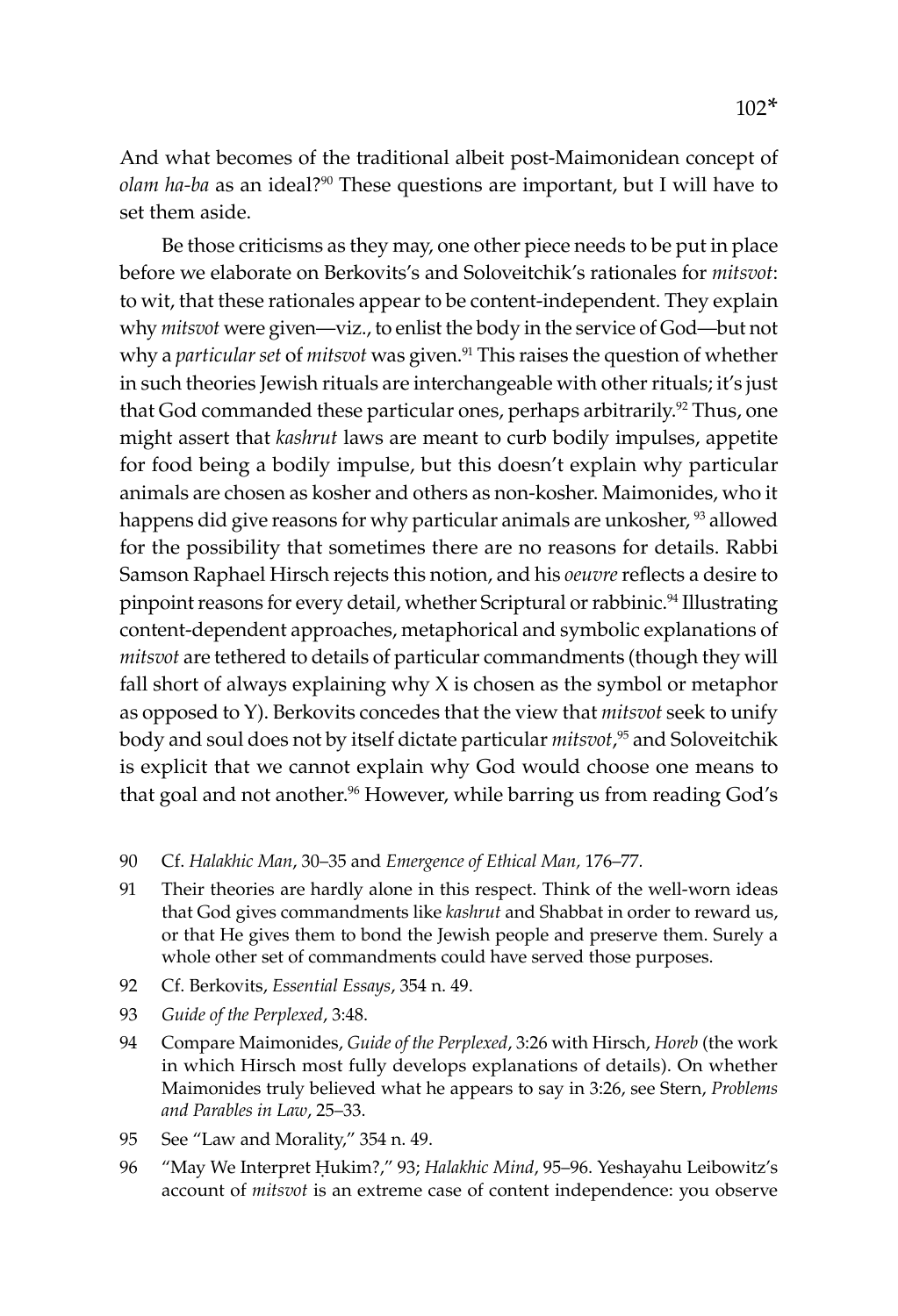mind, subjectivist theories seem to allow for subjective responses to details of *mitsvot*, and indeed Soloveitchik legitimizes Rabbi Moshe ha-Darshan's account of the reasons for the details of the law of the red heifer.<sup>97</sup>

To summarize: Accepting the approach of experiential subjectivity allows the modern interpreter to self-consciously draw on the culture of his or her time to interpret the *mitsvot*, knowing full well how timebound his or her interpretations are. For the purpose of giving *te'amim* is not to arrive at a correct articulation of "authorial" intent but to create meaning. In the case of Berkovits and Soloveitchik, circumstances like the rise of evolutionary theory, the Holocaust, and the spread of antinomian forms of Judaism may be appropriated to create meaning. And that meaning relates to the body.

### II. Ritual, Ethics, and the Body: Berkovits

Having shown how a body-centered approach to *mitsvot* may be rooted in experiential subjectivism, we turn now to a detailed analysis of the role of the body in the respective theories of Berkovits and Soloveitchik. To reiterate, a common denominator of the two thinkers is that bodily *mitsvot* reflect a specific anthropology -- the human being as a single "psychomatic entity." Because the human being is a combination of beast with divine image, a unification of body and soul, the service of God demands both soul and

the law because Halakhah prescribes it. Saadyah Gaon (*Sefer Emunot ve-De'ot*) might be read as holding that details of *mitsvot* have no reason, but I believe he's anomalous. For an extensive discussion of whether the laws or their particularities could have been different, see Goodman, *God of Abraham,* 167–214.

Any content-independent theory can be supplemented by a content-dependent one, by supplying reasons for specific *mitsvot*. Berkovits states that he does not mean to exclude historical reasons for, say, Pesaḥ or Sukkot (*Essential Essays*, 354 n. 49), and it is hard to see why symbolic and utilitarian explanations shouldn't be recognized too. But we might then ask: why is the content dependent reason not sufficient to ground observance, without reference to a broad, content-independent theory? Is there value in subsuming the details under one overarching theory? Perhaps rationalizing *mitsvot* under a small number of theoretical rationales has advantages when the aim is to defend or polemicize, since it spares the thinker from defending myriad details and allows for one or a few master arguments.

97 See Soloveitchik, "May We Interpret Ḥukim?" It is Daniel Rynhold who pointed out (in correspondence) that subjectivism could be used to provide reasons for details.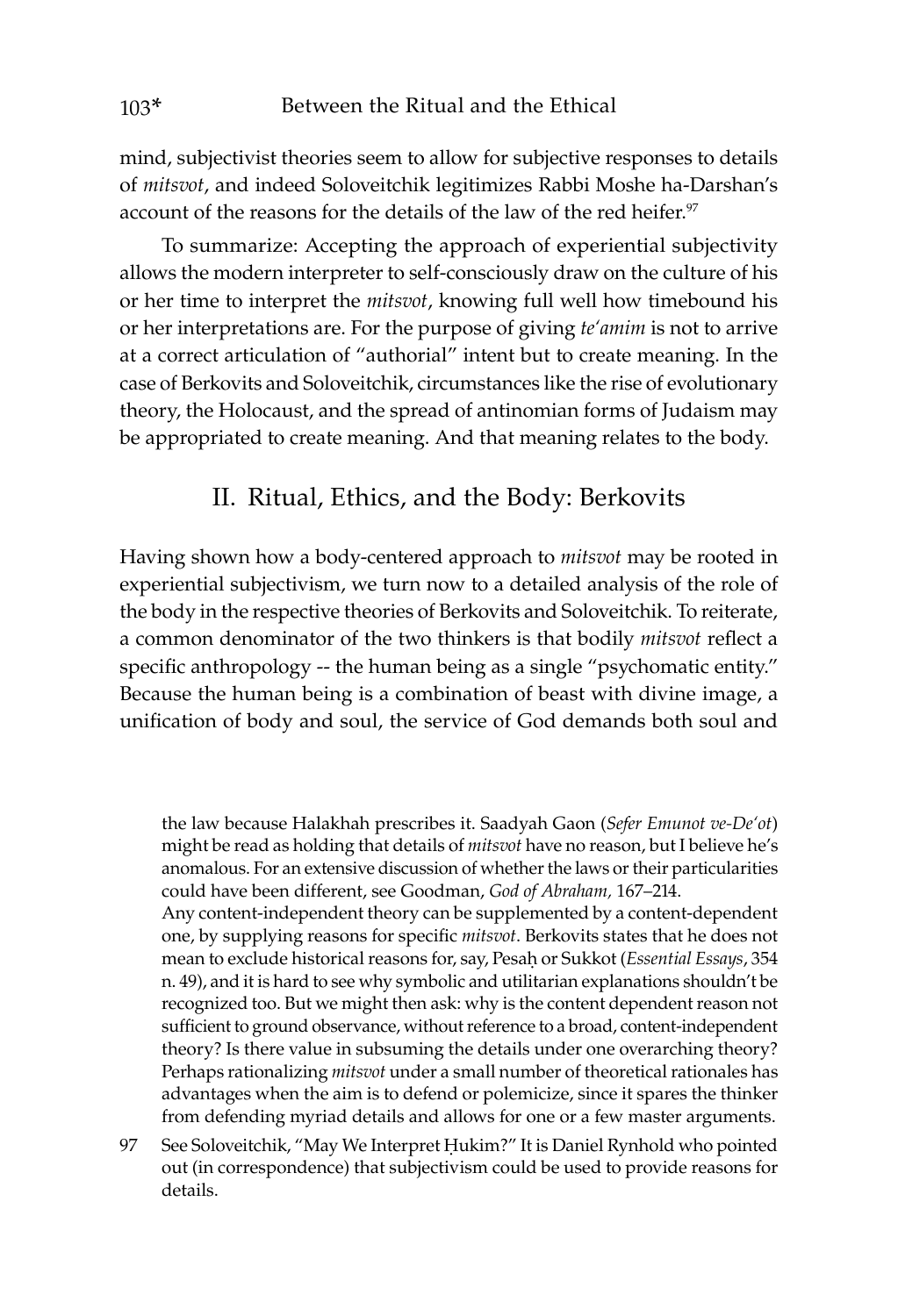body.98 As Berkovits puts it: man "draws near God not as a soul but in his full humanity."<sup>99</sup> "Any rejection of the body is a rejection of man himself."<sup>100</sup> Body and soul serve God *as* a unity, simultaneously. There are very simple examples—eating a sacrifice or a *se'udat Shabbat* or the *seder* meal relates you to God through eating; so does reciting a *berakhah*. Performing *mitsvot lo ta'aseh* also counts heavily;<sup>101</sup> that is, restraint of the body counts as participation of the body in the service of God.<sup>102</sup>

Let us begin with Berkovits's account. Berkovits's assignment of importance to the body and his insistence on appreciating the integrated nature of human beings is manifest in ways small and large. To begin with the small, we have his criticism of a view he describes as a mystical approach to prayer. The mystics, in his portrait, prayed only for the most noble, important things, such as cleaving to God (*devequt*). This attitude Berkovits excoriates:

At best, the plea of the philosopher or the mystic will be prayer; but no more prayer than the cry that reaches God in the dead of night out of the dungeons of a soul along skid row. In fact, the philosopher who would pray to God only for the nobler things of life may easily be a pedantic bore, imagining that God might be impressed with his ethics but not with the hunger pangs of his poor ulcerated bowels. [See *Exod. Rab.* 21:4: "This one is prayer and this one is prayer [Moses's prayer and the poor man's prayer]—to teach you that all are equal before God."]<sup>103</sup>

- 98 In *The Emergence of Ethical Man*, Soloveitchik says very little about the soul, so I am being a bit free with my language.
- 99 "Faith and Law," 424. See also Soloveitchik, *And From There You Shall Seek*, 110–17.
- 100 "Law and Morality," 28.
- 101 Berkovits addresses the distinction briefly ("Law and Morality," 22), but from a different angle.
- 102 One ambiguity has already been observed: On the one hand, both thinkers often speak about the nature of the human being as a psychosomatic unity, implying that human beings, *as they are*, are psychosomatic unities. On the other hand, at other times their point seems to be not that such integration exists right now, but that *mitsvot* aim to produce it. If so, in what sense is psychosomatic unity the nature of the person? One could argue to the contrary, that uniting soul and body changes the person's nature! For the record, in *Emergence*, Soloveitchik sees the norm as *restoring* an original continuity with nature.
- 103 Berkovits, *Prayer* (New York: Yeshiva University Press, 1962), 25.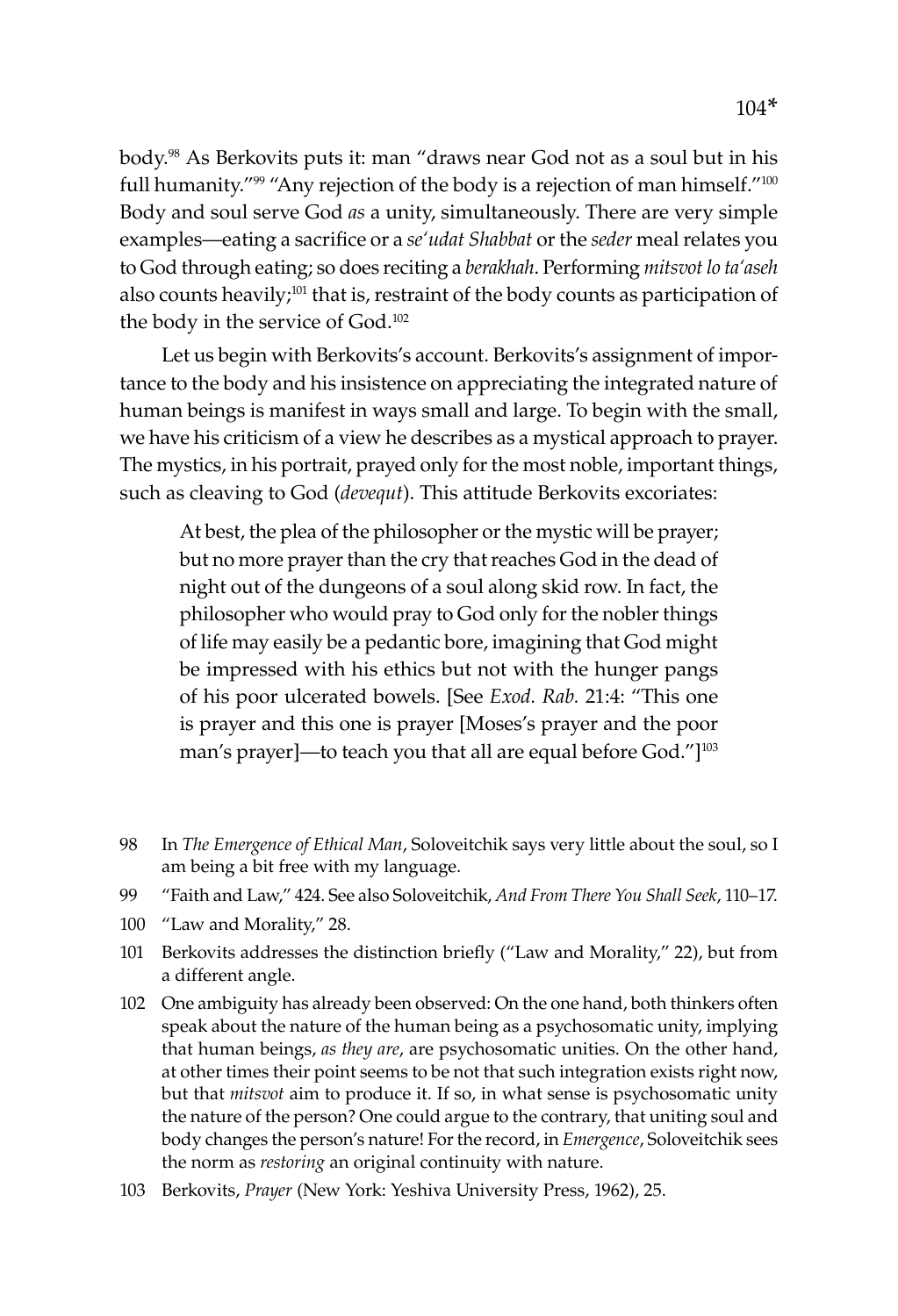In other words, to think that God does not care about man's bowels but only about the human being's higher faculties diminishes God and (my addition) constitutes ingratitude.

Another indication of the significance of the body and of the whole person is Berkovits's statement, "prayer cannot be only silent meditation, it has to be a spoken word."104 Silent meditation "may be appropriate for a being that is pure mind or soul; it is most certainly not the adequate manner of praying for a being like man."105 He affirms that "bodily prostration before God . . . is *no less essential for prayer* [my italics] than spiritual concentration" because "the prayer of man should be human and not angelic,"<sup>106</sup> though he acknowledges (consistent with the idea of psychosomatic unity) that praying with the lips alone is not ideal.<sup>107</sup> He goes further: he assigns physical behavior *greater* significance than mental awareness because "the value of a culture is not expressed in what people think consciously but rather in what they do habitually."108 Nowhere, perhaps, is this stress on physical behavior more evident than when he writes that "it is no small achievement to have taught the lips to 'pray' on their own, without the conscious participation of heart and mind . . . . [A]utomatically 'praying' lips. . . they too represent a form of submission of the organic self to the will to pray."109 Soloveitchik, by contrast, treated *kavvanah*, intention, as primary, and regarded the physical recitation as "the technique of implementation of prayer, not prayer itself."110 But for him too, there must be a bodily implementation.

Berkovits's understanding of the value of the body and his integrated view of the person is clearest in his extensive, intricate discussion of ritual. <sup>111</sup> His starting point in that discussion is the question of how bodily impulses can be controlled.

- 104 "Law and Morality," 31.
- 105 Ibid.
- 106 Ibid.
- 107 Ibid., 26–27.
- 108 Ibid., 26.
- 109 Ibid.
- 110 As noted by Hazony, "Introduction," xxxii–xxxiii.
- 111 The ideas described here are presented in Berkovits, "Law and Morality in Jewish Tradition." Some of the material about Berkovits that follows originally appeared in my "Berkovits and the Priority of the Ethical," *Shofar* 31,4 (Summer 2013): 85–102, and is used by permission of Purdue University Press.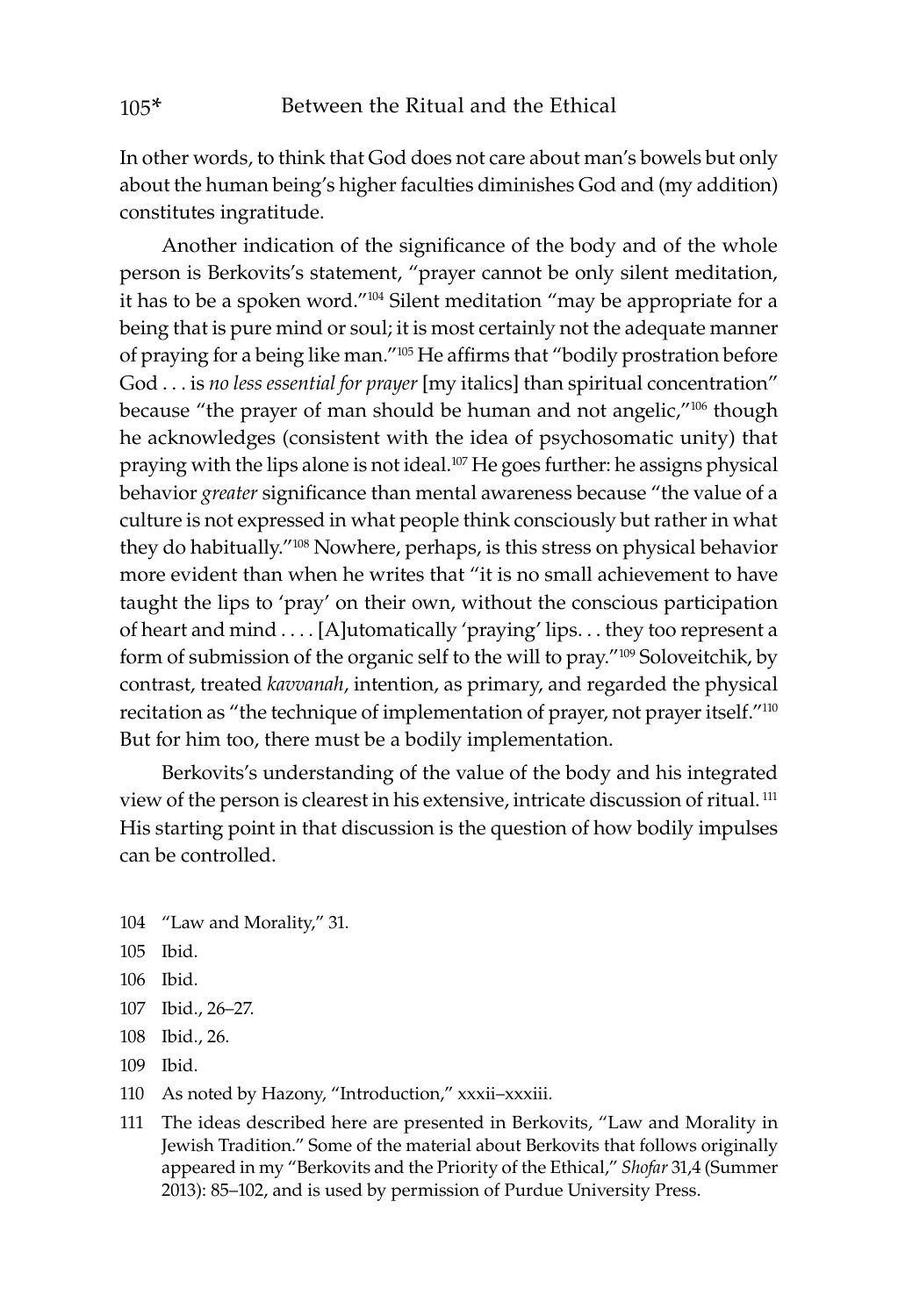As Berkovits sees matters, Western thinkers such as Plato simply assumed that reason can control the body, and the results of their confidence were disastrous.112 Berkovits rejects, as well, on empirical grounds, the Christian view that the human will by its nature is not strong enough to do the right without God's grace, along with Bergson's view that we have a biological urge to be moral. Even assuming that reason can arrive at a rational ethics, human appetite—the body—will not bow to its dictates unless we come up with a strategy or strategies for ensuring submission. I propose viewing Berkovits's account of these strategies (and their application to ritual) in stages.

#### Stage one

Observing ritual law, states Berkovits, trains Jews to discipline and "educate" the body, curbing its egocentric urges. 113 Once the body becomes well trained in military-like battles against biological urges, then (a) a person who performs rituals conscientiously will also be capable of disciplining and controlling the body when faced with *ethical* temptations and (b) with their natural egoism diminished, those who observe ritual become more aware of and sensitive to "the other." If you resist pork (this is not Berkovits's example), you'll resist fraud and robbery. You have also "liberated" yourself by saying no to desires, social conventions, and outside pressures. But just as you don't learn how to swim or ride a bike or perform military drills with merely knowledge of a manual about how such things are done, so too you don't discipline the body to be ethical just by learning *theoretically* what it should do.114

- 112 Although Berkovits's rejection of Plato resembles Hume's, on whom he wrote his dissertation, he doesn't cite Hume. Possibly this is because, in contrast to Berkovits, Hume did not believe in an objective ethics and denied that reason could find a logical grounding for ethical truth.
- 113 In an address, Albert Einstein characterizes religious enlightenment in terms of liberation from egocentric desires. Unlike Berkovits, however (Cf. *Crisis and Faith* [New York: Sanhedrin Press, 1976], 6–22), Einstein sees science as doing that too, and as leading to humility. See http://www.westminster.edu/staff/ nak/courses/Einstein%20Sci%20%26%20Rel.pdf.
- 114 But why is it any easier to motivate a person to observe ritual than it is to induce a person to perform the ethical? Berkovits's reply ("Law and Morality, " 23–27), which probably has jarred many a reader, is that whether one succeeds or not at achieving self-discipline in ritual performance is not very consequential, certainly not when compared to the importance of disciplining oneself in a situation of ethical temptation. Only what happens in the war zone of ethics is crucial. So here is how we achieve self-discipline: we act "as if" the stakes in ritual were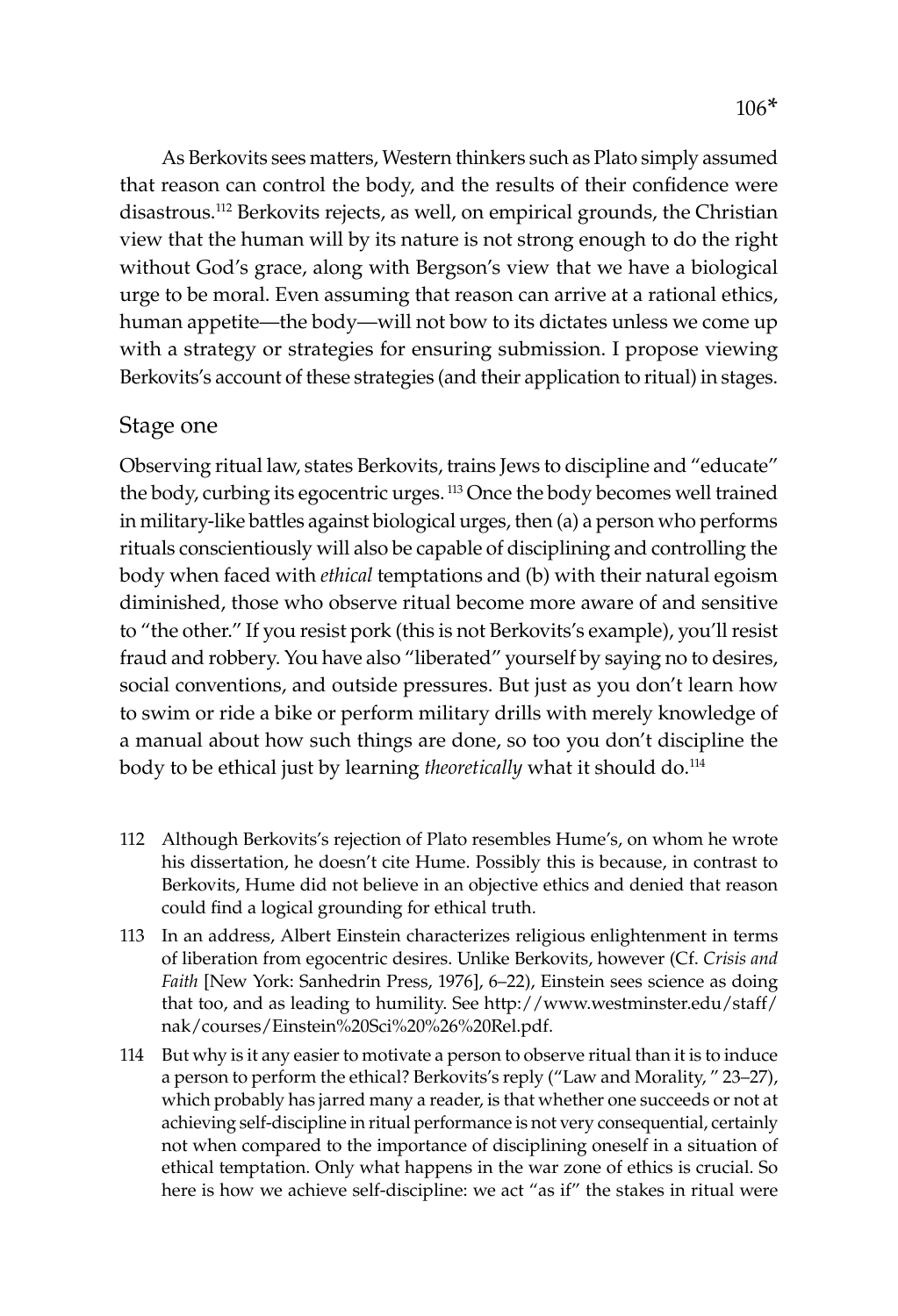Berkovits's account of ritual *mitsvot* is isomorphic to Maimonides's and others' view that all bodily *mitsvot*, including interpersonal ones, are preparation for something higher. For Maimonides, the "something higher" than bodily *mitsvot* is intellectual/philosophical/scientific achievement (which itself fulfills a group of *mitsvot*). For Berkovits, the "something higher" than ritual is ethics. Berkovits's claim that in the *eschaton* the ritual commandments will be abolished underscores his instrumentalism, indeed underscores the fact that he out-instrumentalizes Maimonides.115 (In my perception, Berkovits's account of the body's activities as preparation for the ethical is geared more to *mitsvot lo ta'aseh* than *mitsvot aseh*. 116)

Berkovits probably intended this theory to speak to two polarized groups in the Jewish world. To those Jews who virtually reduce Judaism

high, but since they aren't, and temptations not to follow the ritual *mitsvot* are weak when compared to temptations to violate ethics, we can control ourselves more easily in the context of ritual. Berkovits's answer is not compelling, though, because many people have a natural, perhaps emotional, affinity to the ethical, while few have a natural affinity to say, keep kosher, and that makes control difficult. Surely it's easy, post-Enlightenment, to prove that people find it easier to be ethical than to observe ritual.

115 He writes, commenting on a midrashic statement by Rav that "the *mitsvot* were given to purify people" (*Gen*. *Rab*. 44:1) that once the goal of ethical purification is achieved, the Law will be "fulfilled" and "no longer needed" ("Law and Morality," 39). Apparently, *mitsvot* will not even be needed to relate the human being to God (a later stage in his account). Although one talmudic opinion is that "*mitsvot* will be abrogated in the future-to-come" (*b. Nid.* 61b), the reason given by R. Joseph for this statement is unrelated to Berkovits's. The Christian-like formulation [the law as "fulfilled")] is puzzling.

On a larger plane, Berkovits cites only a few texts in his discussion, but comparisons and contrasts between his view and traditional sources are of some interest. For example:

R. Elazar ben Azaryah says, "A man should not say 'I do not want to wear *sha'atnez*, I do not want to eat pork, I do not want to have relations with an *ervah*.' Rather he should say, "I want to, but what can I do? My Father in Heaven has decreed thus" (*Sifra* to Lev 20:26).

Berkovits briefly discusses this passage in "Law and Morality," 354 n. 47. See also Maimonides's discussion in *Eight Chapters* (ch. 6; Maimonides works with a different wording of the text and attributes the statement to R. Shimon ben Gamliel). One may also profitably compare and contrast Berkovits's approach with Maimonides's statement, quoted at the outset of this paper, that the intent of the commandments is "to quell all the impulses of matter" (*Guide* 3:8).

<sup>116</sup> See "Law and Morality," 22.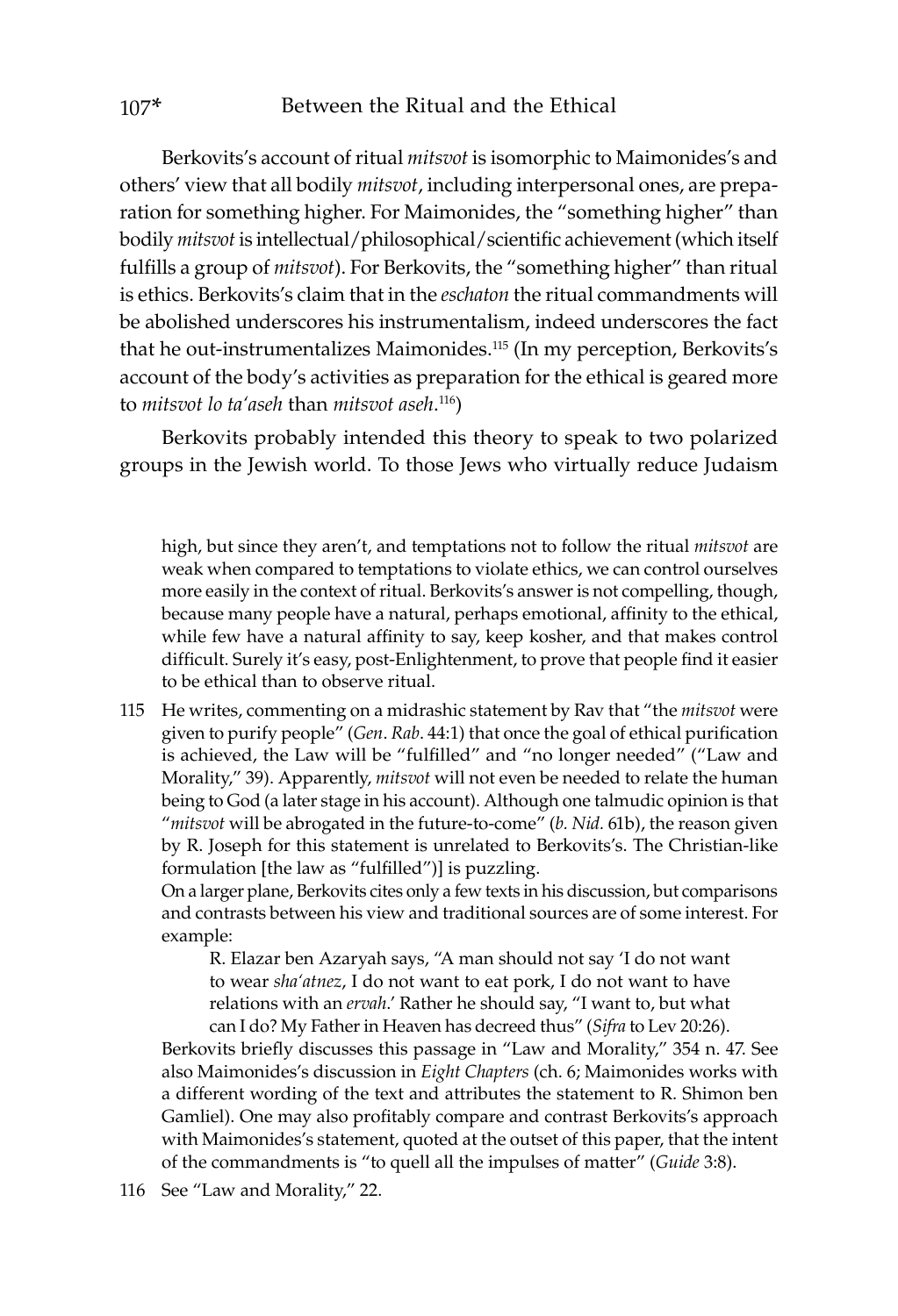to ethics and discard ritual, he shows how their goal of ethical action can be enhanced and promoted by ritual observance. To those who value ritual to the neglect of ethics, he points to a higher purpose for ritual that resides in the realm of the ethical. In an article titled "Faith and Law," he argues, against Christianity, for the significance of "the deed," but "the deed" turns out to be interpersonal. "The true dimension of the deed is between man and man. It is always performed among people."<sup>117</sup>

Thus far, unification of body and soul has not been a theme in our exposition. Yes, ritual is part of worship, but not per se because the *mitsvot* aim at union of body and soul. The unification is an *outgrowth* of the attempt to relate ritual to ethics, not necessarily the *goal* of ritual. But Berkovits, as I read him, not only intended the unification to be manifest in ethics, but saw that unification in ethics as a goal and not merely a consequence.  $118$ 

#### Stage two

At a second stage, Berkovits asks: if ritual is a matter of self-discipline, why must such training come from *God's* laws? Why wouldn't a humanly contrived method of discipline work, a human corpus of ritual? His answer is that ritual must relate a person not only to the other but to God: "It is true that the purely ethical function of the 'ritual laws' might be achieved without their being divine commands; but their religious function cannot."119 Even the ethical norm, moreover, *has to be perceived as divine command*, thereby creating "a quasi-bodily 'awareness' of the Divine Presence."120

- 117 "Faith and Law," 424. The obvious question is: Doesn't Christianity prescribe interpersonal deeds? Is there a false contrast here?
- 118 Aaron Segal (in correspondence) raised the point that there is much more to ethics than deeds. Character is important too, including attitudes, suggesting that Berkovits's concept of ethics as consisting of deeds is narrow.
- 119 Ibid., 29.
- 120 Berkovits's theory as stated, to reiterate, is content-independent—it doesn't matter *which mitsvot* there are, just *that* there are *mitsvot*. Now ostensibly, in his invocation of the divine will, he explains why the human being must *perform*  these particular rituals, but doesn't explain why God *commanded* these *particular mitsvot*. God, it seems, could have given any old law— don't step on cracks in the sidewalk; eat oatmeal. Recall, however, that Berkovits recognizes content-dependent accounts as well—such as historical explanations of the festivals—and tries to forge a relationship between the content-independent explanation and the historical explanation. Besides that linkage, he believes that ethics is rational,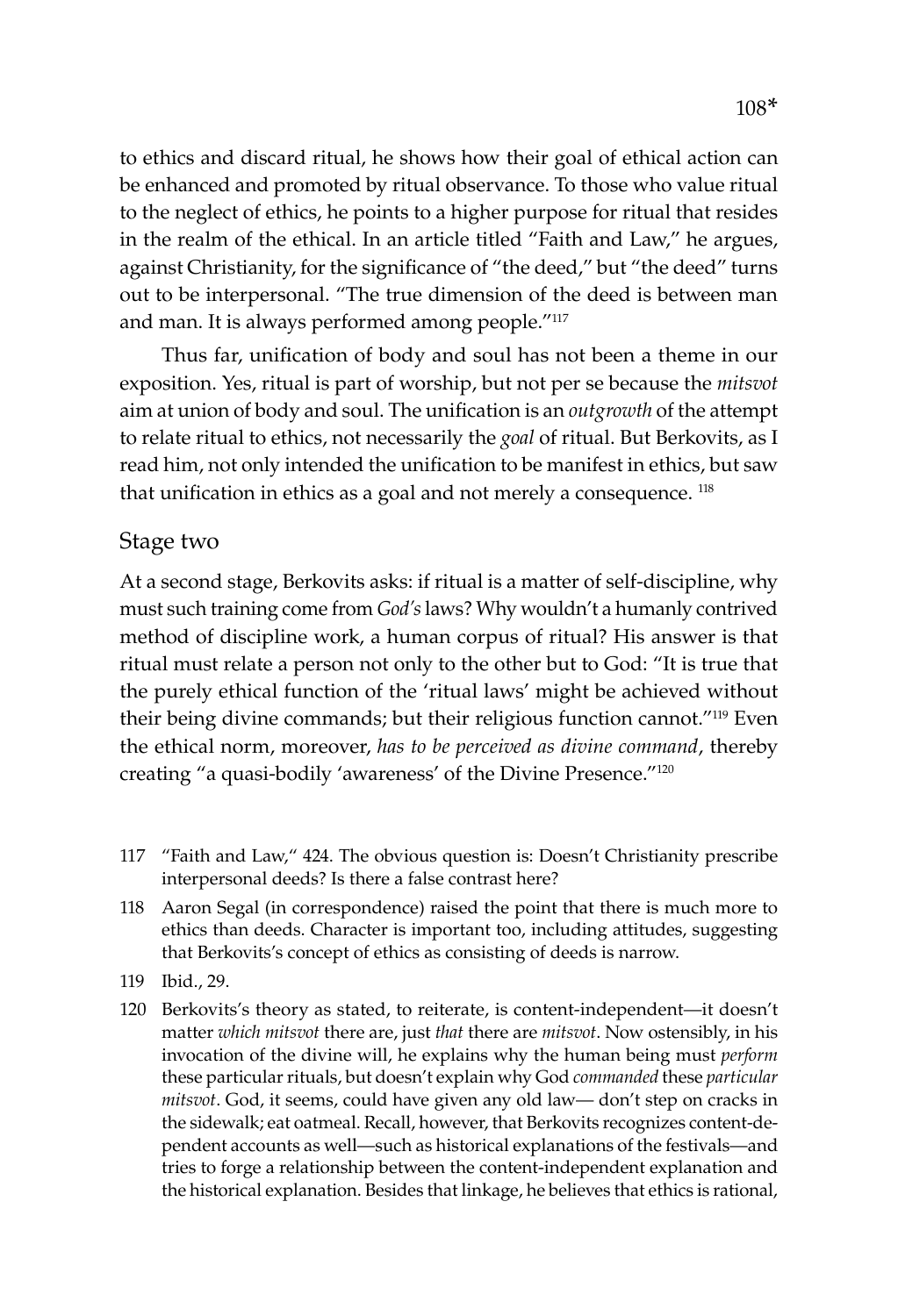So, even while Berkovits affirms that reason can arrive at ethics, he maintains that reason cannot obligate. Only a will, and in fact only a divine will, can obligate. So ethics as Berkovits understands it isn't ethics as liberal Jews (my shorthand for "proponents of liberal Judaism") understand it. Berkovits can make liberal Jews see the value of ritual as leading to the ethical and concur with them that ethical truths can be delivered by reason, *even while identifying a grounding for moral obligation (viz., divine will) that liberal Jews reject*. As long as the liberal Jew values ethics, he or she, Berkovits may reason, could come to see the value of ritual, even without the rest of Berkovits's picture, i.e., heteronomy. We will see a similar pattern in Soloveitchik.<sup>121</sup>

#### Stage three

Once the level of ethical conduct is achieved, the ethical awareness of an "other" (human beings) leads to religious awareness of the "wholly Other."122 Hence, while the ritual is a means to the ethical, the ethical in turn creates religious awareness—reminiscent of how in Buber, encountering a human Thou leads to encountering the eternal Thou.123 Whereas in the ethical function of ritual, the body is for Berkovits a tool, in the religious function the body relates to God directly.

This introduction of a relationship with God dispels a potential charge of antinomianism that arises when ritual is viewed as a mere tool to the ethical. Consider someone who is *already* ethical from the time of her early upbringing—can that person dispose of ritual? What about someone who values the warmth and family solidarity of the Seder, or the freedom from mundane pursuits provided by Shabbat, so that no struggle against ego occurs? Shall we say that the more rational, meaningful or desirable a ritual commandment seems to you, the less struggle it involves, the less helpful

and this would constrain the sorts of laws God gives. So God can't give any old law.

- 121 Notwithstanding the similarities developed here, there are differences between Berkovits and Soloveitchik with regard to a variety of matters relating to revelation, religious experience, and history. See Jonathan Cohen, "Incompatible Parallels: Soloveitchik and Berkovits on Religious Experience, Commandment, and the Dimension of History," *Modern Judaism* 28 (2008): 173–203.
- 122 "Law and Morality," 39. Berkovits might accept this result, however; after all, God commands ethics, so feeling that relationship with God should impact positively on ethical conduct.
- 123 See also the introduction of God in "A Jewish Sexual Ethics," 124–25.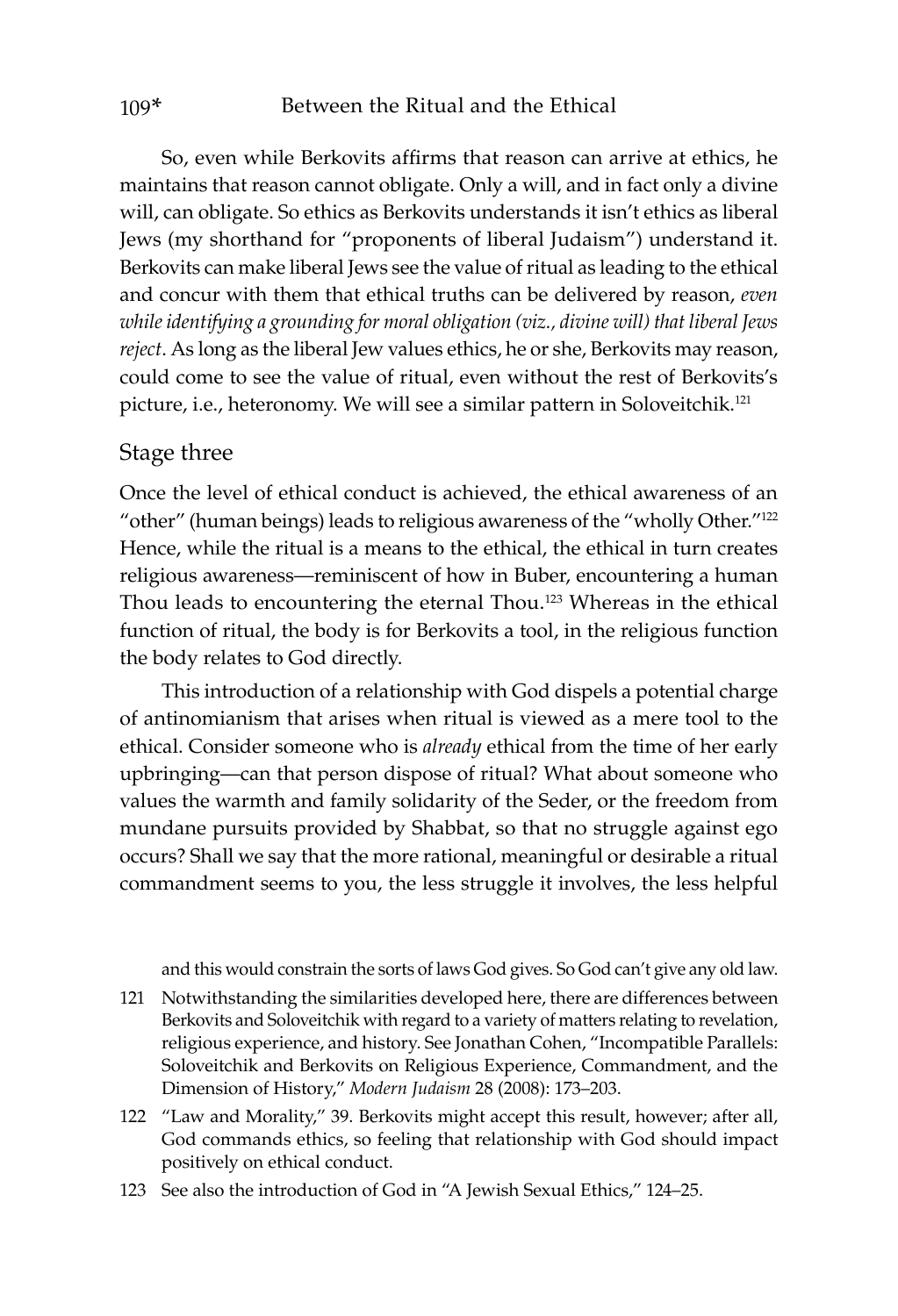it would be in conquering egoistic drives in the ethical realm? No; for although ethics, too, relates one to God, without ritual one will have less of a relationship with Him. Note that the greater the range of ritual laws where Berkovits has to shift to "relationship with God" as a rationale, the less of a role ethics is playing.124

More questions face Berkovits. Inasmuch as many people do *mitsvot* out of a desire for reward and fear of punishment, doesn't ritual observance *nurture*  egoism? Granted the rabbinic idiom *mittokh shelo lishmah ba lishmah*125—that even if someone begins with a self-interested motive (reward and punishment), eventually by doing *mitsvot* the person will lose that egoistic aim—the fact is that many remain mired in a *lo lishmah* orientation all their lives, yet are moral people.126 Moreover, empirically, egoistic motivation for observing commandments (reward and punishment) frequently coexists with altruism and proactive ethics, in the form of activity in social services (Biqqur Ḥolim organizations, etc.). Still another difficulty is that, as the prophets and the rabbis realized,<sup>127</sup> people who are punctilious about the rituals are at times dishonest in their dealings or insensitive to the welfare of others.<sup>128</sup> Finally, would Berkovits conclude that all Christians are ethically poorer for having rejected so many ritual laws? (His attack on Christian collective behavior does not negate the force of this question.) The conception that ritual is a means to the ethical must make it clear that, while, the ritual is often a facilitator of the ethical, it is not a *necessary condition* for ethical conduct. As examples of

- 124 See *Essential Essays*, 354 n. 49.
- 125 *B. Pes.* 50b.
- 126 Cf. Rabbi Shlomo Wolbe, "Frumkeit," in idem, *Alei Shur* (Jerusalem: Jamie Lehmann Institute of Jewish Ethics [Beth Hamussar], 1986), 2:152–55, which provides a fascinating account of the role of egoism in relating to God.
- 127 Two tips of that large iceberg are Isaiah 1:10–17 and *b. Yoma* 23a. The Torah lumps ritual and ethical commandments together (as in Leviticus 19), but that is prescriptively; descriptively there can be a disconnect.
- 128 Indeed, we confront a great irony in Berkovits's works. His writings are replete with criticism of rabbinic authorities who are insensitive to certain societal circumstances, such as unequal treatment of women and the plight of *agunot*. But these individuals are Torah scholars—presumably individuals who practice rituals punctiliously. How, then, would Berkovits explain the conjunction, in their case, of ritual observance and what he regards as morally insensitive attitudes and behavior? I suppose he can concede that the process does not *always* work, thereby turning back a charge of inconsistency. You win some and you lose some.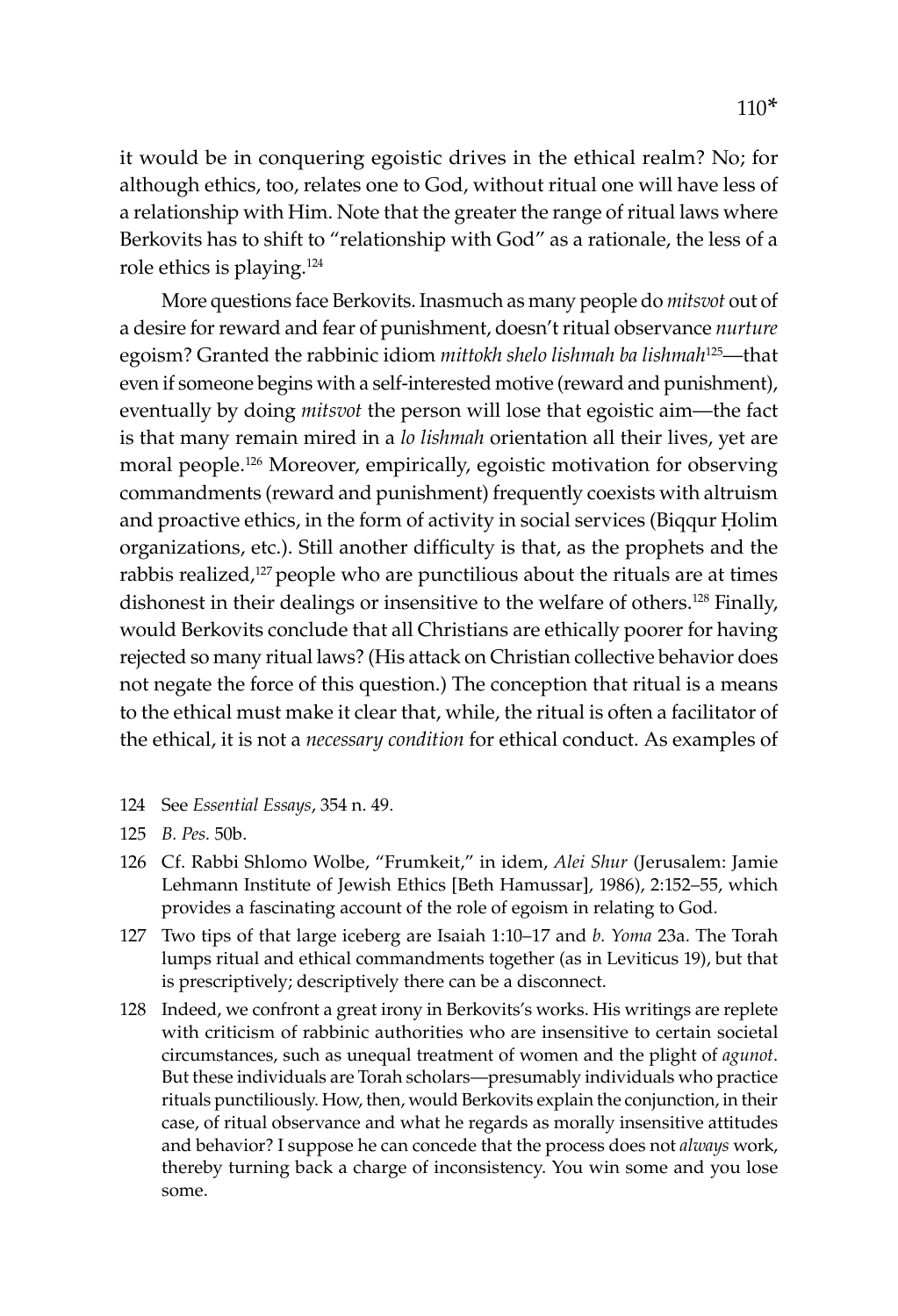#### 111\* Between the Ritual and the Ethical

ethics without ritual accumulate, the significance of Berkovits's claim that the ritual is a means to the ethical is lessened.

## Stage four

There is one more twist in Berkovits's theory: God cares for the physical welfare of humanity; we must imitate God; therefore we must care for other bodies and our own bodies.129 By orienting us toward the body in this manner, the relationship with God returns us to the ethical.

So, putting the various stages together, we find several processes occurring:

- Observing ritual and thus controlling appetite in non-ethically charged situations facilitates controlling appetites in ethically charged situations.
- Observing ritual reduces egoistic drive, which leads to awareness of other humans and their interests.
- In turn, this awareness of others leads to awareness of God, the Wholly Other.
- Performing ritual relates you to God by virtue of your doing what you perceive God wills.
- It would appear as well that acting ethically (without ritual) relates you to God by virtue of your doing what you perceive God wills. Ritual is therefore not a necessary condition for proper ethical conduct, though it facilitates such conduct.
- Caring for the body is an act o*f imitatio Dei*, for God cares about our bodies.

The overall structure of Berkovits's view can be stated thus: there are ethical dimensions to ritual, but ethics is obligatory only if imposed heteronomously by a divine will. For Berkovits, ethical truths are derivable by reason, but reason cannot obligate. We will now see a similar though not identical structure in Soloveitchik's approach.

## III.Ritual, Ethics, and the Body: Soloveitchik

Most authors who have written about Soloveitchik's view of *mitsvot* have stressed that, in addition to bodily performance, he demands inner feeling. This is indeed the idea behind his distinction between *ma'aseh ha-mitsvah*, the external performance, and *qiyyum ha-mitsvah*, the internal realization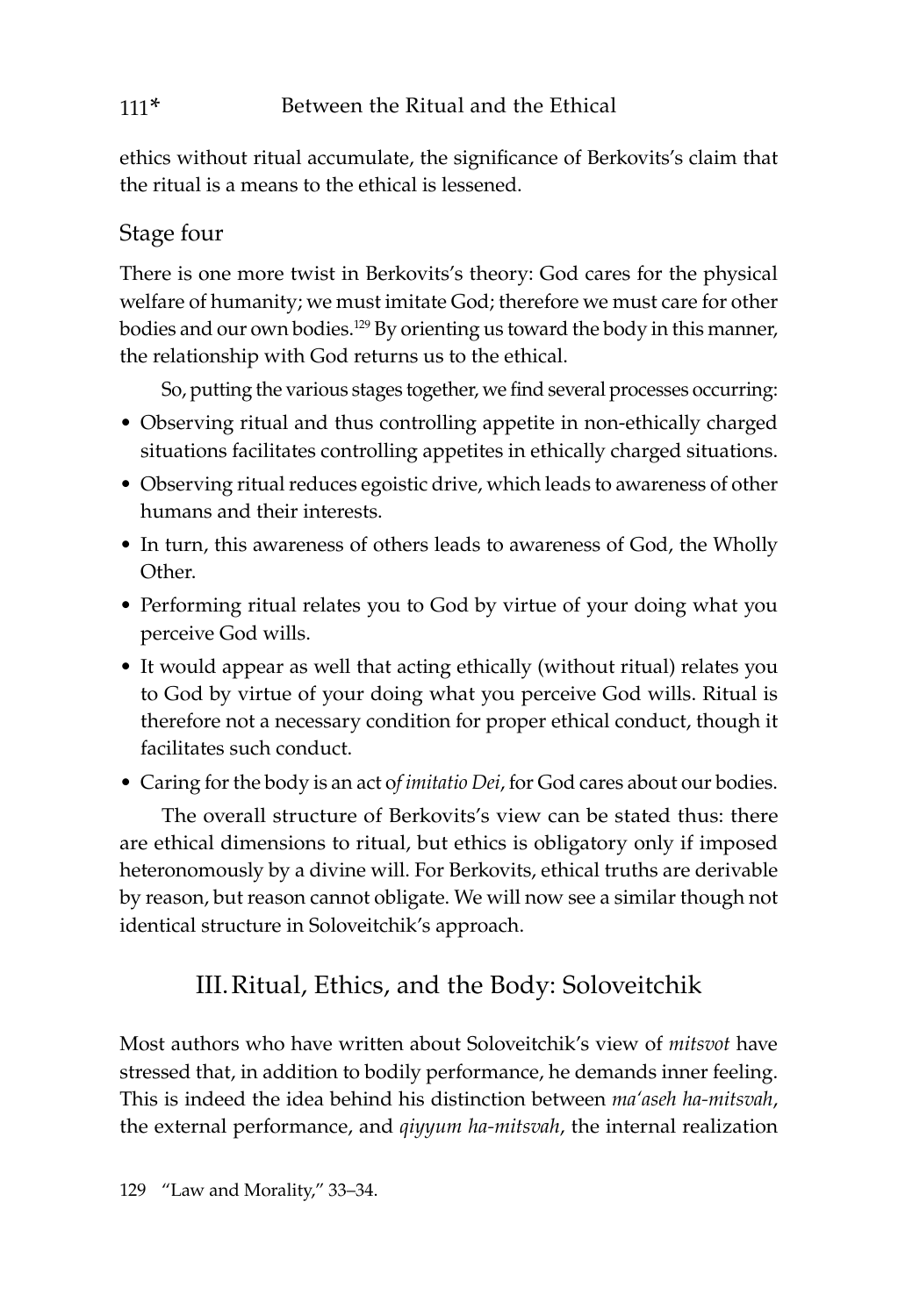or fulfillment, which he applies to many *mitsvot*. Repentance, mourning, festival joy, and prayer illustrate the category of commandments whose *qiyyum* is not identical with the act, the *ma'aseh ha-mitsvah*. 130 In *The Halakhic Mind*, working from ideas of Paul Natorp and Max Scheler, he argues that the outer halakhic behavior expresses inner states. This principle undergirds the method of reconstruction in *The Halakhic Mind*.

Moreover, Soloveitchik's stress on inner struggle leads him to say that "prayer and the cult ceremonial can never bestow sanctity upon the person since they are only symbolically sacrificial."<sup>131</sup> What is needed is suffering and true sacrifice in the inner world, in the struggle with the body—again, an internal performance.132 We saw earlier that in prayer, for Soloveitchik, the physical behavior is secondary—it is merely the technique of implementing prayer, not prayer itself.133 Furthermore, Soloveitchik argues at great length that human beings can and must control their emotions— thus again highlighting a duty that pertains to the inner life.134 The inner state, then, seems paramount. In Berkovits, however, the "inner" event seems to be of no great moment, albeit the performer must have inner awareness of the Other.<sup>135</sup>

- 130 As Reuven Ziegler suggests, these commandments are hybrids of duties of the limbs and duties of the heart and constitute a third category. See Ziegler, *Majesty and Humility*, 81–82.
- 131 "The Redemption of Sexual Life," in *Family Redeemed*, 75. Elsewhere Soloveitchik asserts that the righteous did not struggle; but (my addition) then again maybe they didn't have to because of earlier victories in struggles. See *Halakhic Man*, 65; Pinchas H. Peli, *Soloveitchik on Repentance: The Thought and Oral Discourses of Rabbi Joseph B. Soloveitchik* [Al ha-Teshuvah] (New York: Paulist Press, 1984), 173. He does allow that some personalities, like David and Samson, struggled with desires.
- 132 There is also a struggle with nihility, fear, and other aspects of religious existence.
- 133 Shalom Carmy, noting that Soloveitchik stresses inwardness in prayer, has criticized Berkovits's quasi-behavioristic view of prayer. See Carmy, "Eliezer Berkovits's Challenge to Contemporary Orthodoxy," *Torah u-Madda Journal* 12 (2004): 198–200*.*
- 134 See "A Theory of Emotions," in *Out of the Whirlwind: Essays on Mourning, Suffering and the Human Condition*," ed. David Shatz, Joel B. Wolowelsky, and Reuven Ziegler (New York: Toras HoRav Foundation, 2002), 179–214.
- 135 "Law and Morality," 25*.* Although it cannot be gainsaid that Soloveitchik had a this-worldly perspective, there are other topics that reflect Berkovits's greater emphasis on the concrete, for example, the importance of history. See Cohen, "Incompatible Parallels."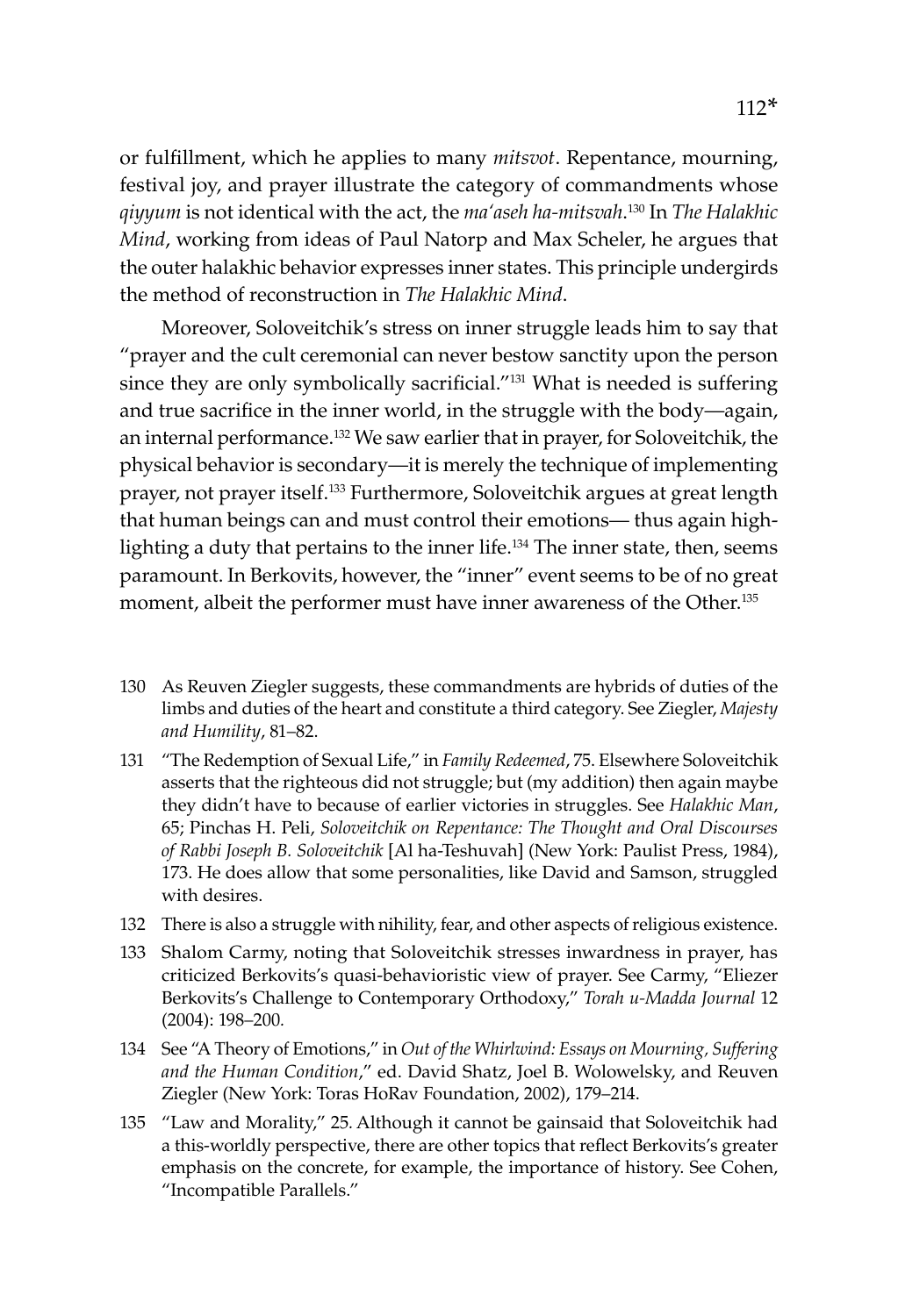I submit, however, that Soloveitchik is in a sense not entitled to rank the inner over the outer. First, and very simply, the number of *mitsvot* for which we can posit the *ma'aseh*/*qiyyum* distinction—by one reliable count, fifteen<sup>136</sup>—is a small proportion of the bodily performances demanded in Judaism. Second, within this group, only in five is the experience essential to the *qiyyum*; in the others, it is an aspect of it.137 Third, it is important that inner states be expressed physically. Fourth and perhaps most important, however, Alex Sztuden has argued that, when we consider the commandments for which we can draw a *ma'aseh*/*qiyyum* distinction, the body, the objective act, plays a greater role in *qiyyum* than Soloveitchik acknowledges.138

Soloveitchik, furthermore, speaks of the equation between knowledge, will, and action.<sup>139</sup> Sztuden maintains that he puts forth this equation because he believed, in a manner partly analogous to but decidedly not identical with the school of logical behaviorism, that bodily behavior must accompany emotions (e.g., in love of God) and other mental states as part of *the very meaning* of the term denoting the mental state.<sup>140</sup> This idea of an inner-outer unity fits well with the notion that *mitsvot* seek to unify mind and body.

Ultimately, these reflections are friendly additions to the idea of *mitsvot* being a unification of mind and body. For the upshot is that the body plays or at least should play a greater role in Soloveitchik's thinking about *mitsvot*

- 136 See Reuven Ziegler, *Majesty and Humility*, 86–87.
- 137 Ibid.
- 138 See Sztuden's three-part article "Grief and Joy in the Writings of Rabbi Soloveitchik," *Tradition* 43, 4 (Winter 2010): 37–55; 44, 3 (Fall 2011): 9–32; 45, 2 (Summer 2012): 67–79. Sztuden points out that Soloveitchik conceptualizes the relationship between *ma'aseh* and *qiyyum* in four distinct ways. (1) The objective state (=bodily act=*ma'aseh ha-mitsvah*) *triggers* the subjective state*;* (2) The objective act *expresses* the subjective state (which is highly suitable for understanding reconstruction in *The Halakhic Mind*); (3) the objective act *shapes* the subjective state; (4) the objective act *realizes* the subjective state. Sztuden argues that the most compelling formulation of the *ma'aseh*/*qiyyum* distinction is one in which the external acts and inner feeling form a unity and the unity constitutes the *qiyyum*.
- 139 See *And From There You Shall Seek*, beginning with ch. 13.
- 140 See Sztuden, "Behaviorism and the Unity of Knowledge, Love, and Action in *Halakhic Man*," *Torah u-Madda Journal* 16 (2012–13): 78–100. Logical behaviorism is the view that statements about inner states are translatable into statements about bodily behavior. Soloveitchik would have rejected such reductionism, but that is compatible with regarding inner and outer, emotion and bodily action, as forming a unity such that emotions must be expressed bodily.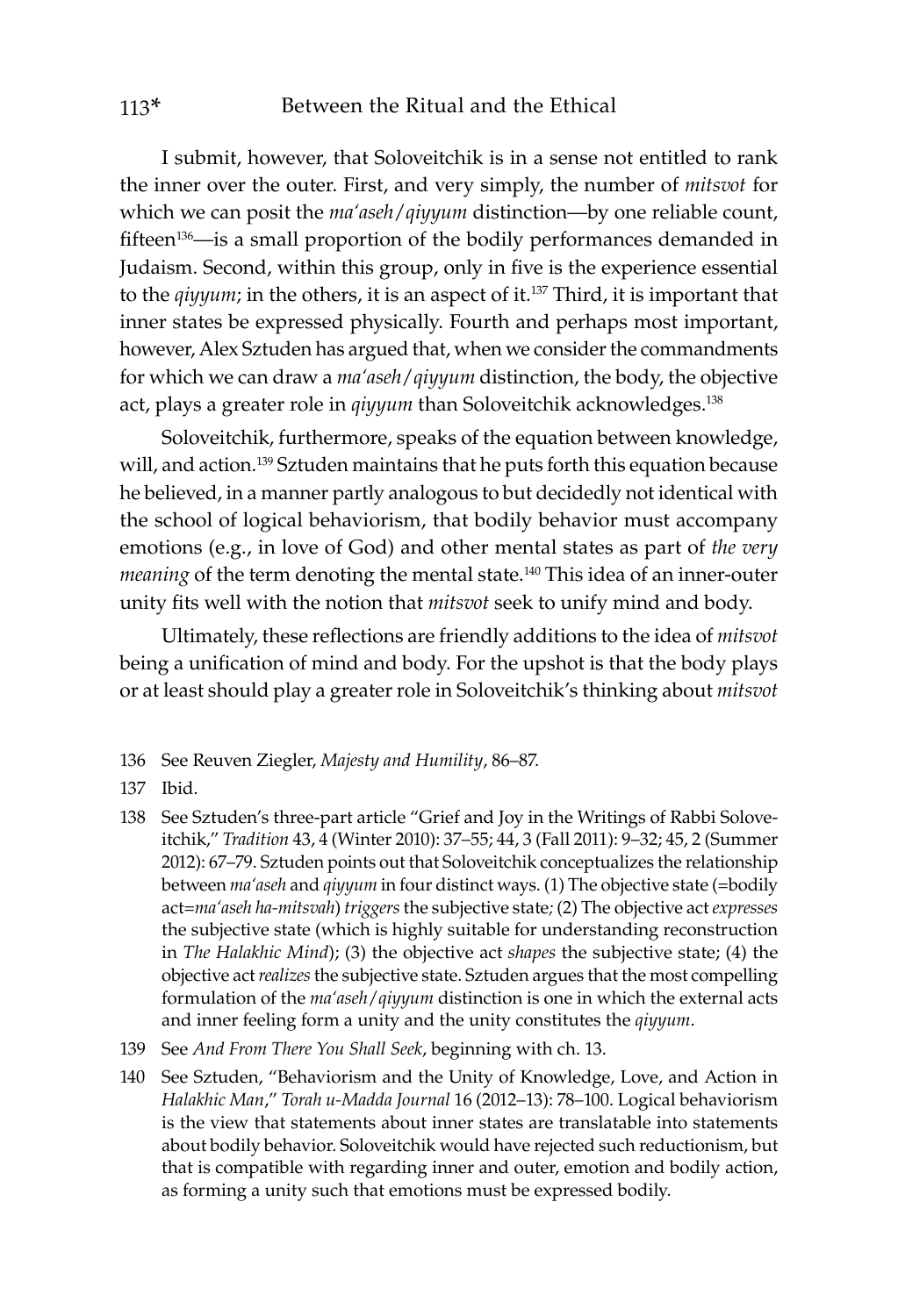than other facts about his halakhic and philosophical analyses might suggest. Thus, the thesis about the body's importance that we are examining can find even stronger expression in Soloveitchik's thought than one might assume.

This, of course, narrows the alleged gap between the supposedly action-centered Berkovits and the feeling-centered Soloveitchik. Having shown that the thinkers are closer on this issue than may appear, we will now see that Soloveitchik, too, blends the ethical with the ritual. He stresses the ethical dimension of ritual conduct. Examples follow.

a) In *Halakhic Man*, he states that "The intellect, the will, feeling, the whole process of self-creation, all proceed in an ethical direction."141 Earlier in the work, too, he stresses the ethical (91, 94, 137). These claims are unexplained leaps, but the very lack of explanation underscores the importance of the ethical in Soloveitchik's thought.142

b) When Soloveitchik speaks about the redemption of sexual life, he speaks not only about relief from loneliness (*lo tov heyot ha-adam levado*) but also about the self-sacrificial nature of the husband-wife relationship and ethical support. "They shall become one flesh" is a symbol for the union of personalities and the attendant dedication, love, trust, responsibility, and sacrifice.143 In *The Emergence of Ethical Man*, he tells us that "the erotic love of *zakhar-nekevah* [in Gen. 1] would become the ethical love of *ish ve-ishto* [in Gen. 2], steeped in ethical dynamism and activation  $\dots$ . The medium through which organic sex-tension turns into existential yearning would be an ethical idea."144 The norm "Do not eat from the tree of knowledge" gets transformed into a norm he calls ethical; erotic love becomes ethical love; and ethical love becomes ethics generally.

Berkovits's further step in the case of sexual ethics is taken by Soloveitchik as well: that one's relationship with one's spouse leads to a relationship with God. The commandments about sexual life are ethical and personalizing.

- 141 *Halakhic Man*, 137.
- 142 Admittedly, it is not always clear what Soloveitchik means by "ethics."
- 143 For affirmations by Soloveitchik of the ethical dimensions of sexuality, see especially the essays in *Family Redeemed*, 3–104, and the discussion in Gerald J. Blidstein, *Society and Self* (New York: OU Press, 2012), 111–20. Berkovits, "Jewish Sexual Ethics," 123, also stresses the ethical aspect of sexual relations.
- 144 *Emergence of Ethical Man*, 114–15.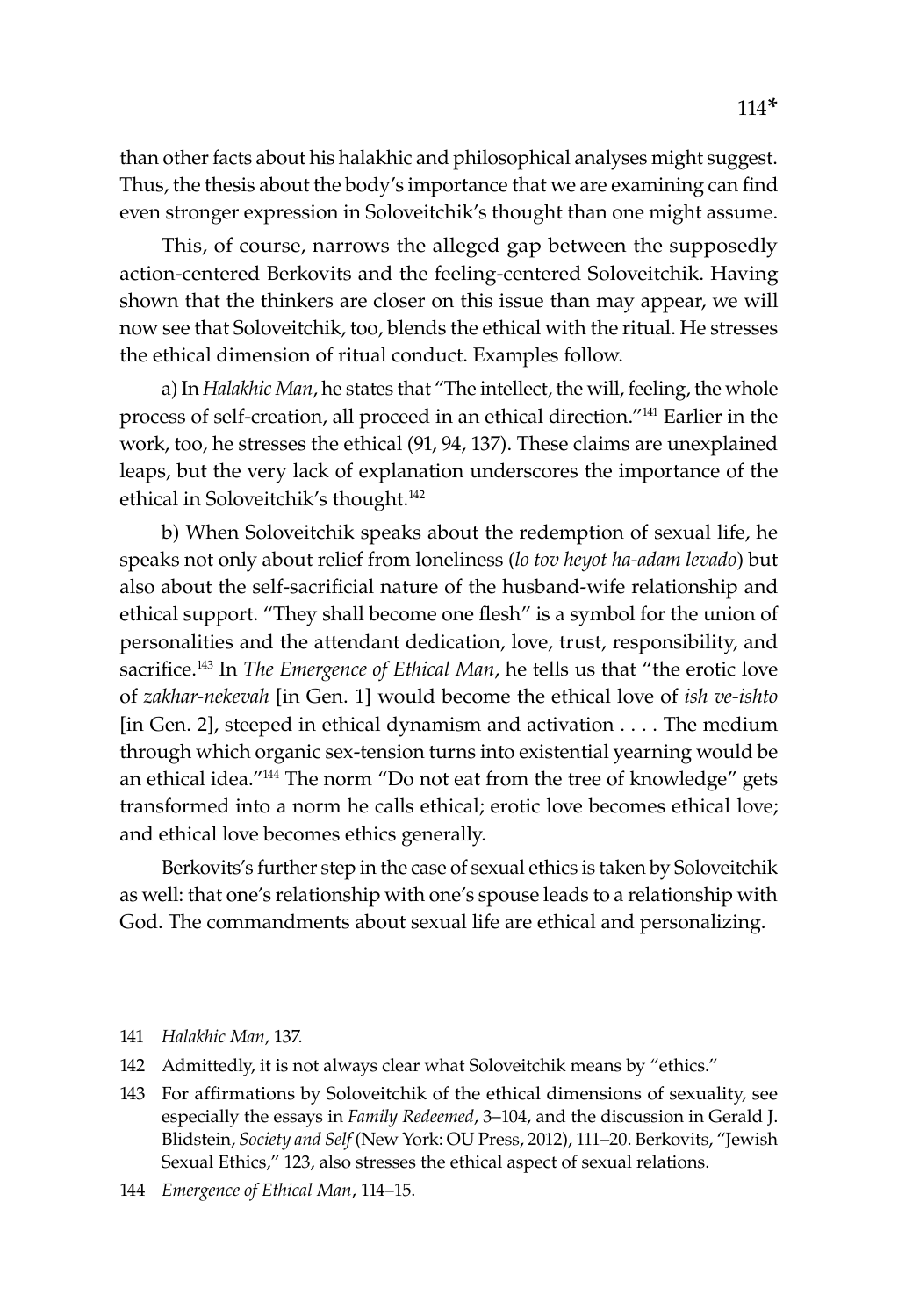c) A prayer isn't true prayer if it is not bound up with an ethical life. "Who is qualified to engage God in the prayer colloquy? Clearly, the person who is ready to cleanse himself of imperfection and evil . . . . Prayer is always the harbinger of moral reformation. . . . Prayer must always be related to a prayerful life . . ."145

d) In speaking of eating, Soloveitchik stresses that the human being must eat differently from the animal, in four ways.<sup>146</sup> (The Catholic eating ritual, he says, is symbolic eating, not real eating.) Two of the ways are patently ethical:

- Unlike the animal, the human being is selective in what he or she eats to satisfy hunger (referring to the laws of *kashrut)*. Selectivity is part of humanizing eating. This idea parallels the discussions of both Berkovits and Soloveitchik himself regarding sexual ethics. For Berkovits the goal of the sex ethic is to move away from the non-selective, "impersonal" biological drive and introduce humanization and personalization. Soloveitchik moves along parallel lines in his treatment of both sex and food, though he has three stages in the sexual case.<sup>147</sup>
- The animal eats alone; the human being eats with others. Eating takes man out of seclusion. This enables the practice of *ḥesed*.

e) In his discussion of eating, Soloveitchik mentions not only food and sex<sup>148</sup> but also economic urges – which brings us into the arena of ethics.<sup>149</sup> So the ethical and ritual discussions are presented as on a continuum. (Berkovits, too, refers to economic urges.150) Soloveitchik's ethical emphasis has broad sweep: Body is heavily involved in family life, community, society, and the handling of suffering.<sup>151</sup>

- 145 *Lonely Man of Faith*, 37–38.
- 146 "An Exalted Evening: The Seder Night," *Festival of Freedom: Essays on Pesah and the Haggadah,* ed. Joel B. Wolowelsky and Reuven Ziegler (New York: Toras HoRav Foundation, 2006), 3–7.
- 147 See Berkovits, "A Jewish Sexual Ethics," in *Essential Essays*, 103–28; Soloveitchik, "Redemption of Sexual Life," 86–95.
- 148 Note that the essay on the redemption of eating and the one on redemption of sexual life were originally part of a single manuscript and reflect a single approach.
- 149 "Exalted Evening," 7–12.
- 150 Berkovits, "Law and Morality," 37**.**
- 151 Noted by Alex Ozar in correspondence.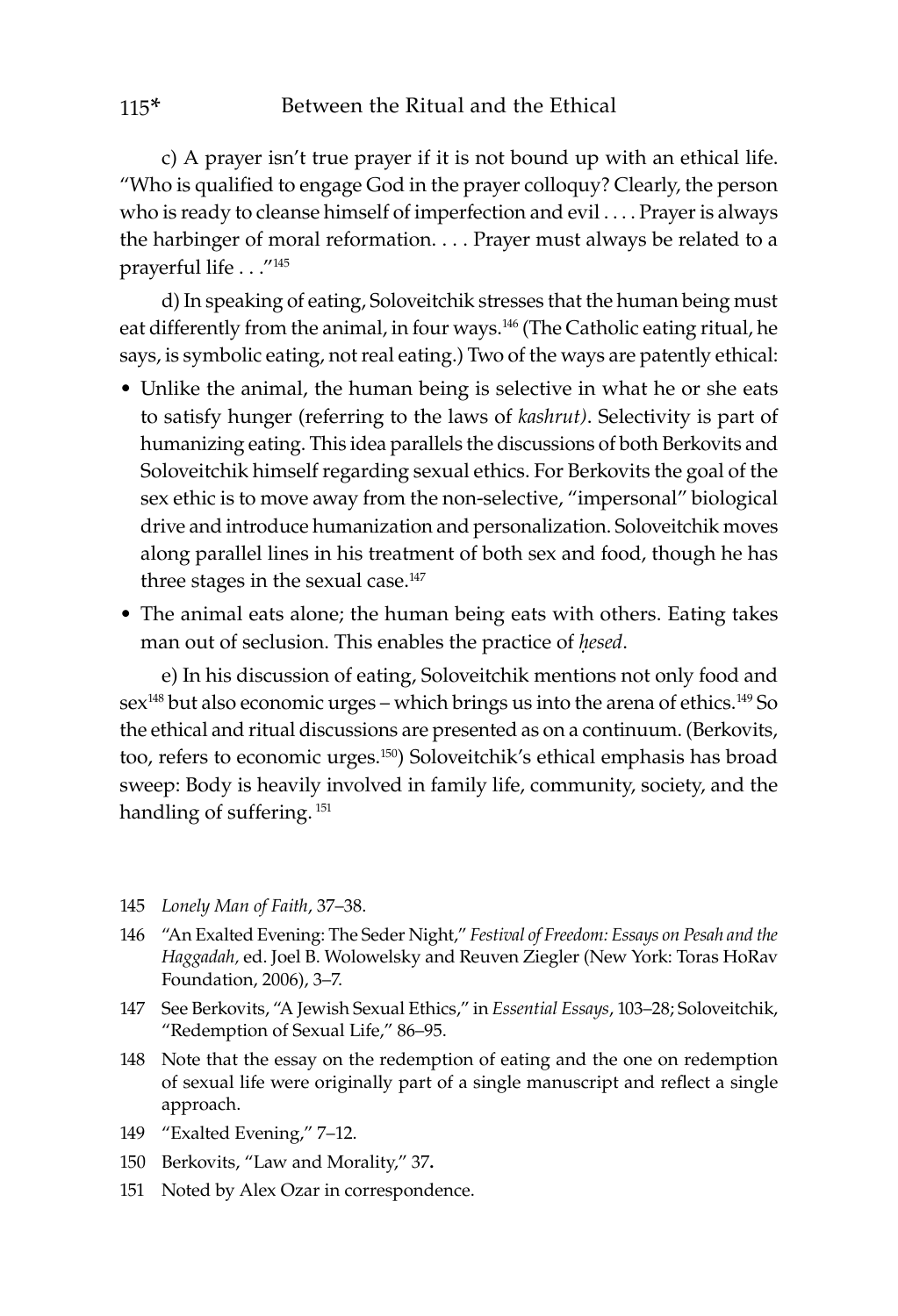f) In a letter to Rabbi Emanuel Rackman that was referenced earlier, Soloveitchik writes that there is always an "ethical" component in the law. The theses of psychosomatic unity and bodily participation in worship, which Berkovits and Soloveitchik share, can now be viewed in both thinkers as an attempt to persuade liberal Jews that their own goals of ethical living can be realized by ritual living. In support of this notion that liberal Judaism is the Rav's target, bear in mind that his sharp words against Maimonides in *The Halakhic Mind*152 are pretty clearly meant to undercut liberal Judaism's appropriation of Maimonides's historical explanations of *mitsvot*; that *Halakhic Man* is a rebuttal of critiques leveled by liberal Judaism; that the latter work criticizes liberal Judaism by name for confining God to the Temple; and that in this very context he describes, in the next breath, Rabbi Hayyim Soloveitchik's righteousness and equity.153 These facts help build a circumstantial case that, like Berkovits, one of Soloveitchik's aims is either to motivate ritual observance by liberal Jews or to make ritual observance understandable to them.154

However, this narrative is incomplete in the same way that an earlier narrative about Berkovits was incomplete.155 Consider: In a footnote in *Halakhic Man*, Soloveitchik remarks about Moritz Lazarus:

The distinction that Lazarus introduced between ethical holiness and ritual holiness, a distinction which was regarded as self-evident by the school of German-Jewish philosophers (including Hermann Cohen), is a figment of Lazarus' imagination that fits in with the world view of liberal religious Judaism, which based Judaism upon ethics. <sup>156</sup>

Here, the ethical and the ritual are put on a single plane, but not because the ritual is ethical *in Lazarus's sense of ethical*. Later, in another footnote, Soloveitchik distinguishes the concept of freedom that aptly characterizes

- 152 On p. 92.
- 153 *Halakhic Man*, 94–95.
- 154 Though we cannot rule out the possibility that his argument is also directed at Christians.
- 155 I am indebted to Arnold Davidson and Alex Sztuden for impressing upon me that the term "ethical" in the earlier quotations must not be taken at face value, and that its heteronomous component must be taken into account.
- 156 *Halakhic Man,* 150 n. 51*.*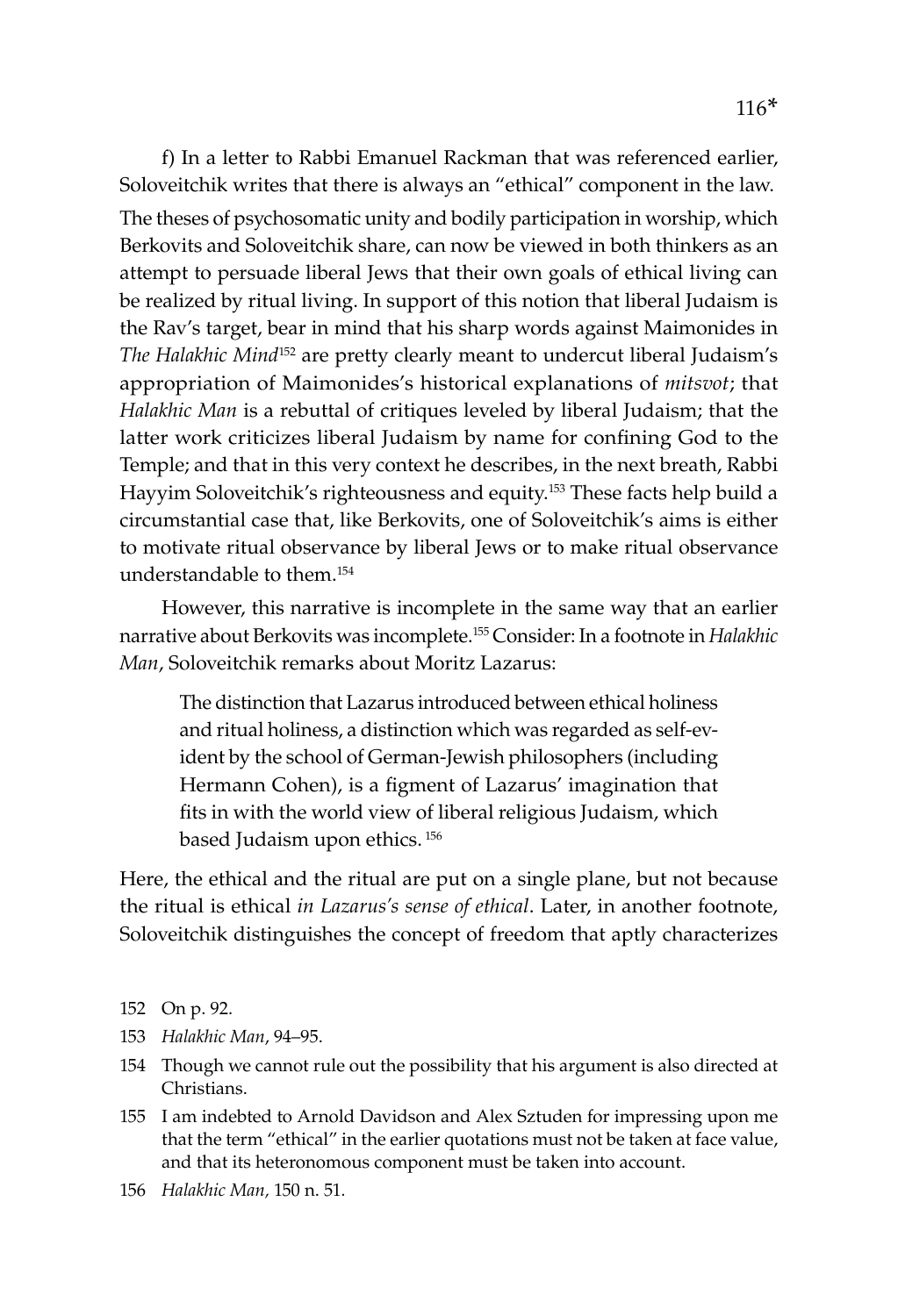halakhic man from "the principle of ethical autonomy propounded by Kant and his followers":

The freedom of the pure will in Kant's teaching refers essentially to the creation of the ethical norm. The freedom of halakhic man refers not to the creation of the law itself, for it was given to him by the Almighty, but to the realization of the norm in the concrete world. The freedom which is rooted in the creation of the norm has brought chaos and disorder to the world. The freedom of realizing the [God-given] norm brings holiness to the world.<sup>157</sup>

Similarly we find this sentence in "The Lonely Man of Faith," which forcibly calls to mind Berkovits: "Only the sanctioning by a higher will is capable of lending to the norm fixity, permanence, and worth."158 And the passages about how prayer is always related to ethical life speak of "accepting His ethico-moral authority" and "the realization of the divine imperative."159

What these quotations boil down to is that the ethical norm *must* be given by God to be binding. The perils of autonomy is likewise the theme of a discourse titled, "Surrendering Our Minds to God." Soloveitchik stresses that "the force of the divine command applies to both *mishpatim* and *hukkim* . . . . [T]he *mishpat* needs the support of the same divine imperative as the *hok*."160 In fact, "the religious Jew accepts the entire Torah as a *hok*."161 The Jew does not ask "Why?" *even about a mishpat*, because reason is not a reliable guide even with respect to *mishpatim*. As in the footnote in *Halakhic Man* cited earlier, but unlike Berkovits, who trusts reason but questions its power to obligate, Soloveitchik says that reason can produce disastrous moral conclusions. Just as one can rationalize away a *ḥoq*, one can rationalize away a *mishpat*. In short, ethics must be heteronomously accepted, not autonomously pro-

- 157 Ibid., 153 n. 80.
- 158 "Lonely Man of Faith," 58.
- 159 For further consideration of Soloveitchik's views on ethics, see Statman, "Aspects of the Ethical Outlook of Rabbi Joseph B. Soloveitchik," 249–64. Statman shows that the Rav frequently affirms the importance of divine commands, even in contexts like friendship.
- 160 "Surrendering Our Minds to God," in *Reflections of the Rav,* adapted by Abraham R. Besdin (New York: World Zionist Organization, 1979), 100.
- 161 Ibid., 103.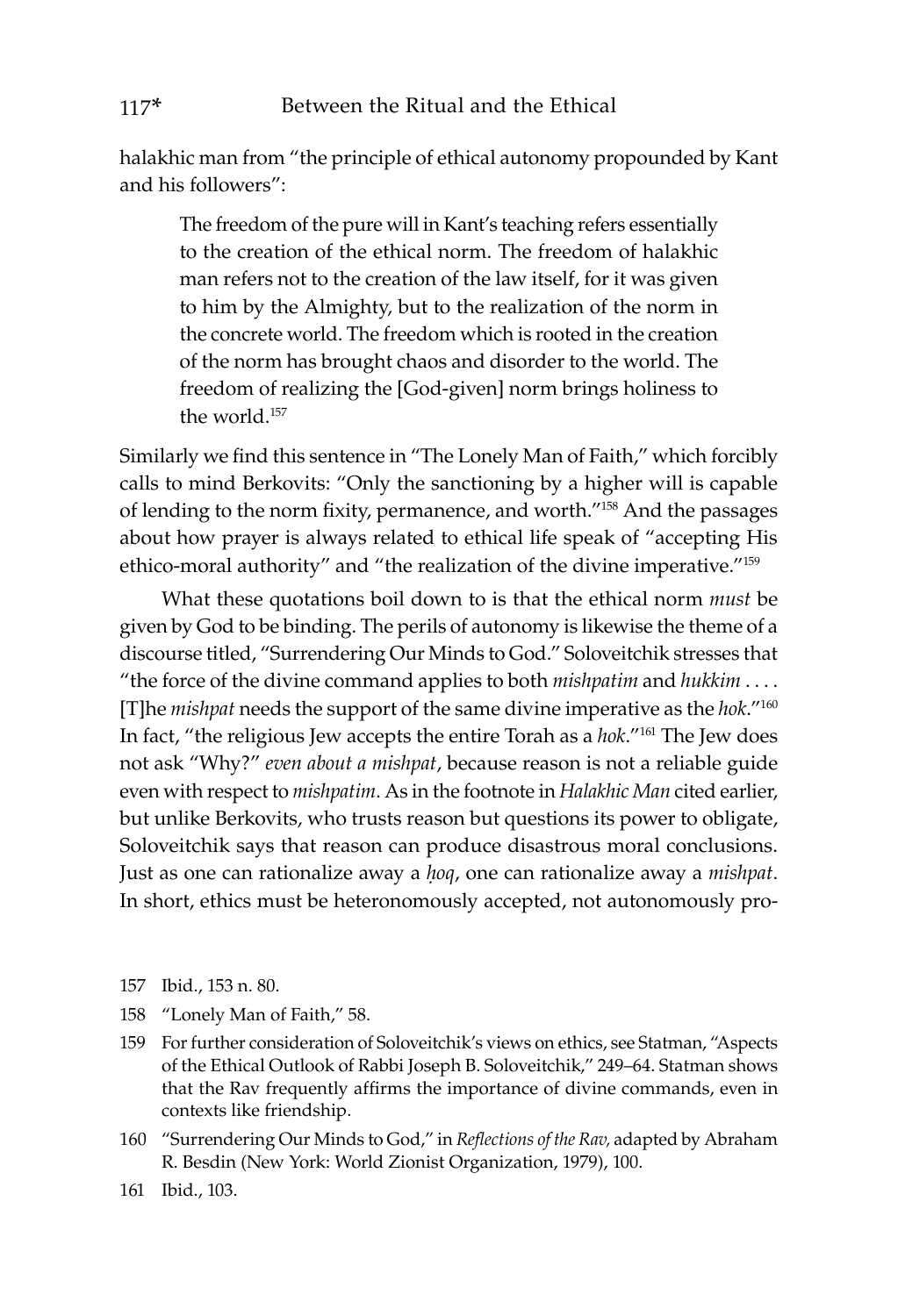duced—even if autonomous reason sometimes produces conclusions similar to those prescribed by the heteronomous ethic.<sup>162</sup> This thought is similar to Berkovits's. We again find a stress on the heteronomous character of law in four examples in *The Halakhic Mind*. 163

Soloveitchik, then, shows the liberal Jew that there are ethical dimensions to ritual. But "ethical" for him does not mean what it means for the liberal Jew. For Soloveitchik, the true grounding for ethics is the divine will. This, I suggest, is the pattern in Berkovits as well: he, too, shows (in his own way) that the ritual and the ethical are connected, but he then denies the objectivity of an ethics not derived from the divine will. The *content* of the liberal Jew's ethics and the heteronomous ethic may largely be the same, which is enough to show the liberal Jew that ritual can yield an ethic he or she should find appealing. But, again, even when there is convergence, the grounding of ethics for the liberal Jew and for the halakhic Jew are not the same.<sup>164</sup>

I would be remiss not to mention other options for understanding the reasons behind the ritual-ethical connection in our two thinkers. They could be trying not so much to show the liberal Jew that Halakhah-centered Judaism shares his ethical concerns but to *attack* the liberal Jew by arguing that relinquishing ritual law cuts off opportunities for ethical growth because the laws have an ethical dimension. Alternatively, they could be impressing the importance of ethics upon their Orthodox constituency. But overall, the view that Berkovits and Soloveitchik want to show liberal Jews that ritual law is defensible and desirable on their own grounds strikes me as the most compelling interpretation. In Soloveitchik's case, it creates a parallel to the strategy of *Halakhic Man* (viz., that halakhic man should be lauded on the critics' own principles). That the strategy ostensibly informs two topics suggests that Soloveitchik had a certain way of responding to criticisms of Orthodox Judaism—both criticisms of study (in *Halakhic Man*) and criticisms

- 162 See also the example of perjury in *Halakhic Mind,* 93*.*
- 163 Perjury, Shabbat, ritual immersion, and shofar.
- 164 An interesting comparison and contrast: Moses Mendelssohn argued that performing ritual reminds people of eternal truths that are necessary for moral perfection and for binding the Jewish people; hence the ritual laws are obligatory for moral reasons. They are also obligatory because they are commanded by God. The ethical laws are not only products of universal reason (per Berkovits) but (*pace* Berkovits and Soloveitchik) are binding even without revelation. See Michael Morgan, "History and Modern Jewish Thought: Spinoza and Mendelssohn on the Ritual Law," *Judaism* 30 (1981): 467–78.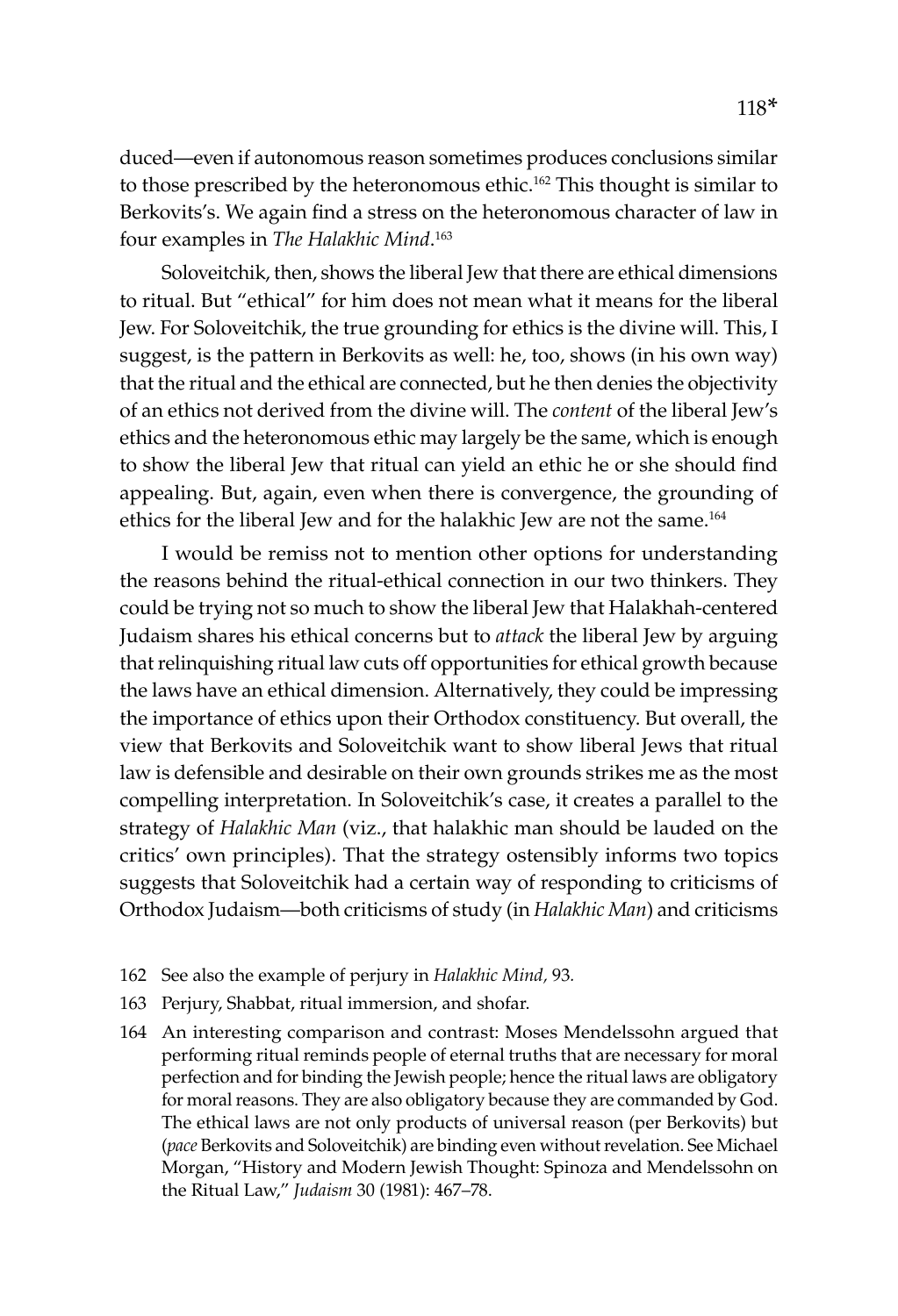of practice (in the other writings we have been considering). He argues that the critics' values are found in Halakhic study and practice, activities in which the critics do not engage.<sup>165</sup>

## IV. Soloveitchik and *avodah be-gashmiyyut*

Ḥasidut championed the idea that God is served *through* materiality—*avodah be-gashmiyyut*. Ordinary activities like eating can be consecrated through the proper religious intention. Certainly the *avodah be-gashmiyyut* model, no less than "Mitnagdic" halakhic life, charges the "physical-biological individual" with "carrying out the religious process." Our animal activities are sanctified by how we perform them. Alan Nadler states: "Soloveitchik's extensive proclamations regarding the spiritual significance of food and drink, far from echoing the teachings of mithnagdic predecessors, call to mind the doctrines of the Hasidic masters concerning the sacramental function of eating. . . For both [Soloveitchik and Ḥasidut] the satisfaction of the material appetites should be viewed as an opportunity for the sanctification of the created world, rather than a sinful indulgence."166 Nadler argues that it is mitnaggedism rather than Hasidism that is ascetic and that requires transcending the world—and, further, that it is mitnagdic leaders, not Ḥasidim, who were elitist and lacked social consciousness. Hasidism also does not shrink from highlighting, as Soloveitchik does, "the conative individual who is led astray by the promptings of the *yetzer* and attracted to bodily pleasures." In light of these facts, Soloveitchik's criticisms of Ḥasidut appear unduly and

- 165 The ethical emphasis of Soloveitchik is also evident in his understanding of *qedushah* (holiness). Holiness is not simply separation from the world but engagement, and specifically ethical engagement. I elaborate on this theme and its rabbinic roots in "Separation or Engagement?: *Imitatio Dei* and the Nature of Holiness, " in *Sanctification*, ed. Benjamin Blech and Martin S. Cohen (New York: Mesorah Matrix, 2015), 63–92. As for Berkovits, he argues that holiness refers to immanence rather than transcendence but does not play up ethical engagement with the world. See, however, "The Concept of Holiness," 284. He declares that "Holiness is not ethics" but rather implementing God's will. So, if someone acts ethically for the sake of God, he is striving for holiness; if he acts ethically "for the sake of the good"—that is not holiness.
- 166 Alan Nadler, "Soloveitchik's Halakhic Man: Not a Mitnagged," *Modern Judaism* 13 (1993): 119–47.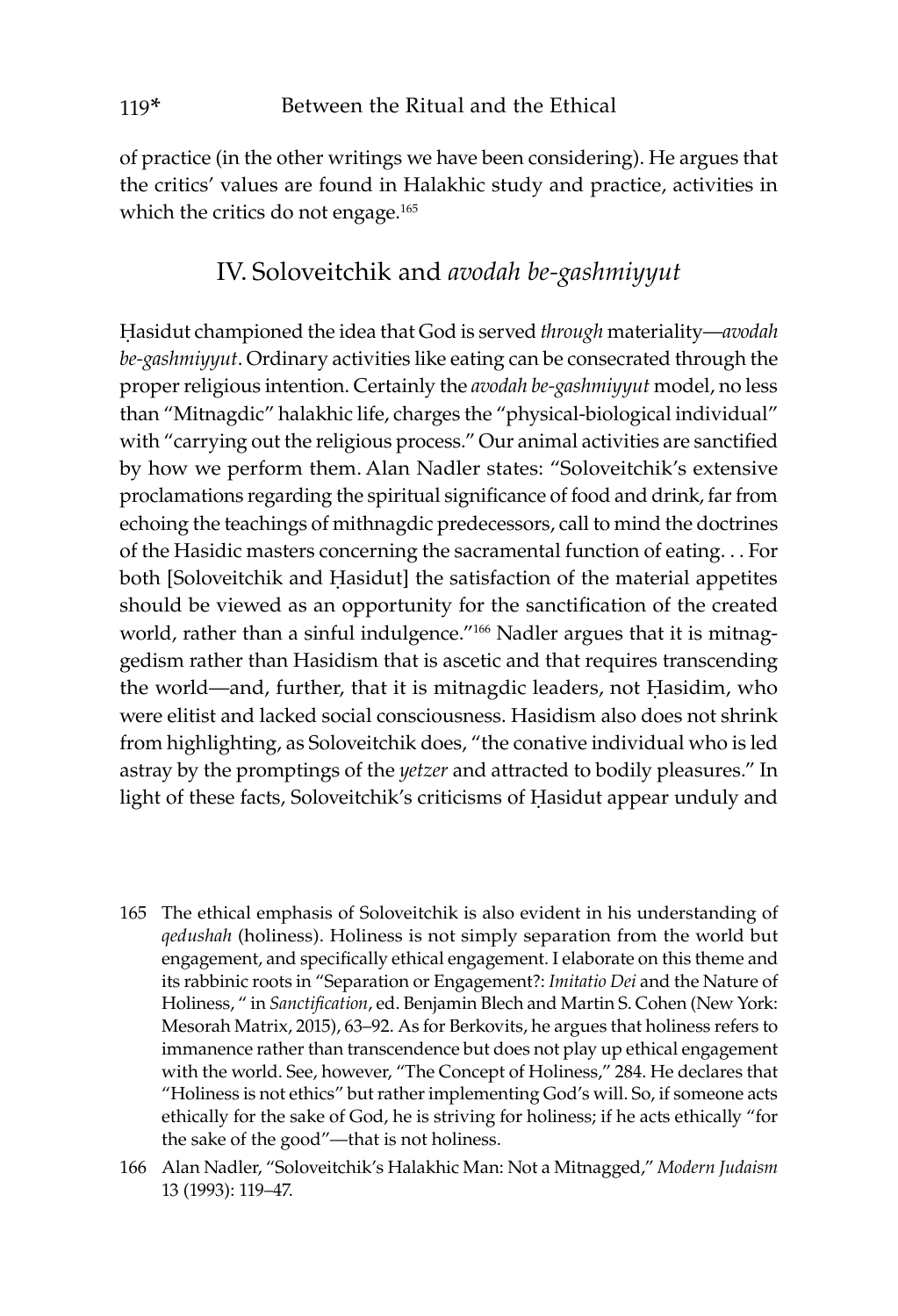oddly harsh. Seemingly, Hasidism did not negate corporeal existence, but did the very opposite.<sup>167</sup>

Is *avodah be-gashmiyyut*, then, identical with Soloveitchik's concept of holy living? In Ḥasidut there are numerous forms of the idea that God is worshipped through corporeality, and so any simple comparison or contrast between Soloveitchik and Hasidut is ill-advised.<sup>168</sup> Nevertheless, the following considerations, geared to particular versions of Hasidic thought and of Soloveitchik's, seem pertinent.

(a) Hasidic teachers sometimes required for *avodah be-gashmiyyut* that the individual divide his consciousness from his physical activities; that is, the person must focus on the supernal realms while engaged in these activities. This split is a well known motif in Kabbalah and is required even in doing *mitsvot*. Soloveitchik's polemic, one might surmise, is directed at those who demanded heavenly-directed *kavvanot*.

(b) A central point that Gershom Scholem makes in his critique of Martin Buber is that:

- 167 For extremely valuable discussions of the Rav and Ḥasidut, see, besides Nadler, Alex Sztuden, "'Everyone Asks Where He is'- Mystical-*Hasidic* Elements in *U'Bikashtem mi-Sham,*" in *Contemporary Uses and Forms of Hasidut*, ed. Shlomo Zuckier (forthcoming); Elliot R. Wolfson, "Eternal Duration and Temporal Compresence: The Influence of Ḥabad on Joseph B. Soloveitchik," in *The Value of the Particular: Lessons from Judaism and the Modern Jewish Experience: Essays in Honor of Steven T. Katz on the Occasion of his Seventieth Birthday*, ed. Michael Zank and Ingrid Anderson (Leiden: Brill, 2015), 195–238.
- 168 On the varieties of *avodah be-gashmiyyut* in Hasidism, see Tsippi Kauffman, "Avodah beGashmiyut in Hasidic Thought," *Daat* 62 (Winter 5768/2007): 127–65 and, more broadly, her book *In All Your Ways Know Him: The Concept of God and Avodah be-Gashmiyut in the Early Stages of Hasidism* (Ramat Gan: Bar-Ilan University Press, 2009) (Hebrew). Kauffman points out that the term *avodah be-gashmyiyut* is not used by Hasidic thinkers themselves. In light of my earlier point that Berkovits's and Soloveitchik's notion of serving/worshipping God through the body emphasizes the ethical, it is interesting that Abraham Joshua Heschel's appropriation of Ḥasidut and in particular his deployment of the theme of worship through corporeality stresses ethical obligation. He, on the one hand, and Berkovits-Soloveitchik, on the other, represent Hasidic and non-Hasidic elucidations of worshipping God through bodily activities. On Heschel, see Tsippi Kauffman, "Abraham Joshua Heschel and Hasidic Thought," *Akdamot*  24 (2010): 137–55 (Hebrew). Kauffman's keen analyses and distinctions deserve more attention than I can feasibly allot them here.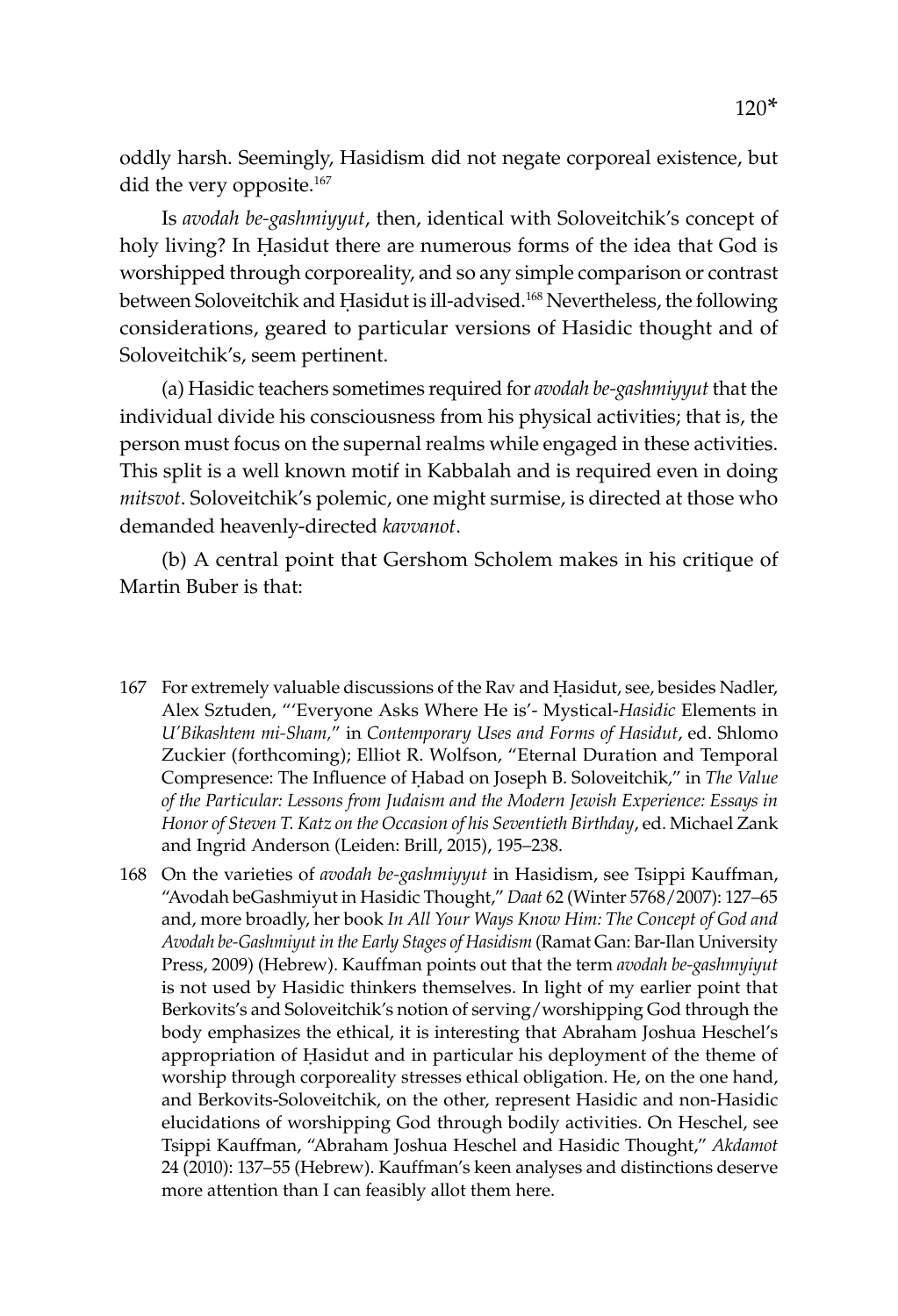The teaching of the uplifting of the sparks through human activity does in fact mean that there is an element of reality with which man can and should establish a positive connection, but the exposure or realization of this element *annihilates* reality, insofar as 'reality' signifies, as it does for Buber, the here and  $n_{\text{OM}}$ 

Moreover, the Hasidic conception of the realization of the concrete, which in the final analysis is what concerns us here, contains an element of destruction.

The here and now does indeed present a valuable opportunity for meeting between God and man, but such meeting can occur only where man tears open another dimension in the here and now—an act which makes the "concrete" disappear.169

If Soloveitchik shared this interpretation, in which Ḥasidut stresses the nullification of existence (*bittul ha-yesh*), he would have found Hasidism insufficiently affirmative—indeed, destructive—with regard to the here and now and the concrete physical world, as well as, adding to the problem, destructive of human self. For Soloveitchik, as Alex Sztuden puts it, "we cannot and should not try to transcend the limitations of the body. The concrete, empirical, individuated self is the self that must come to worship God, not the self that hopes to see through the material world that which lies behind it ... The body is never to be left behind or transcended, but transformed."<sup>170</sup>

- 169 Gershom Scholem, *The Messianic Idea in Judaism* (New York: Schocken, 1971), 243. For discussion of the Scholem-Buber disagreement regarding *avodah be-gashmiyyut*, see, inter alia, Louis Jacobs, "Aspects of Scholem's Study of Hasidism," *Modern Judaism* 5 (1985): 95–104. Kauffman's work (cited in the previous note) places *avodah be-gashmiyyut* squarely in the framework of belief in divine immanence.
- 170 The Rav's relationship to Buber may be a factor in his criticism of Ḥasidut. Buber is generally credited with helping make Western scholars aware of Hasidism and elevating it to a respectable subject for academic study. (Nineteenth century scholars like Heinrich Graetz, Abraham Geiger, and Leopold Zunz were rationalistic, and they regarded mysticism and emotionalism as repugnant trends within Judaism that were historically marginal.) Buber found in Ḥasidut such themes as God's presence in the world, holiness as a matter of living a certain way, and the urgency of social action. But he combined these themes with his own existentialist brand of antinomianism—Scholem in fact calls it anarchism. Buber's antinomianism may have intensified Soloveitchik's opposition to Ḥasidut as Buber described it; perhaps he even perceived Ḥasidut as a threat, due to Buber's popularity. He may have deliberately appropriated the themes of Buber's Hasidism and incorporated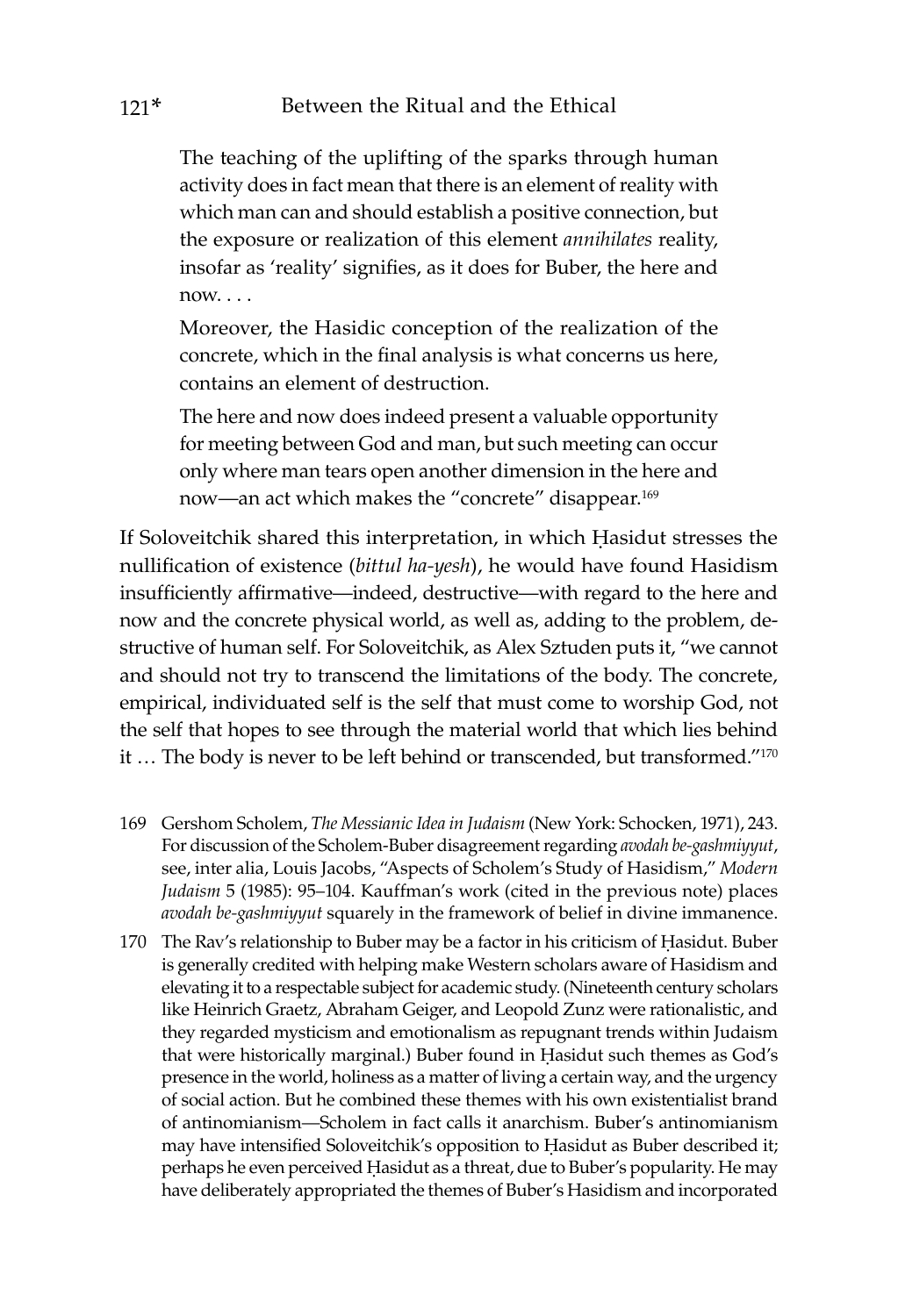A self that ultimately leaves the body behind is not a "psychosomatic unity."171

(c) Looking at various Hasidic thinkers, we find a range of accounts of *avodah be-gashmiyyut* that are not significantly related to the Rav's project and may be antithetical to his outlook. We find the following motifs: When you eat, you repair the fallen sparks by your strength, or you extract the holy sparks; you gather strength to serve the creator;<sup>172</sup> you remove the body's sadness, which prevents the soul's attachment; the goodness of the taste of food reflects the creator; the *tsaddiq* strengthens himself even more than during prayer. While Soloveitchik does not reject all these themes, most seem either to be embedded in the metaphysics of sparks or too banal to capture what he wants. They have little or no significance in his notion that psychosomatic unity is an explanation of *mitsvot*. 173 Moreover, as Sztuden points out, *avodah be-gashmiyyut* (in one version of the idea) can be realized even through ordinary eating and shoemaking, whereas Soloveitchik demands worship through corporeality through the performance of halakhic commands, "and not in the interstices of life, of the merely permissible, where the commandments don't reach." In fact, Sztuden notes, Ḥasidim,in some forms, did not regard

them into a halakhocentric structure in order to protect against antinomianism. See also Michael S. Berger, "'U-Vikkashtem mi-Sham': Rabbi Joseph B. Soloveitchik's Response to Martin Buber's Religious Existentialism," *Modern Judaism* 18 (1998): 93–118. Of course, the Rav did appropriate the notion of I-Thou/I-It quite prominently, but Buber's name is almost absent in the Rav's writings, except in *Emergence of Ethical Man*. (See the book's index.)

- 171 My hesitation about my own suggestion here is that Soloveitchik at times seems to embrace acosmism. On this question, see the essays by Sztuden and Wolfson cited in n. 167.
- 172 There is a reference to this notion, however, with a supporting quotation from Maimonides, in "An Exalted Evening," 13. Soloveitchik's affirmation of the physical world contrasts with the view that the holy person has to sacrificially descend into this impure world to gather sparks.
- 173 The explanations cited for *avodah be-gashmiyyut* are collected and annotated by Norman Lamm*, The Religious Thought of Hasidism: Text and Commentary* (Hoboken, N.J.: Ktav, 1999), 323–36. For still more accounts, see Kauffman, "Avodah be-Gashmiyyut in Hasidic Thought" and *In All Your Ways Know Him*. See also Joel Hecker, *Mystical Bodies, Mystical Meals: Eating and Embodiment in Medieval Kabbalah* (Detroit: Wayne State University Press, 2005) and the numerous works of Elliot Wolfson highlighting the role of the body in Kabbalah.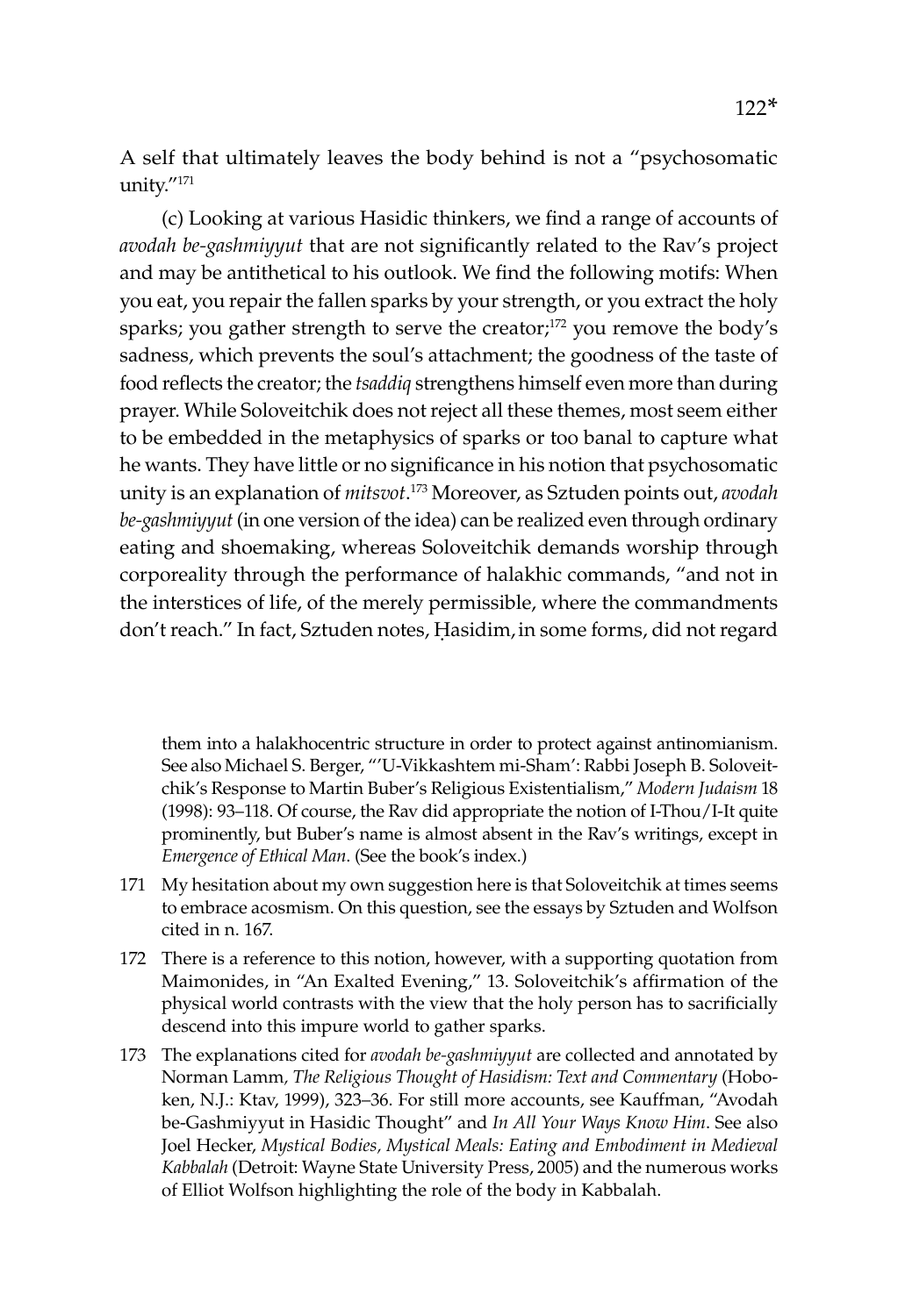performance of the commandments as worship through corporeality but rather as *avodah be-ruḥniyyut*, worship through spirituality.174

## V. Conclusion

Rabbis Berkovits and Soloveitchik were far apart on the place of ethics in "altering" or not altering biblical or rabbinic law. But when it came to mastery over the body, their respective discussions display a similar trajectory and structure. (a) In both thinkers, ritual performance, both positive and negative (restraint), is bound up with the ethical. Berkovits stresses that ritual trains the physical organism as a road to ethical discipline, while Soloveitchik develops the ritual-ethical nexus by showing ethical dimensions within given restraints or positive performances. Still, both ethicize ritual. (b) They also agree that only an ethics based on authority, a morality heteronomously imposed, can be binding. Berkovits thinks ethics is rationally derivable, Soloveitchik does not, but the thesis that bindingness requires authority is shared. We have seen that these similarities may be explained in the context of the challenge of liberal Judaism that both confronted.

It has been argued (by Yeshayahu Leibowitz) that observing Halakhah is contrary to our natures, and that *mitsvot* are an "emancipation from the bondage of nature."175 Berkovits and Soloveitchik maintain the contrary. For them, our nature is to unify body and spirit, and thus we fulfill our natures

174 Sztuden, "'Everyone Wants to Know Where He Is." Kauffman points to differing Hasidic views about whether worship through commandments is higher than worship through mundane activities. It is not implausible that Soloveitchik was not trying to "rehabilitate" mitnaggedism

but rather to articulate his own creative, highly personal understanding of halakhic spirituality, without thereby vindicating some existing doctrine. He was, to be sure, less happy with Ḥasidut than mitnaggedism, but neither approach supplied what he wanted. He *synthesized* elements of Ḥasidut with elements of the mitnaggedic outlook, appropriating certain Hasidic themes into a framework that placed Halakhah at the center. By this creative endeavor he protected the centrality of Halakhah without blinding himself to valid insights of Ḥasidut. His doctrine is his own, and it is *sui generis*.

175 Leibowitz, "Heroism, " in *Contemporary Jewish Religious Thought*, ed. Arthur Cohen and Paul Mendes-Flohr (New York: Free Press, 1987), 363–70. As Daniel Rynhold noted in correspondence, if the *mitsvot* would enable us to fulfill or actualize our nature, then *mitsvot* would serve a human value, which runs contrary to Leibowitz's antagonism to anthropocentrism.